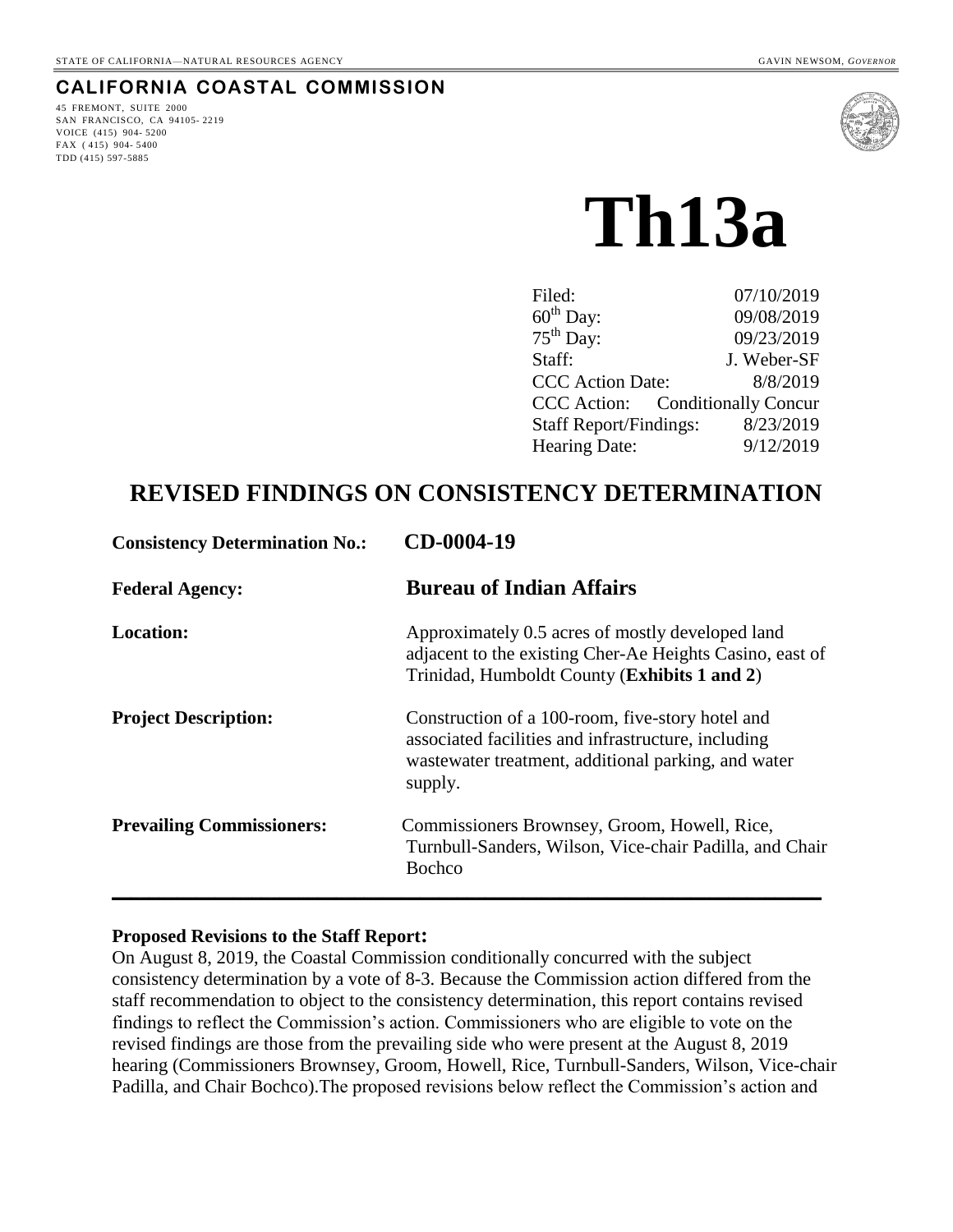will be incorporated into the adopted findings. Modifications to the previous staff recommendation are shown as additions, in underlined text, and deletions in strikethrough text.

# **STAFF RECOMMENDATION ON REVISED FINDINGS**

The staff recommends that the Commission adopt the findings set forth below to support its conditional concurrence with the BIA's consistency determination. The standard of review for this project is consistency with the enforceable policies of the California Coastal Management Program, which are the Chapter 3 policies of the Coastal Act. The motion and resolution to carry out the staff recommendation are on page 6.

# **SUMMARY OF STAFF RECOMMENDATIONCOMMISSION ACTION**

The Bureau of Indian Affairs (BIA) has submitted a consistency determination for a loan guarantee and lease of trust land (land held in trust by the federal government on behalf of a Tribe) to enable the Cher-Ae Heights Indian Community of the Trinidad Rancheria (Trinidad Rancheria) to build and operate a five-story hotel adjacent to the existing Cher-Ae Heights Casino. The proposed 100-room hotel would be sited on approximately 0.5 acres of mostly developed land, with approximately 51,000 square feet of land developed as a leach field for the proposed hotel, and an approximately 1.5 acre area paved to provide additional parking.

The proposed hotel would be five stories tall, and it would rise approximately 64 feet in height above the floor of the Tribe's existing casino. Since the October 2018 publication of the draft Environmental Assessment for the proposed project, the hotel design has changed significantly, including alterations to its exterior appearance and height, location of wastewater treatment facilities, specification of measures to provide slope stability, and amount of required water.

As currently proposed, the hotel would be the tallest building by at least 30 feet in Trinidad and the surrounding area, where single- and two-story buildings in a low-density, mostly rural land use pattern predominatelocated on the mostly developed property of the Trinidad Rancheria which, because of its Federal trust status, is outside of the coastal zone. Adjacent neighborhoods in Trinidad and Humboldt County contain mostly one- and two-story homes, and immediately adjoining the proposed hotel site is the existing, relatively large (approximately 0.75 acres) casino. Most of the land on the Rancheria property is already developed, including with tribal offices and a large parking area, in addition to the casino to which the hotel would be connected. The hotel would be visible from Trinidad Head and the Trinidad Harbor area, visitor destinations that provide views of the ocean and forested coastline with a predominantly rural coastal character, the scenic nature of which is a vital component of the popularity of the Trinidad area as a visitor destination point. However, the hotel is more than a mile from Trinidad Head and incorporates measures to reduce its visibility, including use of natural, Pacific Northwestinfluenced design features such as natural stone veneer, low-glare glass, and vertical siding in multiple earth-toned colors. Offsets in the building face and rooflines that slope back from the exposed elevation, the retention of as many large trees as possible, and the use of landscaping along potentially exposed foundations and walls all will help to reduce the perceived building size. The hotel also is oriented so that its thinner dimension will face Trinidad Head. As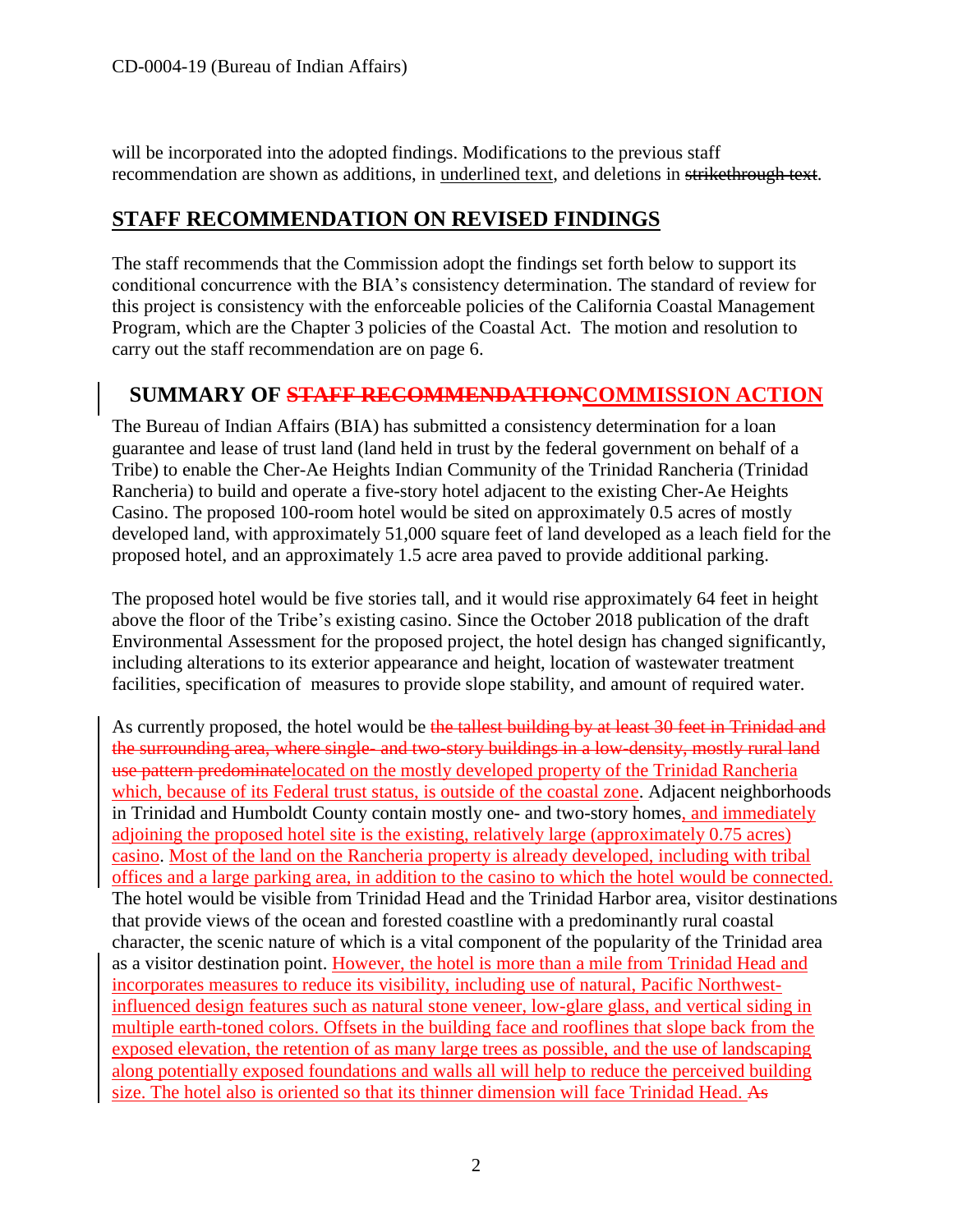proposed, the hotel is not compatible with the character of this rural community, but there appear to be alternative locations and/or designs that would accommodate a hotel that would be consistent with the rural nature of this portion of the coast. Therefore, with the incorporation of these design and siting measures and the location of the proposed hotel, the staff recommends the Commission fiound that the proposed hotel is inconsistent with Sections 30251 and 30253(e) of the Coastal Act, since it is not visually compatible with the character of surrounding areas.

Staff recommends the Commission find that it would be possible to bring this project into compliance with the California Coastal Management Program (CCMP) if the BIA implements the following measure to address consistency with Sections 30251 and 30253(e) of the Coastal Act:

1. Revise the hotel design by incorporating building heights or siting to ensure that the proposed hotel is visually compatible with the character of its surroundings and is thus more protective of the views from Trinidad Head and Trinidad Harbor. This measure could be accomplished by designing a hotel with a height of no more than 40 feet, which could be achieved by reducing the number of rooms or relocating all or a portion of the hotel to other areas on land adjacent to or near the existing casino. Reducing heights to no more than 40 feet would result in a building height that is not out of character with the heights of existing buildings on the Rancheria and surrounding area of Trinidad and Humboldt County.

The Trinidad Rancheria would prefer that the City of Trinidad (City) provide water to the hotel. There is no existing contract or other agreement in place for such use of City water. The Rancheria has proposed, and no other alternatives that towould contribute to meeting hotel water needs, including the possibility of groundwater through a well on Rancheria property and the use of an atmospheric generator. s provided. Staff recommends the In order to bring the proposed project into consistency with Section 30250(a) of the Coastal Act, the Commission concluded that the BIA would need to modify the proposed project to provide evidence of adequate water supply prior to the start of construction, as described in the following condition:

1. **Water**. Prior to construction, the BIA shall provide evidence that the City of Trinidad is able to and is agreeing to provide water to the proposed hotel from the City's water supply, or other water supply acceptable to the Executive Director. This evidence could take the form of a contract from the City, a letter of intent to complete a contract, or a similar expression of agreement from the City to provide water for the proposed hotel. Alternately, provide a description of how water would be provided from a water source that would be consistent with Section 30250(a) of the Coastal Act, accompanied by an analysis of effects to coastal resources (pursuant to Chapter 3 of the Coastal Act) that implementing such an alternative would entail.

Commission find the proposed hotel inconsistent with Section 30250(a) of the Coastal Act because it is not known whether adequate water is available. Page 26 of this staff report lists information that staff is recommending the BIA would need to provide to enable the Commission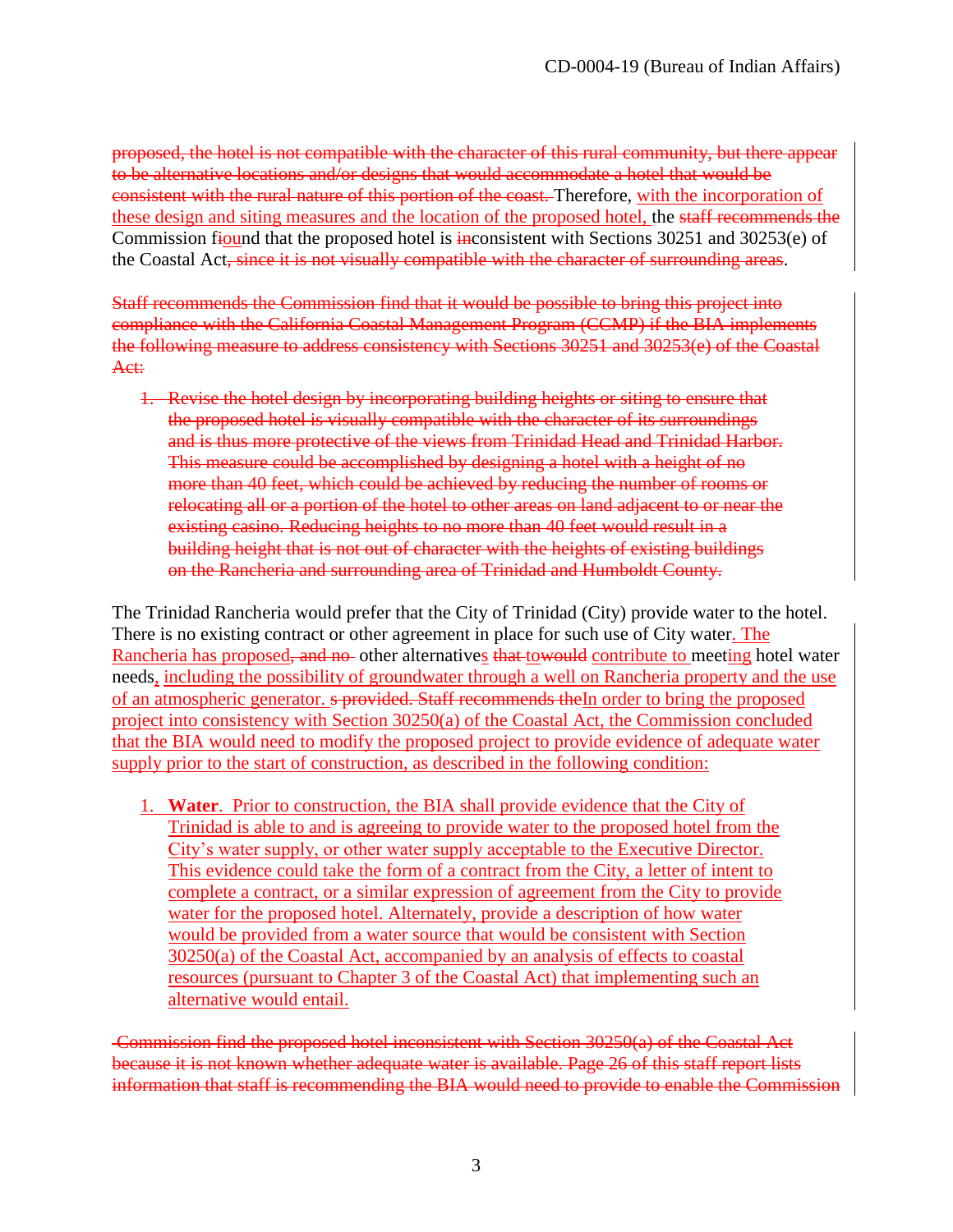to find the proposed project consistent with Section 30250(a) of the Coastal Act related to water supply.

The proposed project would include an expansion of the existing, on-site leach field, additional wastewater recycling, increased wastewater storage capacity, and use of treated wastewater for landscaping irrigation. The combination of these measures would result in sufficient capacity to appropriately dispose of wastewater, including at times of peak flows, generated by the proposed hotel. Therefore, staff recommends the Commission find found the proposed project consistent with Section 30250(a) of the Coastal Act with respect to wastewater treatment.

A traffic assessment for the proposed project finds that there is sufficient road capacity to handle traffic generated by the proposed hotel, which is a visitor-serving use. Therefore, staff recommends the Commission find-found the proposed project consistent with Sections 30250(a) and 30254 of the Coastal Act with respect to transportation.

A geotechnical feasibility and design report concludes that the site is suitable for the proposed hotel with below-grade foundation design elements and the use of slope stabilization walls. The Trinidad Rancheria has committed to incorporating landscaping to conceal such walls where they extend above grade. Therefore, staff recommends the Commission find found the proposed project consistent with Sections 30253(a) and 30253(b) of the Coastal Act.

Federal regulations state that a federal agency's "consistency determination shall … include a detailed description of the activity, its associated facilities, and their coastal effects, and comprehensive data and information sufficient to support the Federal agency's consistency statement." 15 C.F.R. §930.39(a). In this case, the BIA's consistency determination is lacking such detailed descriptions and comprehensive data, and the supplemental information provided by the Rancheria on May 13, 2019 did not cure all of these deficiencies. For the reasons described above, the staff recommends that the Commission **object to** the BIA's consistency determination, based on inconsistency with the CCMP.

The standard of review for this project is consistency with the enforceable policies of the California Coastal Management Program, which are the Chapter 3 policies of the Coastal Act. The motion to carry out the staff recommendation is on page 5.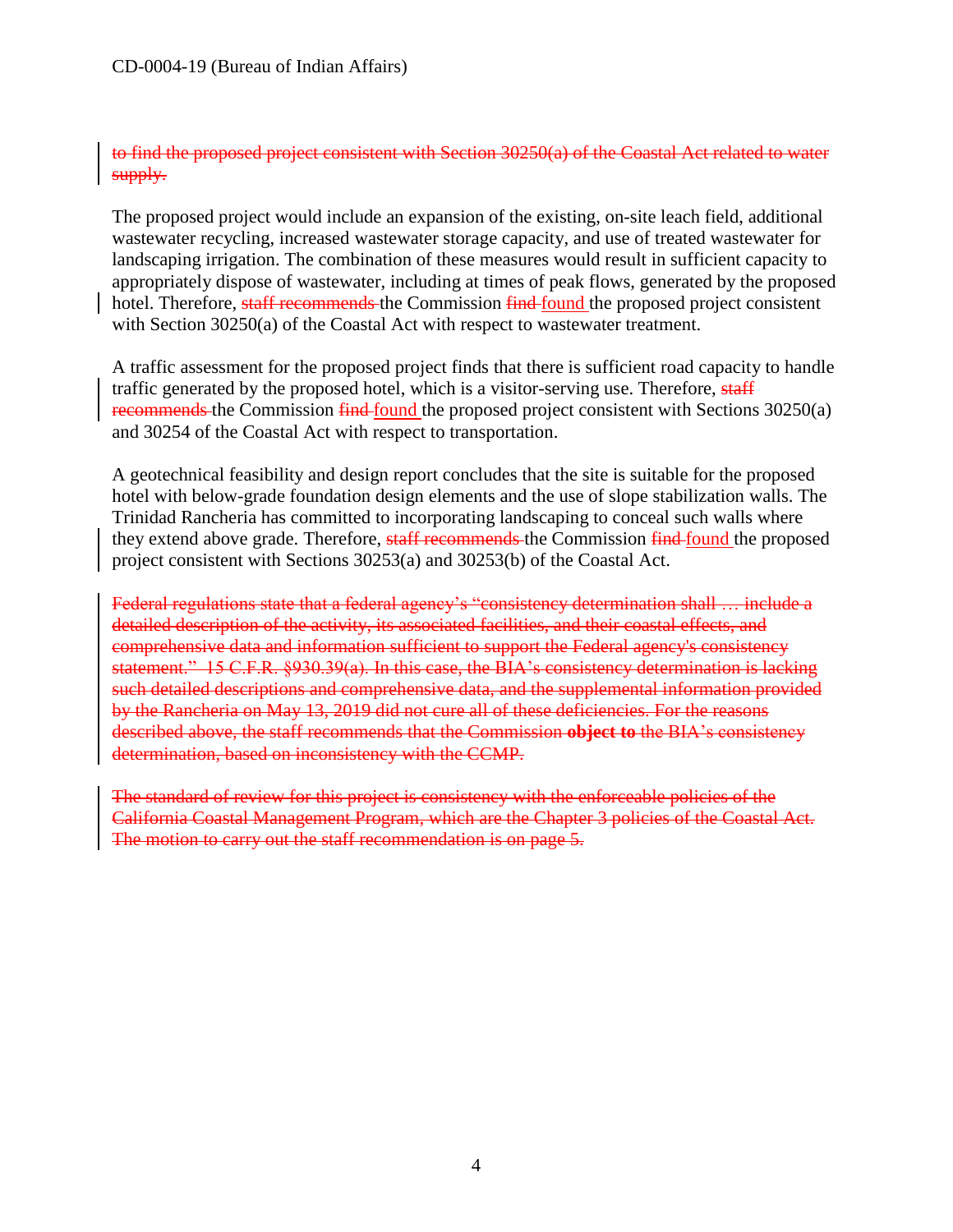# **TABLE OF CONTENTS**

| <sub>R</sub> |                                                     |
|--------------|-----------------------------------------------------|
|              |                                                     |
| D            | OTHER AGENCY APPROVALS AND TRIBAL CONSULTATIONS 145 |
| $E_{\rm c}$  |                                                     |
| $\mathbf{F}$ |                                                     |
| G            |                                                     |
| H            |                                                     |
|              |                                                     |

# [SUBSTANTIVE FILE DOCUMENTS](#page-40-0) ……………………………………………………....3841

| <b>APPENDIX A:</b> MAY 13, 2019 COVER LETTER FOR PROJECT INFORMATION PROVIDED BY THE |
|--------------------------------------------------------------------------------------|
| TRINIDAD RANCHERIA                                                                   |
| <b>APPENDIX B:</b> PROJECT INFORMATION RE: SCENIC RESOURCES AND VIEWSHED             |
| <b>APPENDIX C: PROJECT INFORMATION RE: WATER SUPPLY</b>                              |
| <b>APPENDIX D: PROJECT INFORMATION RE: WASTEWATER</b>                                |
| <b>APPENDIX E: PROJECT INFORMATION RE: TRAFFIC</b>                                   |
| <b>APPENDIX F: PROJECT INFORMATION RE: HAZARDS</b>                                   |
|                                                                                      |

# **EXHIBITS**

- Exhibit  $1 -$  Regional context
- Exhibit  $2 -$  Vicinity map
- Exhibit 3 Aerial of proposed hotel site and associated infrastructure
- Exhibit 4 Proposed hotel site plan
- Exhibit 5 Existing views from Trinidad Head
- Exhibit 6 Simulated views depicting hotel
- Exhibit 7 Rendering of façade of proposed hotel
- Exhibit 8 Location of proposed expanded leach field
- Exhibit 9 Hotel illustration from the Cher-Ae Heights Indian Community of the Trinidad Rancheria, Comprehensive Community-Based Plan
- Exhibit 10 City of Trinidad Letter re: status of review of water supply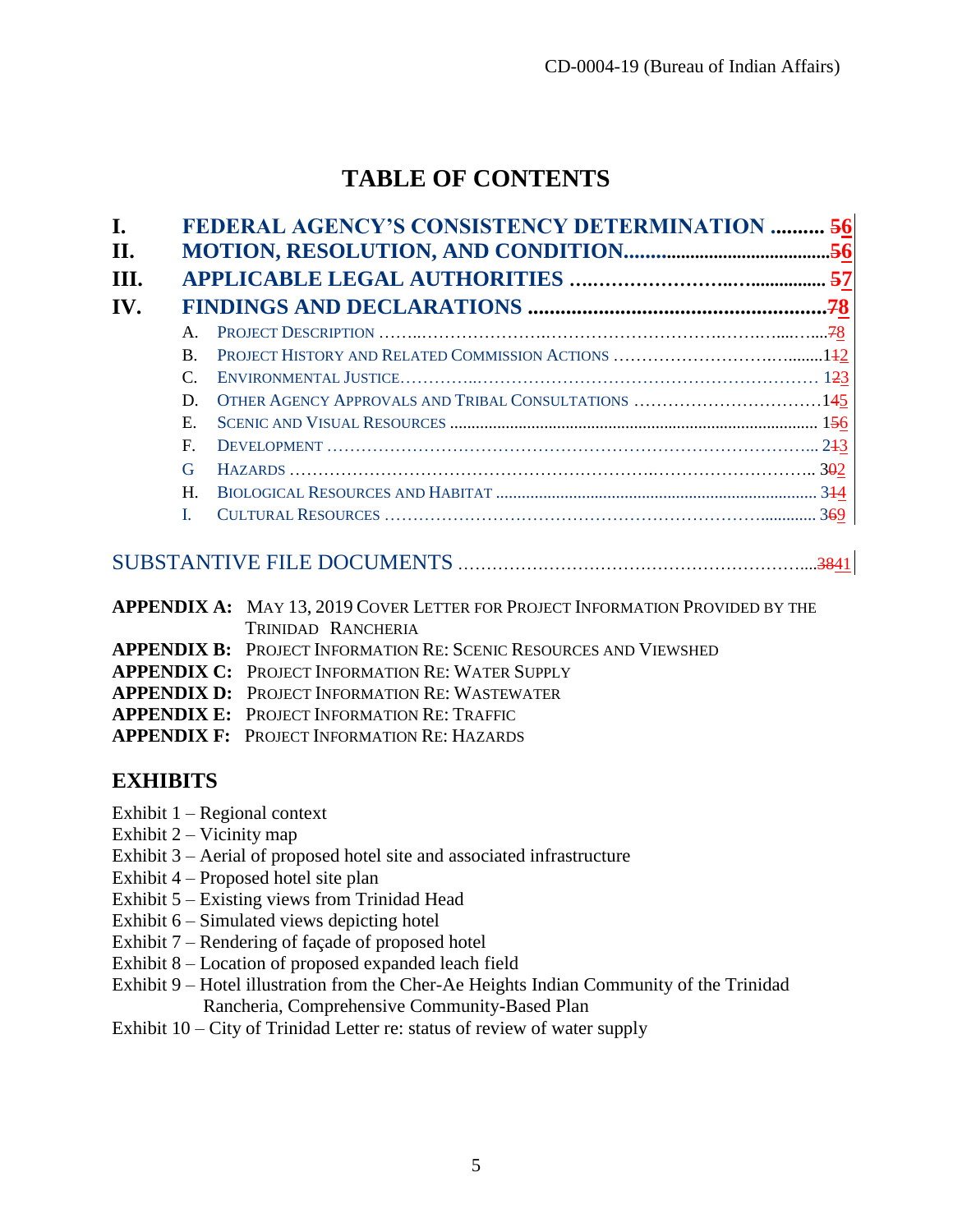# <span id="page-5-0"></span>**I. FEDERAL AGENCY'S CONSISTENCY DETERMINATION**

The Bureau of Indian Affairs has determined the project consistent to the maximum extent practicable with the California Coastal Management Program (CCMP).

# <span id="page-5-1"></span>**II. MOTION, RESOLUTION, AND CONDITION**

#### **A. Conditional concurrence**

On August 8, 2019, by a vote of eight in favor, and three opposed, the Commission conditionally concurred with the consistency determination submitted by the Bureau of Indian Affairs (BIA) on the grounds that, as conditioned, the project would be consistent to the maximum extent practicable with the policies of Chapter 3 of the Coastal Act.

#### **B. Motion and Resolution**

#### **Motion:**

*I move that the Commission adopt the following findings in support of its conditional concurrence with the BIA's consistency determination CD-0004-19.* 

The staff recommends a **YES** vote on this motion. Pursuant to section 30315.1 of the Coastal Act, adoption of revised findings requires a majority vote of the members from the prevailing side who were also present at the August 8, 2019 hearing, with at least three of the prevailing members voting. Only those Commissioners on the prevailing side of the Commission's action are eligible to vote. A majority vote by the prevailing Commissioners listed on page 1 of this report will result in adoption of these findings.

## **Resolution to Adopt Revised Findings:**

The Commission hereby adopts the findings set forth below for consistency determination CD-0004-19 submitted by the BIA for the proposed project on the grounds that the findings support and accurately reflect the reasons for the Commission's August 8, 2019 conditional concurrence and determination that the project, as conditioned, would be consistent to the maximum extent practicable with the CCMP.

## **C. Condition**

**1. Water**. Prior to construction, the BIA shall provide evidence that the City of Trinidad is able to and is agreeing to provide water to the proposed hotel from the City's water supply, or other water supply acceptable to the Executive Director. This evidence could take the form of a contract from the City, a letter of intent to complete a contract, or a similar expression of agreement from the City to provide water for the proposed hotel. Alternately, provide a description of how water would be provided from a water source that would be consistent with Section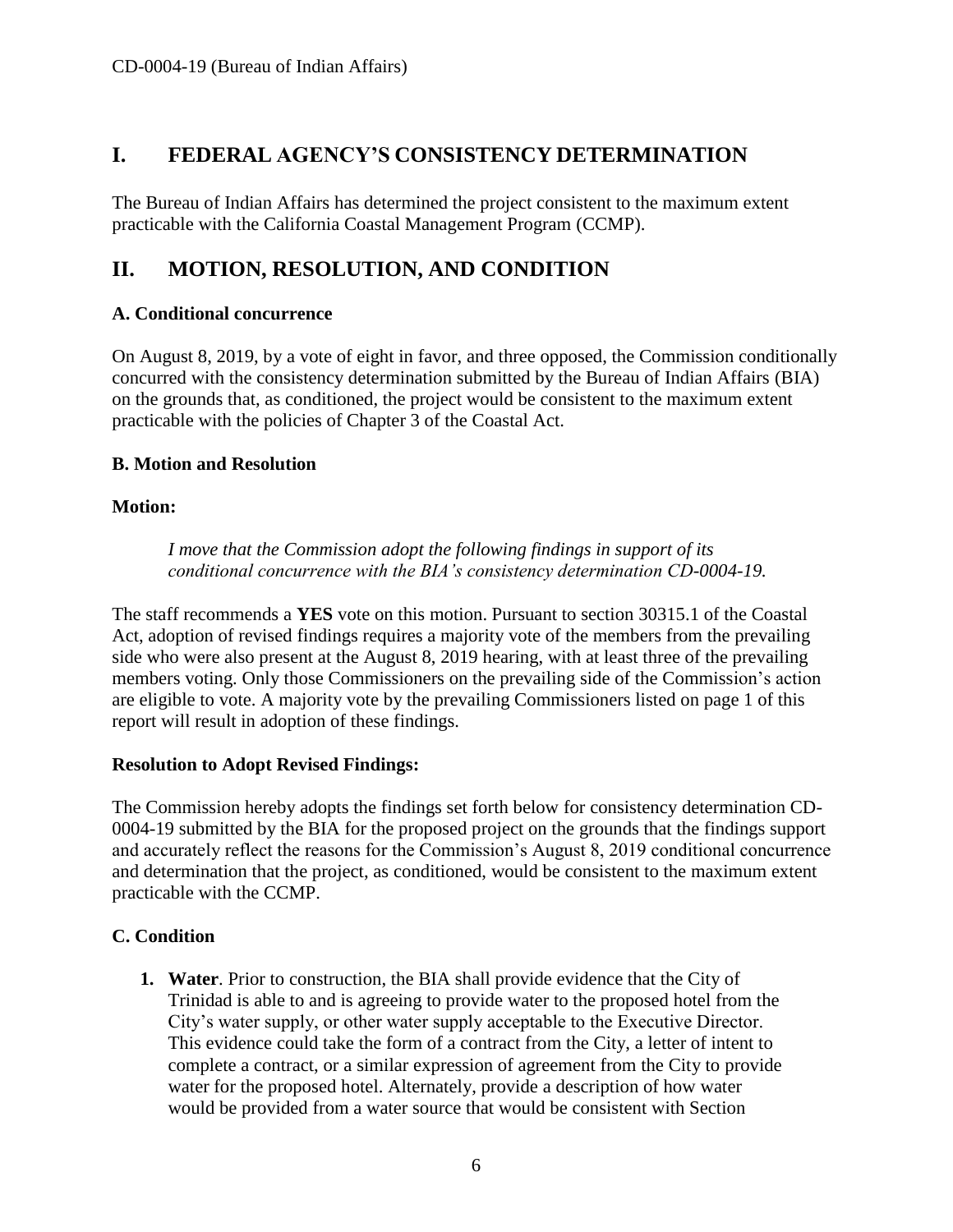30250(a) of the Coastal Act, accompanied by an analysis of effects to coastal resources (pursuant to Chapter 3 of the Coastal Act) that implementing such an alternative would entail.

# <span id="page-6-0"></span>**III. APPLICABLE LEGAL AUTHORITIES**

#### **A. Standard of Review**.

The federal Coastal Zone Management Act ("CZMA"), 16 U.S.C. §§ 1451-1464, requires that federal agency activities affecting coastal resources be "carried out in a manner which is consistent to the maximum extent practicable with the enforceable policies of approved State management programs." Id. at  $\S$  1456(c)(1)(A). The implementing regulations for the CZMA ("federal consistency regulations"), at 15 C.F.R.  $\S$  930.32(a)(1), define the phrase "consistent to the maximum extent practicable" to mean:

*… fully consistent with the enforceable policies of management programs unless full consistency is prohibited by existing law applicable to the Federal agency.*

This standard allows a federal activity that is not fully consistent with the CCMP to proceed, if full compliance with the CCMP would be "prohibited by existing law." In its consistency determination, the BIA did not argue that full consistency is prohibited by existing law or provide any documentation to support a maximum extent practicable argument. Therefore, there is no basis to conclude that existing law applicable to the Federal agency prohibits full consistency. Since the BIA has raised no issue of practicability, as so defined, the standard before the Commission is full consistency with the enforceable policies of the CCMP, which are the policies of Chapter 3 of the Coastal Act (Cal. Pub. Res. Code §§ 30200-30265.5).

## **B. Conditional Concurrence**

The federal consistency regulations (15 C.F.R. §930.4) provide for conditional concurrences, as follows:

- *(a) Federal agencies….should cooperate with State agencies to develop conditions that, if agreed to during the State agency's consistency review period and included in a Federal agency's final decision under Subpart C…would allow the State agency to concur with the federal action. If instead a State agency issues a conditional concurrence:* 
	- *(1) The State agency shall include in its concurrence letter the conditions which must be satisfied, an explanation of why the conditions are necessary to ensure consistency with specific enforceable policies of the management program, and an identification of the specific enforceable policies. The State agency's concurrence letter shall also inform the parties that if the requirements of paragraphs (a)(1) through (3) of the section are not met, then all parties shall treat the State agency's concurrence letter as an objection pursuant to the applicable Subpart…; and*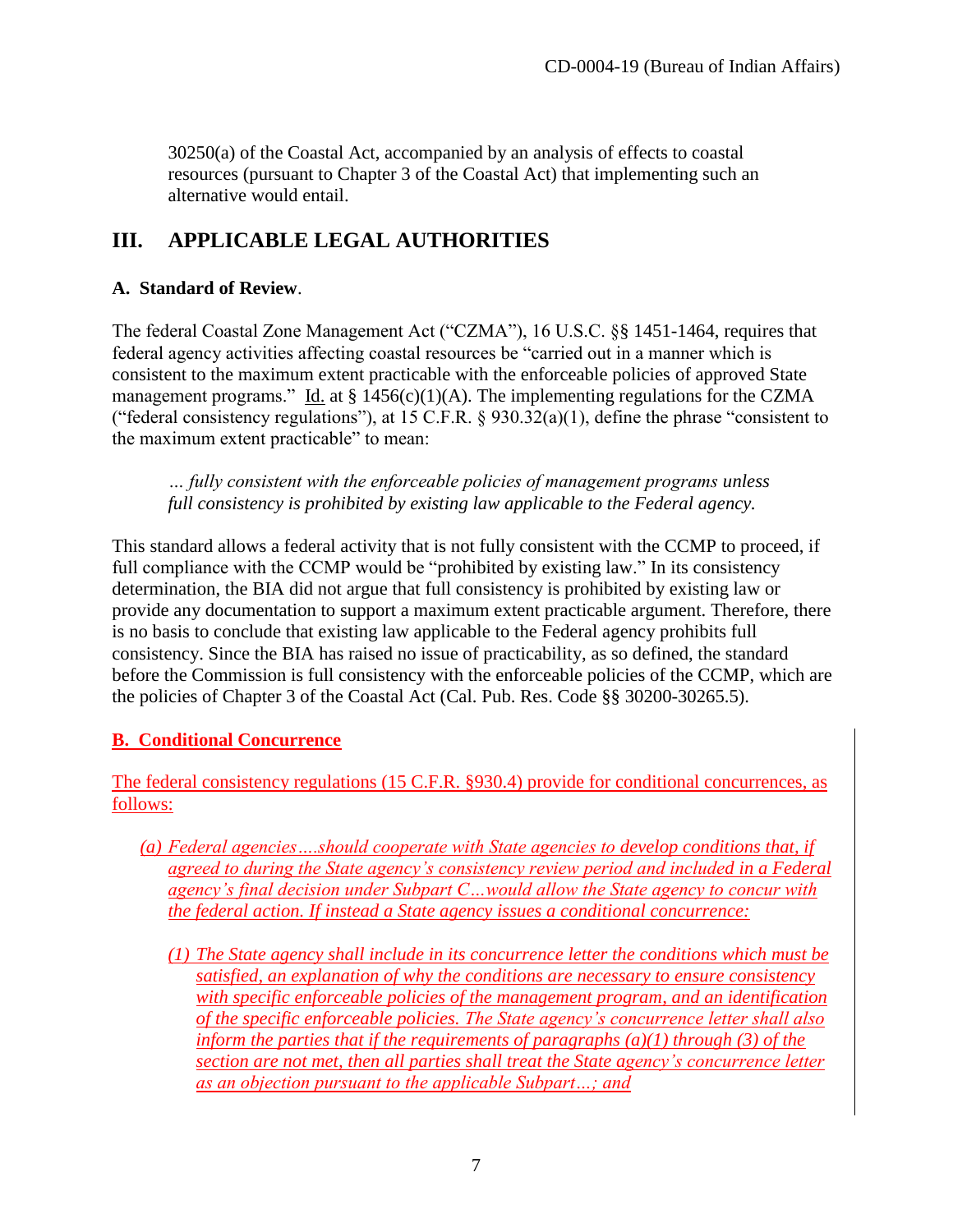*(2) The Federal agency (for Subpart C)…shall modify the applicable plan [or] project proposal, … pursuant to the State agency's conditions. The Federal agency… shall immediately notify the State agency if the State agency's conditions are not acceptable; and*

*...*

*(b) If the requirements of paragraphs (a)(1) through (3) of this section are not met, then all parties shall treat the State agency's conditional concurrence as an objection pursuant to the applicable Subpart.* 

# <span id="page-7-0"></span>**IV. FINDINGS AND DECLARATIONS**

#### <span id="page-7-1"></span>**A. PROJECT DESCRIPTION**

#### *Overview*

The Bureau of Indian Affairs (BIA) has submitted a consistency determination for a loan guarantee and the approval of a lease of land held in federal trust for the Cher-Ae Heights Indian Community of the Trinidad Rancheria (Trinidad Rancheria) Economic Development Corporation hotel project. This consistency determination describes a project similar to the project that was the subject of consistency determination CD-0001-19, that the BIA submitted in February, 2019, and to which the Commission objected at its June 2019 meeting in San Diego (see IV.B, Project History and Related Actions).

The proposed hotel would be located on approximately 0.5 acres of land owned by the Trinidad Rancheria, east of the City of Trinidad boundary (**Exhibits 1 and 2**). The proposed hotel would be directly adjacent to the existing Cher-Ae Heights Casino on land that is currently paved and used as casino parking (**Exhibits 3 and 4**). This land is part of the approximately 46.5 acres that comprise this portion of the Trinidad Rancheria property, which also includes land on the north and west side of Highway 101 (the "Westhaven Parcel").

The BIA's consistency determination incorporates information from the Trinidad Rancheria related to the hotel's proposed design, water, wastewater, traffic, and geotechnical and engineering. This information is included in appendices to this staff report and is summarized in the findings below**.** In its cover letter accompanying this information, which is included in **Appendix A**, the Trinidad Rancheria describes its efforts to develop the proposed project and expands on the project purpose, beginning with the following:

*The Tribe applauds the Commission's recent adoption of the California Coastal Commission Environmental Justice Policy, and the Commission's explicit acknowledgement of the "painful history of genocide against Native American Tribes" and the Commission's honoring of the efforts of California's coastal tribes to "rebuild thriving living cultures…" The Tribe has worked with the Commission on several projects to protect the ecological and cultural resources located in Trinidad Harbor, while also developing a sustainable economy for the Tribe and the region and expanding access and recreational opportunities for the*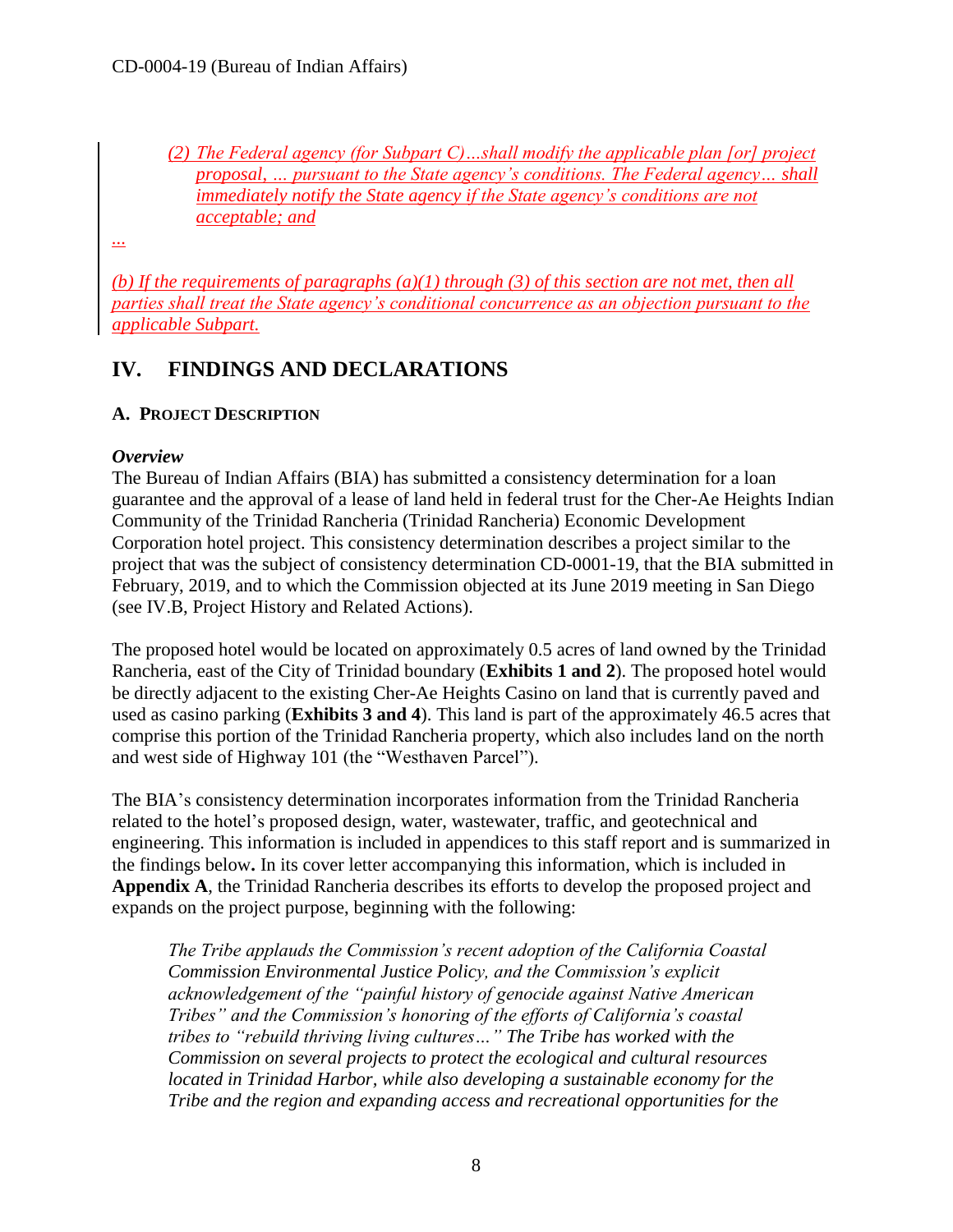*public. In order [to] rebuild thriving culture and protect the ecological and cultural resources we hold so dear, we must create a sustainable economy and provide jobs for our members and other marginalized communities living in the region….the Tribe's land base is very small and a significant portion of the eastern part of the Trinidad Rancheria was sacrificed to accommodate the State of California's construction [of] Highway 101, which brought economic benefits to the region but bypassed the Trinidad Rancheria and further impoverished the Cher-Ae Heights Indian Community.* 

The Trinidad Rancheria's cover letter also describes the Tribe's history and its federally recognized status, as well as the efforts leading to its 2011 Comprehensive Community-Based Plan (Community Plan). The Community Plan identifies the Tribe's goals and future development plans for its land, including a new interchange with Highway 101, a mini-mart and gas station, additional highway-focused retail facilities, an RV park on the eastern portion of the Rancheria property, and a community center. The Trinidad Rancheria concludes this portion of its cover letter by stating:

*The construction of the hotel on the Tribe's trust land is the beginning of the dream that will see the Community Plan come to life. The hope is that the hotel will be the tribal business to jumpstart other businesses, help fund a community center and additional tribal housing, and bring jobs to both the Tribe and surrounding communities. The hotel will bring the revenue needed to begin to address poverty, unemployment, job creation, and provide the internal capacity for the Tribe to improve the general welfare of the Tribal Members. In addition, and consistent with the Coastal Act, the hotel, as a visitor-serving land use that will provide shuttle service to Trinidad Harbor for guests, is vital to the economic health of the region. It will enhance public access to the coast and help support the regional economy by drawing additional tourists, who will have improved access to coastal recreational activities and enjoy shopping and eating in the City of Trinidad and neighboring towns.* 

*The Cher-Ae Heights Indian Community has been a marginalized community since the non-Indian development of Trinidad Harbor and the City of Trinidad, and our community still suffers from very high unemployment and low income. The Trinidad Rancheria land base was acquired by the United States to provide a sustainable homeland for our people, and the proposed project will help achieve that goal, and it will support our efforts to protect the coast and enhance the public's access. Consistent with [the Commission's] Environmental Justice Policy, we encourage the Commission to take these circumstances and values into account when assessing this consistency determination.*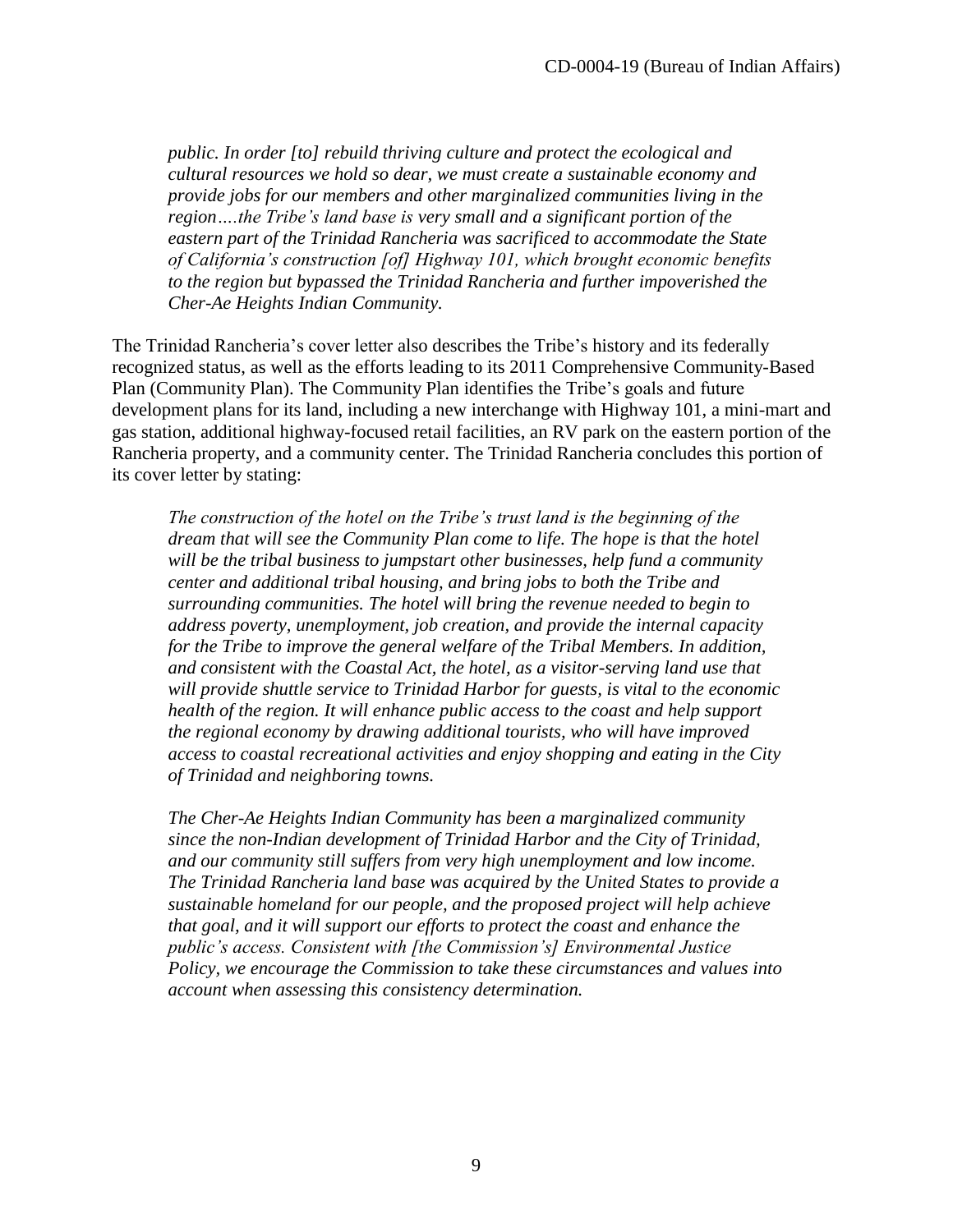#### *Details of the proposed project*

The proposed hotel would be located on Trinidad Rancheria land east of the boundary of the City of Trinidad. Land to the north and east of Trinidad Rancheria property is under the land use control of Humboldt County. Highway 101 has a general northwest-southeast orientation in this area (**Exhibit 3**).

Access to the proposed hotel would occur through Scenic Drive, a two-lane road roughly parallel to Highway 101 that connects the Trinidad Rancheria and the existing casino to downtown Trinidad. The draft EA for the proposed project suggests that longer-term plans for transportation and connectivity in the area include a new Highway 101 interchange to provide direct access to the Trinidad Rancheria property and, as described in the Community Plan, to support additional development. While environmental review and design processes for the interchange are underway, related CEQA documentation, which Caltrans is preparing, is anticipated to be issued for public review in 2021.

As described in the draft EA for the proposed project, the proposed hotel would include 100 guest rooms, 1,552 square feet of meeting space, a business center, fitness room, café/bar, lounge, and indoor pool. The proposed hotel would be connected to the casino's southern side with access provided by an existing driveway and parking on its southern face and a covered access along the southeast edge of the casino (**Exhibit 4**). While initial plans were for a six-story hotel, the BIA's consistency determination indicates that the proposed hotel would be five stories tall. The proposed hotel also would include an expanded leach field, wastewater treatment, and parking. **Exhibit 5** provides existing views from Trinidad Head of the surrounding area, and **Exhibit 6** depicts simulations of the proposed hotel as it would appear from Trinidad Head and other public locations, including a view from Trinidad Harbor immediately offshore of the site location.

The hotel's design has evolved since its portrayal in the 2018 draft EA. In **Appendix B**, the Trinidad Rancheria describes the proposed hotel as follows:

*The hotel has been sited to overlap the existing structure as much as possible in part, to minimize the appearance of additional development on the site. The design has also been revised with a smaller grade level building footprint to better fit within the topography. This in turn lowers the perceived height of the building above the adjacent grade by one floor at the South end of the exposed façade. The changing grade results in an overall height of 78.5' vs. 65.5' on the North and South ends respectively.* 

*The materials used on the exterior consist of natural stone veneer, lap siding, and vertical siding in multiple earth toned colors. Several roof planes have been sloped back from the exposed elevations minimizing the amount of visible roof surface and larger overhangs create greater depths of shadow on the building face. The natural coloration along with offsets in the building face and roofline all help to break up the perceived overall size of the building.*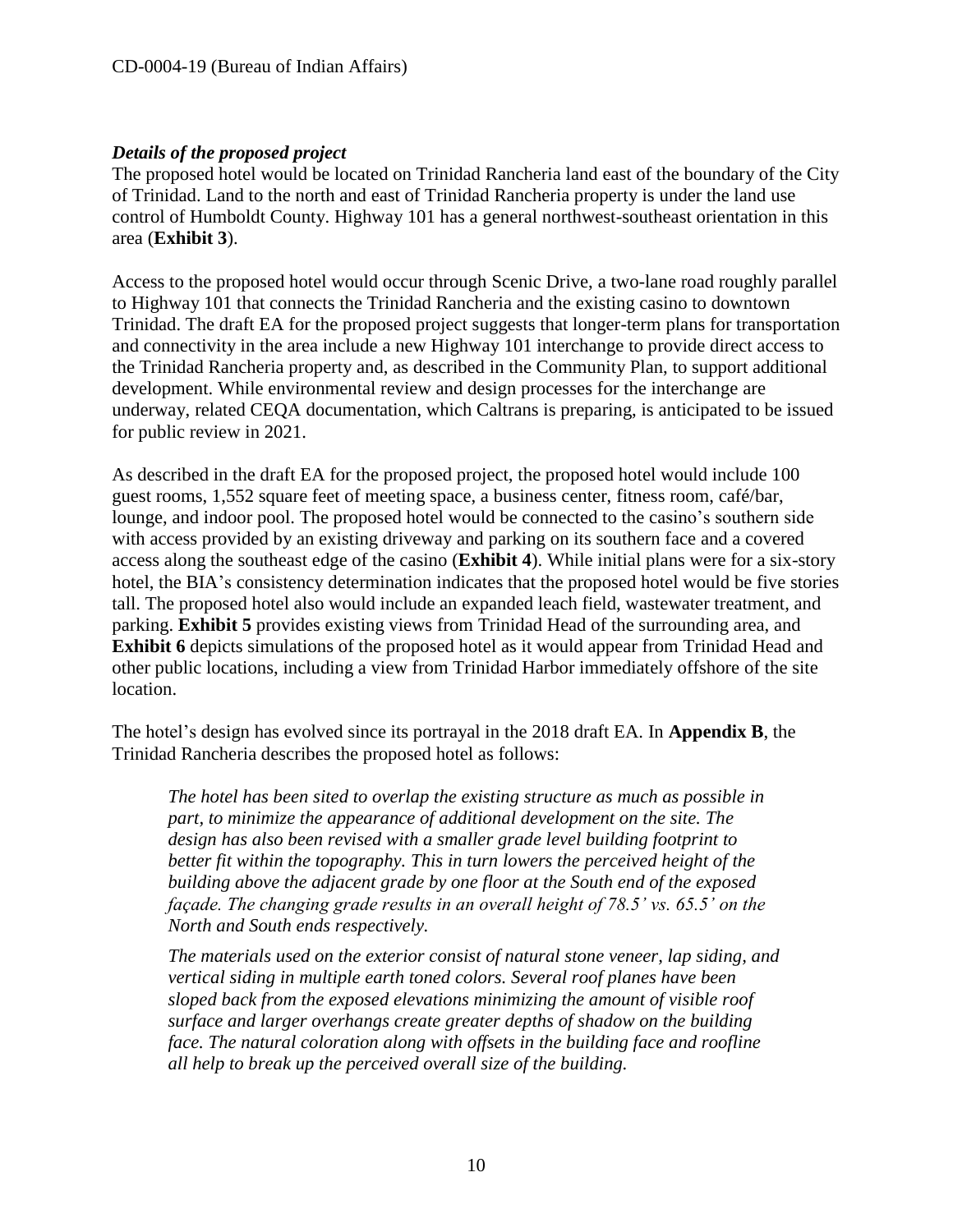Several existing large trees would remain, and two large trees would be removed (**Exhibit 4**). The Trinidad Rancheria also states that landscaping would be enhanced to provide further protection of views from the Harbor.

Information supplied by the BIA indicates that:

*… [t]here are no wetlands or environmental sensitive habitat areas within or adjacent to the proposed hotel site. Surrounding land uses on the Rancheria vary from rural residential to the west, to casino support (parking and wastewater treatment) and Tribal Government to the north and northwest. East of the proposed hotel site consists of open space. Off-Reservation land uses adjacent to the Rancheria include HWY-101 to the north/northeast of the project site, the coast to the south, rural residential within unincorporated Humboldt County to the east, and rural residential within the City to the west.* 

**Exhibit 3** provides an aerial view of the Trinidad Rancheria property and adjoining properties.

#### *Assessed alternatives*

The draft EA for the proposed project assesses a preferred alternative and a "no project alternative." No other alternatives are included in the draft EA because of a determination that other alternatives would not meet the project purpose and need, which is stated as helping the Tribe to meet the following objectives:

- *Maintain the socioeconomic status of the Tribe by providing an augmented revenue source that could be used to strengthen the tribal government, fund a variety of social, governmental, administrative, educational, health, and welfare services to improve the quality of life of tribal members; and to provide capital for other economic development and investment opportunities.*
- *Create new jobs for both tribal and non-tribal members.*
- *Reduce visitor trips on local roadways by providing additional overnight accommodations*
- *Provide additional amenities to existing patrons and allow the target market to expand to nonresidential clients.*
- *Allow tribal members to enhance their economic self-sufficiency.*

In **Appendix A**, the Trinidad Rancheria provides further description of the factors considered that led to the proposed hotel, including:

- 1. An independent consultant's analysis of lodging demand in the Humboldt/Del Norte region, resulting in a recommendation that an "upper midscale hotel (3+-star quality) of approximately 100 rooms or more would be market justified at the Cher-Ae Heights Casino."
- 2. Ensuring that the profits from the hotel were sufficient to cover quarterly capital loan payments and return a profit to the Tribe; this included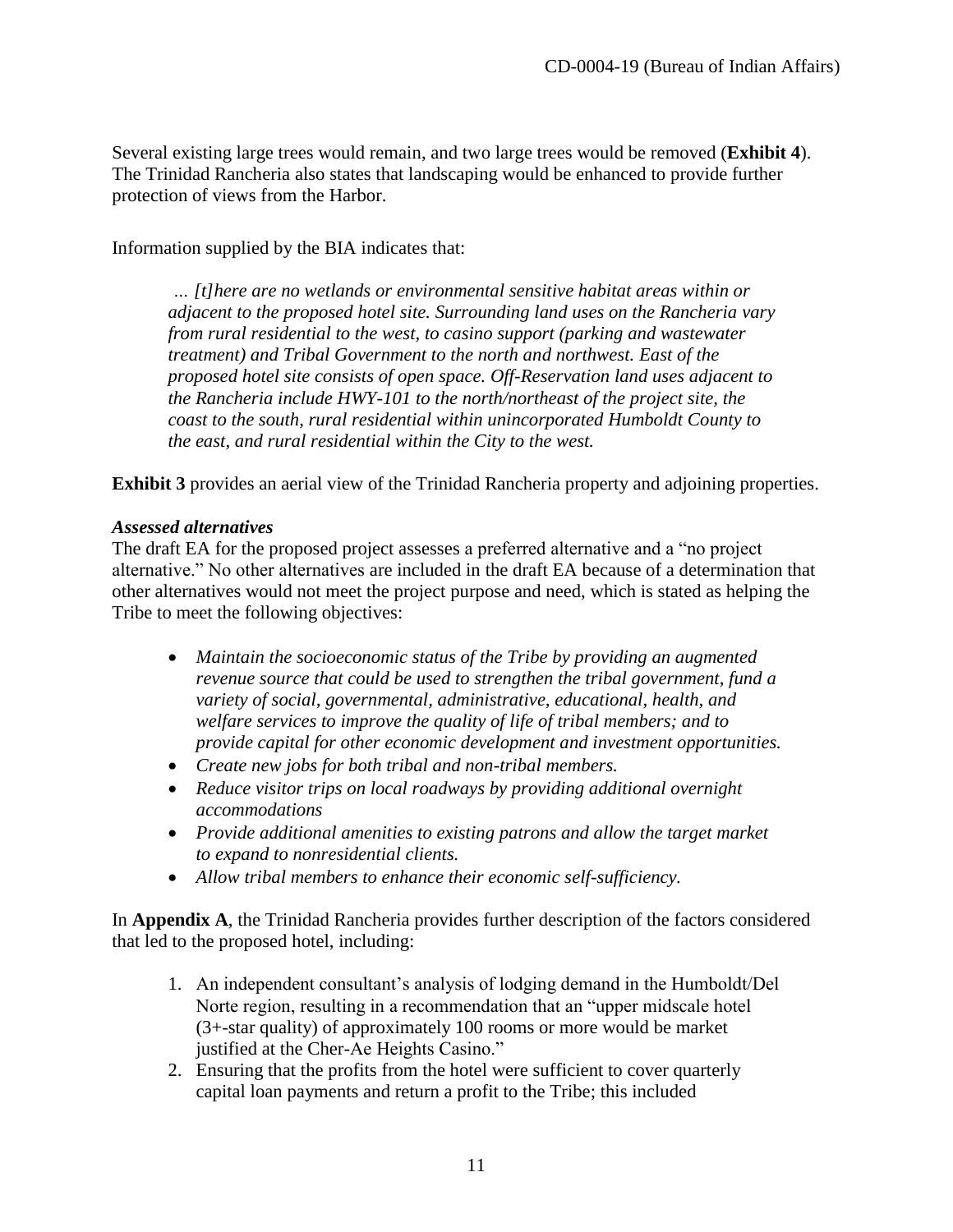consideration of a hotel with fewer than the proposed 100 rooms, but with the conclusion that 100 rooms was necessary.

3. Partnering with a national chain (Hyatt Place Franchising, LLC) with an existing marketing system but without an existing nearby location (the next nearest Hyatt Hotel is 180 miles away in Santa Rosa).

The EA, consistency determination, and other information submitted by the BIA or Trinidad Rancheria do not identify or assess alternative designs or locations on Trinidad Rancheria property that would meet the above objectives while addressing issues related to lack of demonstrated water supply and inconsistency with community character. In **Appendix B**, the Trinidad Rancheria states:

*Finally, relocation of the hotel is not a viable alternative. The Tribe does not have any other land available on the Rancheria Trust Property. Locating the hotel adjacent to the Casino is not only the preferred alternative, but it is the only alternative. We would also like to respectfully request the Commission and its staff take into consideration that Trinidad Rancheria lost trust lands in the past due to the construction of Highway 101. In 1962, when the current layout of Highway 101 was constructed, it bisected the Rancheria on the north eastern corner which left [a] nine-acre parcel on the eastern side of Highway 101. This parcel was subsequently disposed of by the BIA because an adjacent land owner refused to give the Rancheria the necessary right-of-way. The lost acreage was never replaced by the BIA.*

As noted on the following page, the Commission recently concurred with a BIA consistency determination for placing 10 acres of land in Trust for the Rancheria (CD-0006-18).

#### <span id="page-11-0"></span>**B. PROJECT HISTORY AND RELATED COMMISSION ACTIONS**

On June 19, 2019, the Commission objected to the BIA's consistency determination CD-0001-19 for the proposed hotel. The Commission objection focused on the issue of water supply for the proposed hotel and the adverse effects of the hotel on the visual character of the surrounding community. During their deliberations, Commissioners' discussions centered on water and the location of the public hearing and to a lesser degree on the visual and community character aspect of the proposed hotel; however, the Commission voted to object based on both issues, pursuant to the staff report. Commissioners also strongly urged the BIA and the Trinidad Rancheria to continue working with the City of Trinidad to address the issue of water supply to the proposed hotel, and in similar strong terms urged the BIA to resubmit a revised consistency determination for the proposed project. Commissioners expressed support for the Trinidad Rancheria to seek the potential economic benefits of the proposed hotel in support of the overall goals of the Tribe, provided that the project could be found consistent with the Coastal Act. Commissioners noted that if the BIA were to resubmit the consistency determination, all parties would benefit from conducting a public hearing at the Commission's August 7-9, 2019, meeting in Eureka, which would enable greater public participation than was possible for the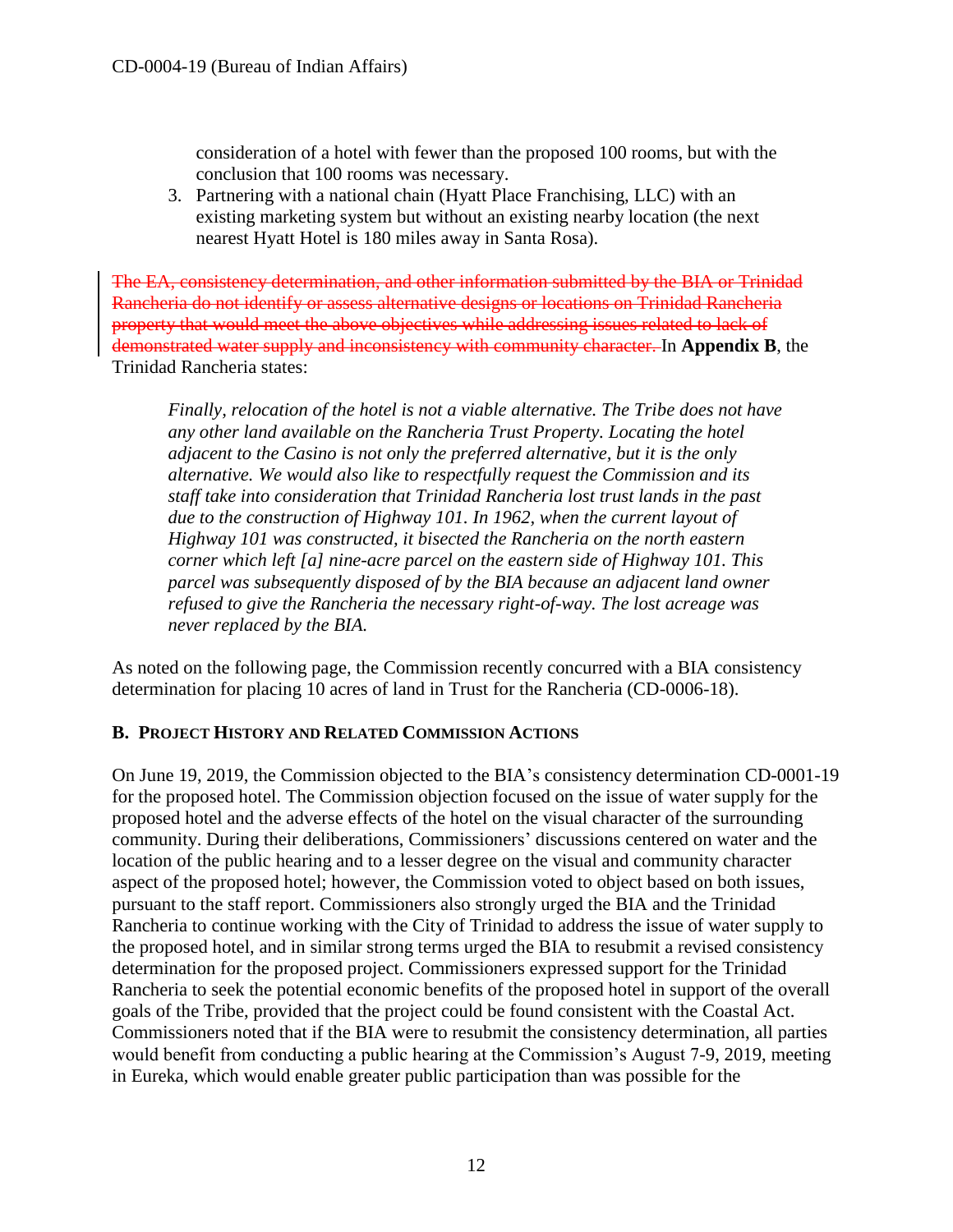Commission's June meeting in San Diego, and additionally would allow more time for possible resolution of water supply issues that are currently under study by the City.

During its review of CD-0001-19, the Commission received approximately 190 public comments, as well as petitions expressing support for and opposition to the proposed hotel. These comments, as well as ex parte communication disclosure forms submitted by Commissioners, are available on-line at: [https://www.coastal.ca.gov/meetings/agenda/#/2019/6.](https://www.coastal.ca.gov/meetings/agenda/#/2019/6)

At its March 2019 meeting, the Commission concurred with CD-0006-18, a consistency determination from the BIA to place into Federal trust status approximately ten acres of land owned by the Trinidad Rancheria in the Trinidad Harbor vicinity and subsequent development of a visitor center and stormwater improvements. On April 16, 2019, the Humboldt Alliance for Responsible Planning filed suit in Superior Court against the Commission regarding this decision.

At its February 2019 meeting, through CDP 1-18-0630 the Commission approved the relocation of the Trinidad Memorial Lighthouse to a temporary site (up to four years) in the Trinidad Harbor area near the Bay Street intersection with the parking area serving Trinidad State Beach. At this same meeting, the Commission certified an amendment for the Trinidad Local Coastal Program (LCP) to supply water to the Cal FIRE station one mile north of the City of Trinidad limits in Humboldt County.

In 2003, the Commission, through NE-038-03, agreed with a Trinidad Rancheria proposal to replace water lines and construct three fire hydrants serving the Trinidad Rancheria.

In 1998, the Commission concurred with a BIA negative determination (ND-40-98) to place a 2.5 acre parcel of land in Federal trust status adjacent to the existing Trinidad Rancheria. In 1994, the Commission concurred with a Trinidad Rancheria negative determination (ND-119-94) for the acquisition of a 4.37 acre parcel and construction of three single-family homes and rehabilitation of one existing home at 874 Westhaven Drive in the Trinidad area.

#### <span id="page-12-0"></span>**C. ENVIRONMENTAL JUSTICE**

In the past actions described in Section IV.B, and in recent actions such as the Commission's adoption of the Environmental Justice Policy in March 2019 and the Tribal Notification and Consultation Policy in August 2018, the Commission has committed to working with tribes as partners in the mission of protecting coastal resources. As stated in the Environmental Justice Policy:

*The Commission respectfully acknowledges the painful history of genocide against Native American Tribes and honors the efforts of California's coastal tribes to rebuild thriving, living cultures based on traditional knowledge, language, and practices. The Commission commits to regular and meaningful partnership to ensure that tribes are valued and respected contributors to the management of California's coast.*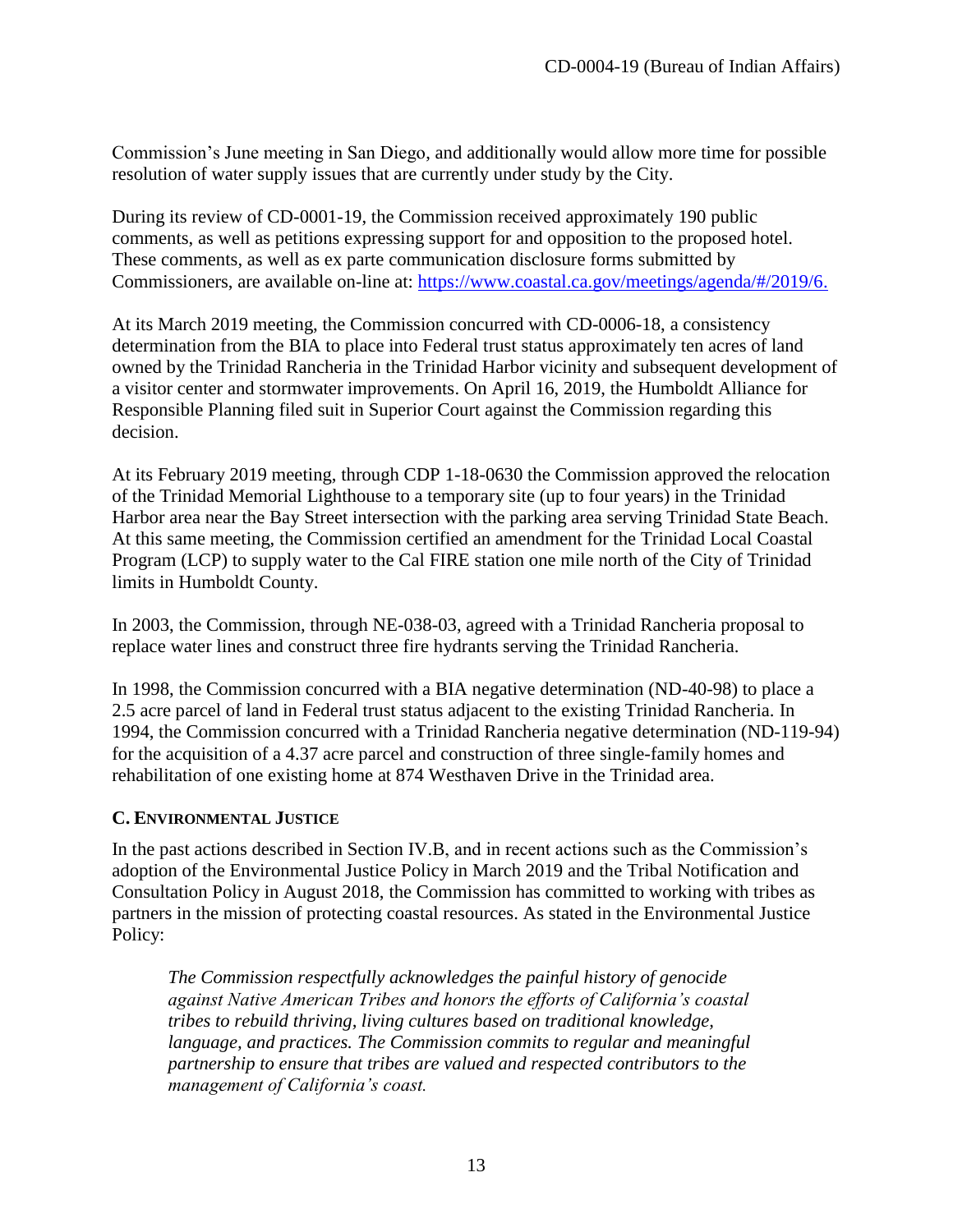In the Trinidad Rancheria's July 31, 2019 letter in response to the staff report for CD-0004-19, the Tribe states:

*As you know, the hotel project has been a priority and a dream of the Tribe and the Cher-Ae Heights Indian Community for years. It is more than just an economic development venture, it is the linchpin in the development of a selfsustaining tourism and entertainment based Tribal economy. The revenues from this and other tribal development support the services provided by the Tribal government, including projects to improve public access to Trinidad Harbor… It is our duty and responsibility to exercise our governmental authority to develop the Trinidad Rancheria in a manner that provides a sustainable homeland, including housing, government services, and an economic base for our Tribe and our members.* 

The Commission's conditional concurrence for the proposed project, described in these findings, will assist the Trinidad Rancheria in achieving the Tribe's goals, as stated in its July 31 letter, and will support the Tribe's ability to proceed with the hotel project. At the same time, it will ensure that the hotel will be consistent with Chapter 3 standards of the Coastal Act, as required by the Coastal Zone Management Act and the Commission's Environmental Justice Policy.

In the Trinidad Rancheria's June 6, 2019 letter in response to the staff report for CD-0001-19 (which recommended that the Commission object to that BIA consistency determination), the Tribe states:

*If you object to the Bureau of Indian Affairs' (BIA) consistency determination, it may be construed as contrary to your very own principles of environmental justice and social and racial equity. Social and racial equity are not just about access to the coast for people of color and other marginalized groups, and they are not about merely respecting tribal concerns, they are about recognizing tribal sovereignty – that reservation lands were set aside for sustainable homelands, which includes economic development purposes.*

In the June 11, 2019 addendum to the staff report for CD-0001-19, Commission staff stated:

*Commission staff acknowledges and respects the Trinidad Rancheria's sovereignty and its position that this project raises environmental justice issues because it will create economic development opportunities that enable prosperity and combat poverty in the Trinidad Rancheria community. Staff also acknowledges that the Commission adopted an Environmental Justice Policy in March 2019 in which the Commission committed to consider environmental justice principles, consistent with Coastal Act policies, in the agency's decisionmaking process.*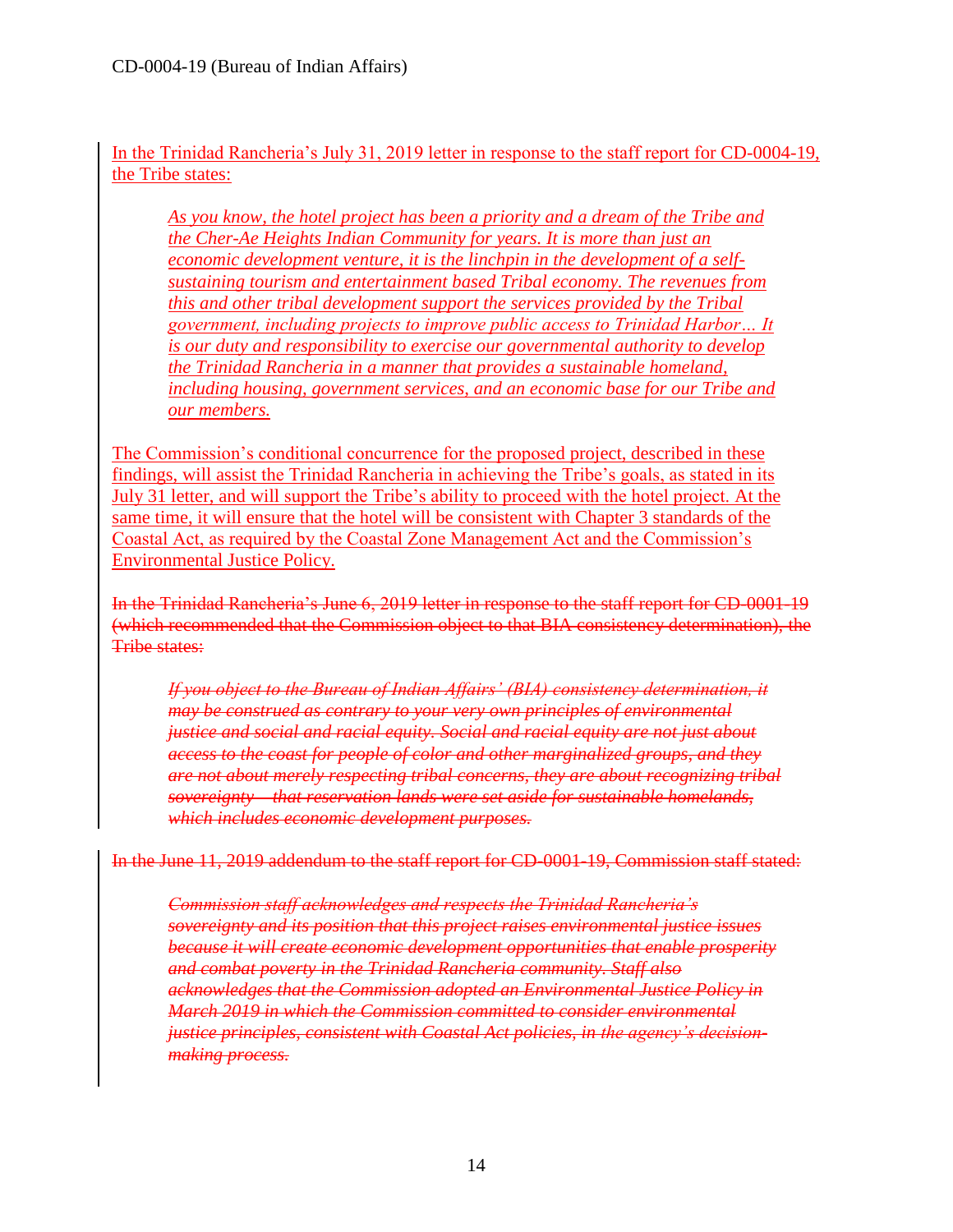*However, the Commission's actions in furtherance of environmental justice goals must be undertaken in accordance with the resource protection policies of Chapter 3 of the Coastal Act, in this case carried out through the Coastal Zone Management Act. As the Commission's Environmental Justice Policy states: "The Commission's environmental justice policy shall be implemented in a manner that is fully consistent with the standards in, and furthers the goals of Chapter 3 of the Coastal Act (the agency's legal standard of review)…."<sup>1</sup> Thus, the identification of a project as having environmental justice benefits does not create a different standard of review for the project or negate the need to protect coastal resources which may otherwise be impacted by the development.*

*Here, staff is not recommending that the Commission categorically object to the proposed land use—a 100 room hotel. Rather, as explained in the staff report, staff has identified two specific issues that require more work before staff would recommend that the Commission find the project consistent to the maximum extent practicable with the Coastal Act. Staff has also identified project modifications that would ensure such consistency while still allowing the Trinidad Rancheria to realize the benefits of economic development vis a vis a hotel proposal. Therefore, staff's recommendation would not prevent the economic development desired by the Trinidad Rancheria here, but would ensure that the development is conducted in a manner consistent to the maximum extent practicable with the Coastal Act's resource protection policies.*

This response to the Trinidad Rancheria, made during the Commission's consideration of the prior consistency determination, remains valid for this Consistency Determination.

#### <span id="page-14-0"></span>**D. OTHER AGENCY APPROVALS AND TRIBAL CONSULTATIONS**

As part of the development of the draft EA for the proposed project, the BIA conducted informal consultation with the US Fish and Wildlife Service pursuant to Section 7 of the federal Endangered Species Act.

The BIA consistency determination states that water for the hotel will be provided from the City of Trinidad's water supply system, thus requiring City approval. Such approval has not yet been granted, and the City presently is conducting an assessment of its overall water supply system.

#### **Tribal Outreach**

 $\overline{a}$ 

During the process of developing their recommendation for the August hearing, Commission staff reached out to representatives of the Yurok Tribe and the Tsurai Ancestral Society. As is the case with the Trinidad Rancheria, the Yurok Tribe is a federally-recognized tribe. As of the publication of this staff reportconclusion of the Commission hearing, no questions or concerns had been brought to the attention of the Commission or Commission staff by representatives of

<sup>&</sup>lt;sup>1</sup> Likewise, the "Coastal Development and Environmental Justice" implementation section of the Environmental Justice Policy states, in relevant part: "when appropriate, propose mitigation measures to avoid or fully mitigate identified impacts, in a manner that is fully consistent with Chapter 3."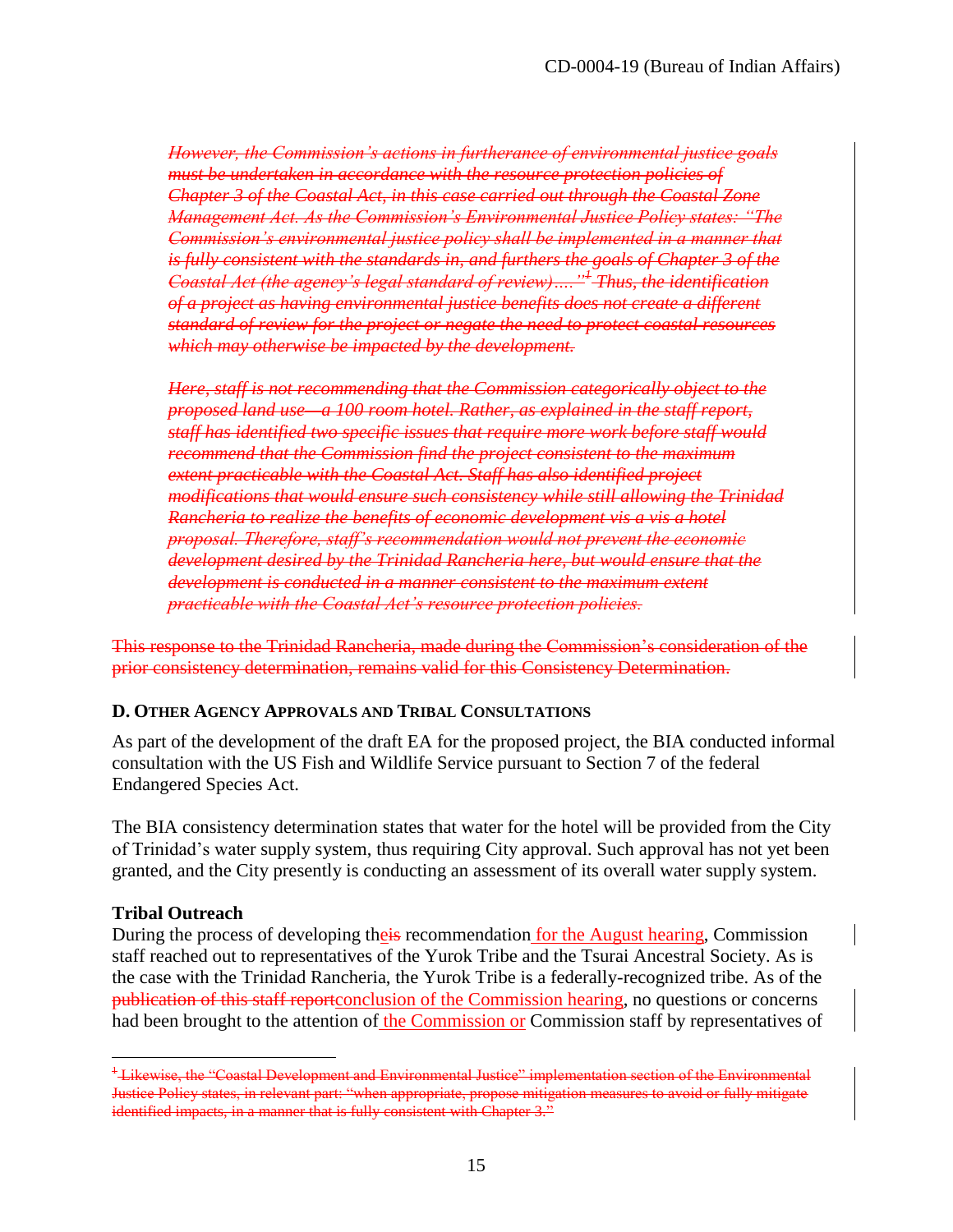the Yurok Tribe. Any concerns raised subsequent to the publication of this staff report will be brought to the attention of the Commission through the development of an addendum to this staff report and recommendation.

During the Commission's review of CD-0001-19, the Tsurai Ancestral Society provided a comment letter that requested that the Commission oppose the project, stating "[t]he proposed hotel impacts the Tsurai Village's cultural and natural resources and will forever change the traditional landscape that shapes our cultural identity." This comment letter also expressed concern for the location of the hearing on that Consistency Determination, asking that the Commission hear the item at its August meeting in Eureka and stating:

*We hope the Commission is able to resolve the issue of protecting the sacredness of public input when discussing projects that effect public resources, no matter what the Bureau of Indian Affairs chooses to do. This means allowing an opportunity for hearings to be held within the nearest community to the proposed project, just as your own policy states."* 

Additionally, on June 7, the Commission received a letter from the Northern Chumash Tribal Council, located in San Luis Obispo County, which expressed:

*"…our strong support for the…proposal to construct and operate a hotel to be located at the Trinidad Rancheria. The Northern Chumash Tribal Council stands in solidarity with the Trinidad Rancheria in their efforts to build this hotel to sustain their tribal members and allow their culture to thrive."* 

#### <span id="page-15-0"></span>**E. SCENIC AND VISUAL RESOURCES**

Section 30251 of the Coastal Act states:

*The scenic and visual qualities of coastal areas shall be considered and protected as a resource of public importance. Permitted development shall be sited and designed to protect views to and along the ocean and scenic coastal areas, to minimize the alteration of natural land forms, to be visually compatible with the character of surrounding areas, and, where feasible, to restore and enhance visual quality in visually degraded areas. New development in highly scenic areas such as those designated in the California Coastline Preservation and Recreation Plan prepared by the Department of Parks and Recreation and by local government shall be subordinate to the character of its setting.* 

Section 30253(e) of the Coastal Act states in part:

*…*

*Development shall do all of the following:*

*(e) Where appropriate, protect special communities and neighborhoods that, because of their unique characteristics, are popular visitor destination points for recreational uses.*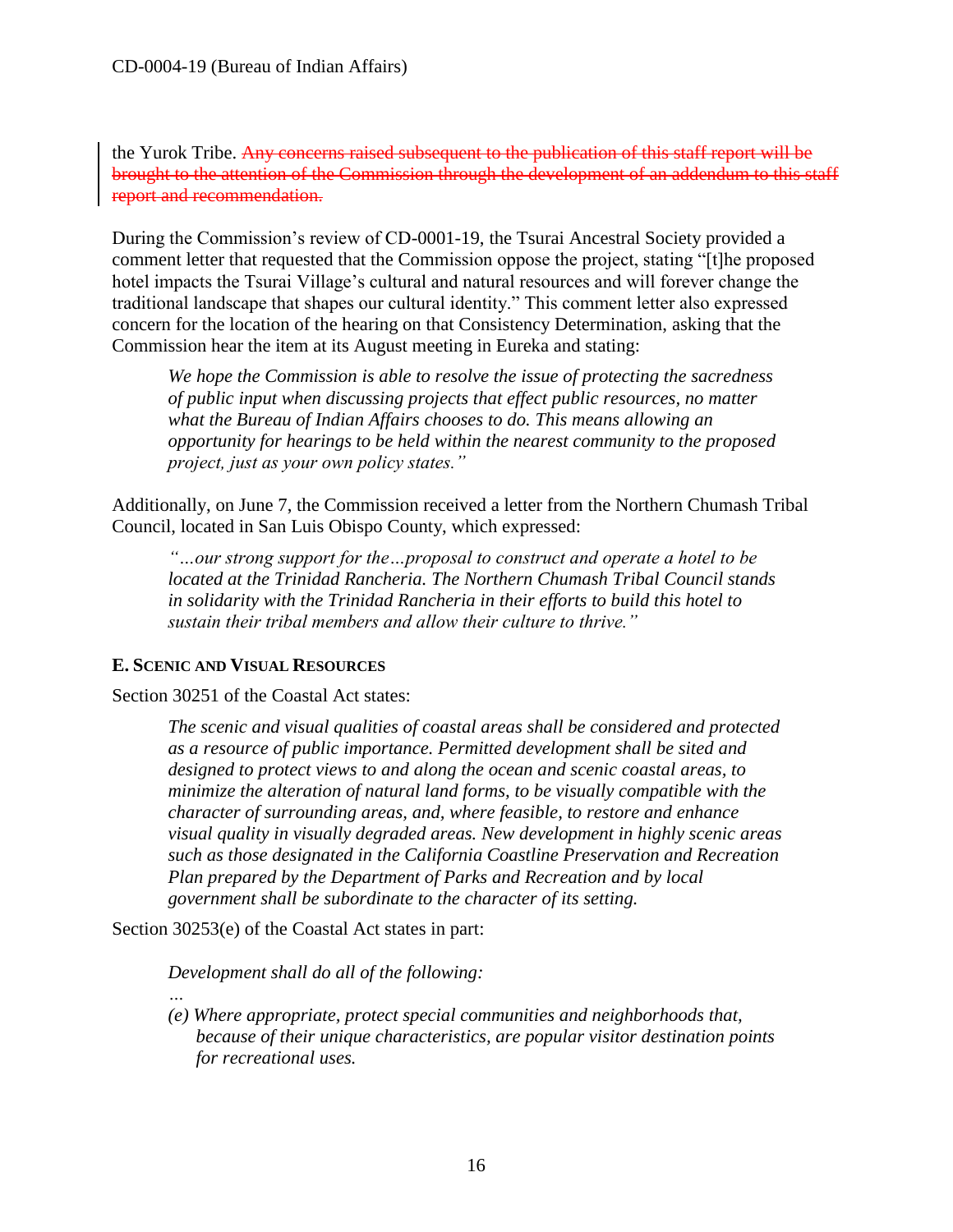The project site is located near the top of a coastal bluff, approximately 230 feet above mean sea level, on mostly developed land consisting of a paved parking lot adjacent to the existing casino. The draft EA for the proposed project described a six-story building with a height of about 80 feet above the finished casino floor. Design revisions since the publication of the draft EA indicate that the hotel now is proposed to be five stories tall and 63 feet, 9 inches above the casino floor (David Tyson, personal communication March 4, 2019). In Appendix B, information from the Trinidad Rancheria indicates that the site's "changing grade results in an overall height of 78.5 ft. vs. 65.5 ft. on the North and South ends respectively."

Recognizing that the proposed hotel would impact the overall coastal aesthetics of the proposed site, the draft EA for the proposed project includes the following mitigation measure:

 Design elements shall be incorporated into the Proposed Project to minimize visual impacts of buildings and associated structures, including landscaping that compliments [*sic*] buildings and parking areas, with setbacks and vegetation consistent with existing landscaping. Earth-toned paints and coatings shall be used, all exterior glass shall be non-reflective and low-glare, and signs and facades shall be designed with a non-reflective backing to decrease reflectivity.

**Appendix B** includes an update to the description of the hotel design from the Trinidad Rancheria:

*The materials used on the exterior consist of natural stone veneer, lap siding and vertical siding in multiple earth toned colors. Several roof planes have been sloped back from the exposed elevations minimizing the amount of visible roof surface and larger overhangs create greater depth of shadow on the building*  face. The natural coloration along with offsets in the building face and roofline *all help to break up the perceived overall size of the building.*

*The Rancheria and its architects have created a design for the hotel that is Pacific Northwest in character, and is compatible with the natural environment and surrounding coastal area. The use of exterior design elements that further reduce the prominence of the proposed hotel as recommended by the Commission staff has been seriously contemplated, and the technical staff have recommended the following mitigations to the viewshed:* 

- *1) Existing buildings and rooftops, including the casino, water tank, wastewater treatment facility, and maintenance shop will be painted with natural colors of brown and green to minimize the effect on the viewshed from the Harbor Properties.*
- *2) Preservation of old growth trees wherever possible.*
- *3) Replanting of trees to minimize focus on the hotel (front of hotel facing Scenic Drive).*
- 4) *Landscaping to minimize asphalt and concrete retaining walls.*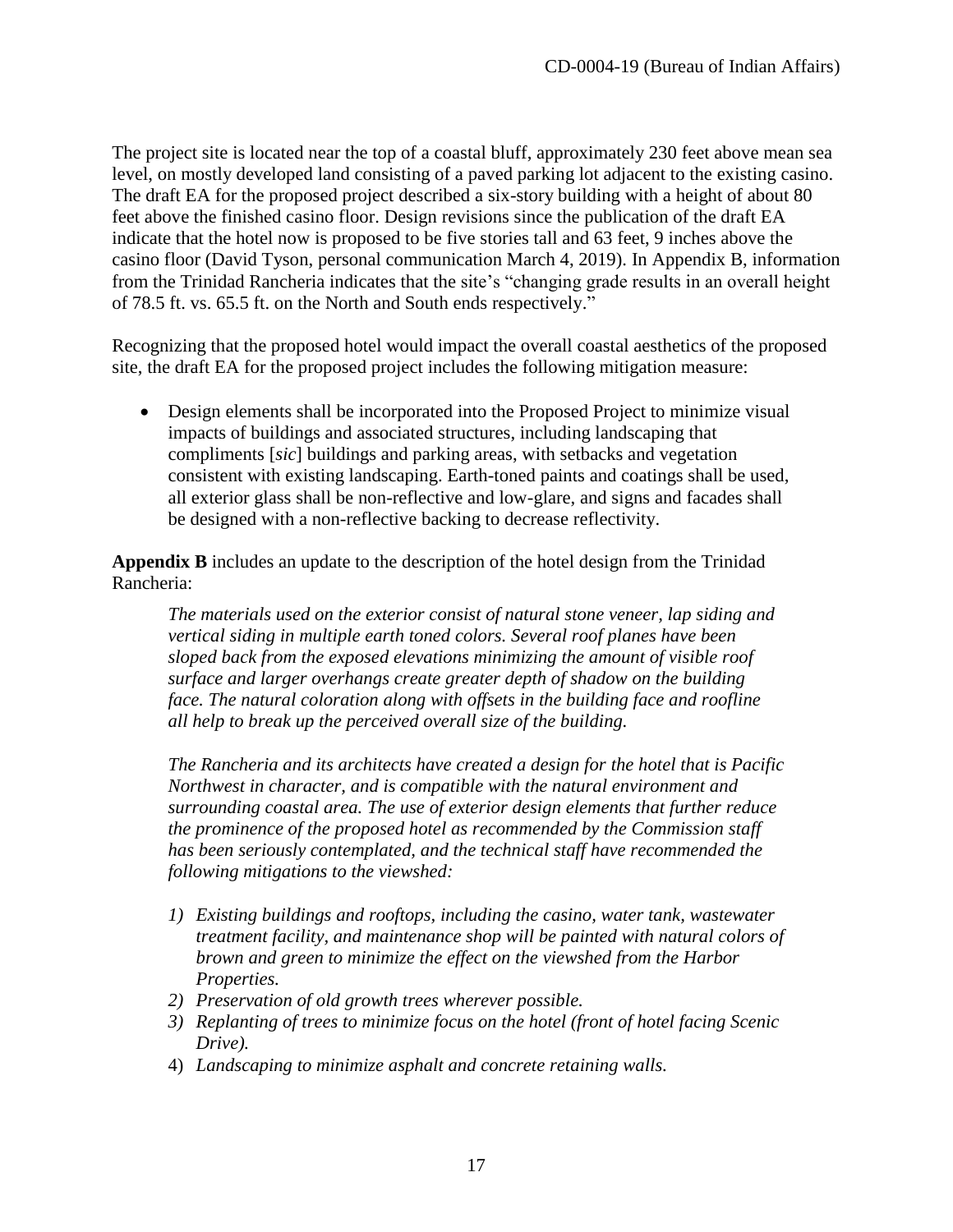**Exhibit 7** is a rendering of the proposed façade of the hotel. As indicated in **Exhibit 4**, two large trees would be removed as part of the proposed project, while several such trees on the western and eastern borders of the site would remain. These trees would provide some screening for views of the hotel from Trinidad Head and Scenic Drive, as would the replanting of trees along the western side of the site. The Trinidad Rancheria states that an approximately forty foot long concrete wall with a three-foot-high, above-grade face would be located on the southeast corner of the hotel structure, which would be visible from Trinidad Harbor, but that this exposed face would be concealed by new landscaping and existing tall trees. Additionally, as described in **Appendix B**, the Trinidad Rancheria:

*…plans to create rain gardens as a way to enhance the aesthetic of the hotel and create a more natural environment. Bioretention swales, also known as rain gardens, incorporate mulch, soil and plants to retain stormwater and filter pollutants within it. Rain gardens may range from simple shallow depressions to more complex designs, but all are structurally engineered to provide interception/capture, infiltration, filtration, storage, and water uptake by vegetation with respect to stormwater quantity control.* 

The locations of such features have not yet been determined. In Appendix B, the Trinidad Rancheria also states that:

*The Tribe is willing to make a formal commitment as part of this concurrence to continually protect and enhance the ocean views as part of our cultural and environmental stewardship responsibilities. Further, the Tribe will work closely with the Commission to coordinate all mitigations regarding the hotel impacts on the viewshed.* 

The draft EA for the proposed project states that "lighting from the proposed Hotel would be minimal. The Tribe would use downcast, bi-level dimming motion sensor external lighting, which would not alter the visual aesthetics of the area."

## *Scenic and visual resource analysis*

Trinidad and surrounding environs are one of the more spectacular sections of the North Coast of California, an area known for its beauty and relatively wild, undeveloped setting of ocean, sea stacks, coastline, and forested hills and bluffs. Trinidad Head is a popular destination and tourist draw, providing unobstructed views of the Pacific Ocean and the adjacent coast. Public views in the area, from Trinidad Head, Trinidad Harbor and its pier, and the beaches on either side of Trinidad Head reflect the rural character of this part of the coast, although there is significant development (mostly residential with some commercial buildings) consisting of with little commercial development outside of the existing single- and two-story buildings adjacent to Trinidad Harbor and in the town center area of Trinidad (**Exhibit 5**). These include large buildings such as the Humboldt State University Marine Laboratory and an elementary school, as well as dozens of houses and accessory structures, all of which are prominently visible from Trinidad Head.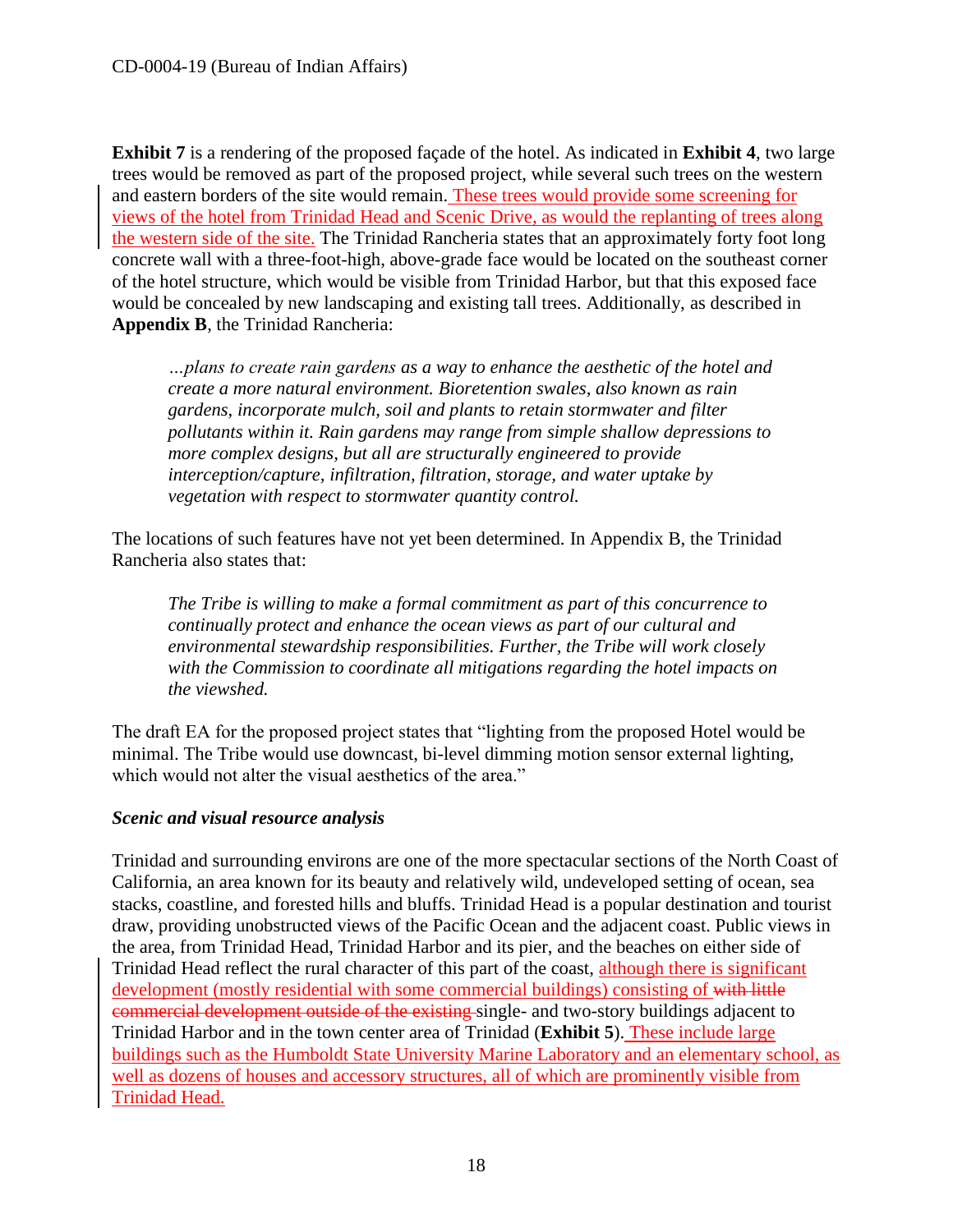Trinidad Head and Trinidad Harbor are popular visitor destinations that provide public access to beaches and hiking trails, recreational boat launching and use in Trinidad Harbor, and other harbor-related amenities such as the existing pier and restaurant. In part because of its scenic value, Trinidad Head is included as part of the federally-designated California Coastal National Monument. Recognizing these existing amenities and this context, long-term plans for the City of Trinidad include a focus on the continuing importance of tourism to the local and regional economy (City of Trinidad 2017).

Because of its federal trust status, land that makes up the Trinidad Rancheria property the hotel would be located on Trinidad Rancheria property that is held in Trust by the federal government, the project site is (similar to federally owned land) considered "excluded" from the coastal zone and is not subject to the land use authority of either the City of Trinidad, which abuts the Rancheria on its west side, or Humboldt County, which abuts the Rancheria on its northern and eastern sides. However, the City of Trinidad and Humboldt County LCPs provide context for development that would be allowed within their jurisdictions and therefore the existing and desired character of the area surrounding the Trinidad Rancheria property.

The Trinidad Draft General Plan (City of Trinidad 2017), which is being prepared by the City as part of an LCP update and thus has not been reviewed by the Commission, states that:

*… the City's appearance is essential to the quality of life in Trinidad. Visual quality and amenities go hand-in-hand with long-term economic development strategies and strengthen the stability and desirability of the community… [A]s the economy evolves to a more tourism and service-based economy, the community has acknowledged the importance of maintaining the cultural and scenic identity of the town and the integrity of the residential neighborhoods, while enhancing views and access to the coastline and planning for managed growth and development.*

*…*

*Trinidad has traditionally been very protective of its views and small-town character. …*

The draft Trinidad LCP includes a policy to "[s]ite and design permitted development to protect views to and along the ocean and scenic coastal areas, to minimize the alteration of natural landforms, to be visually compatible with the character of surrounding areas..." According to the existing zoning code for Trinidad, buildings in the area adjacent to the Trinidad Rancheria property are limited to a height of 25 feet as a way of achieving the policy of ensuring development remains consistent with the visual character of the community.

Land to the east, north, and south of Trinidad Rancheria property is in the jurisdiction of Humboldt County, and the Humboldt County LCP states: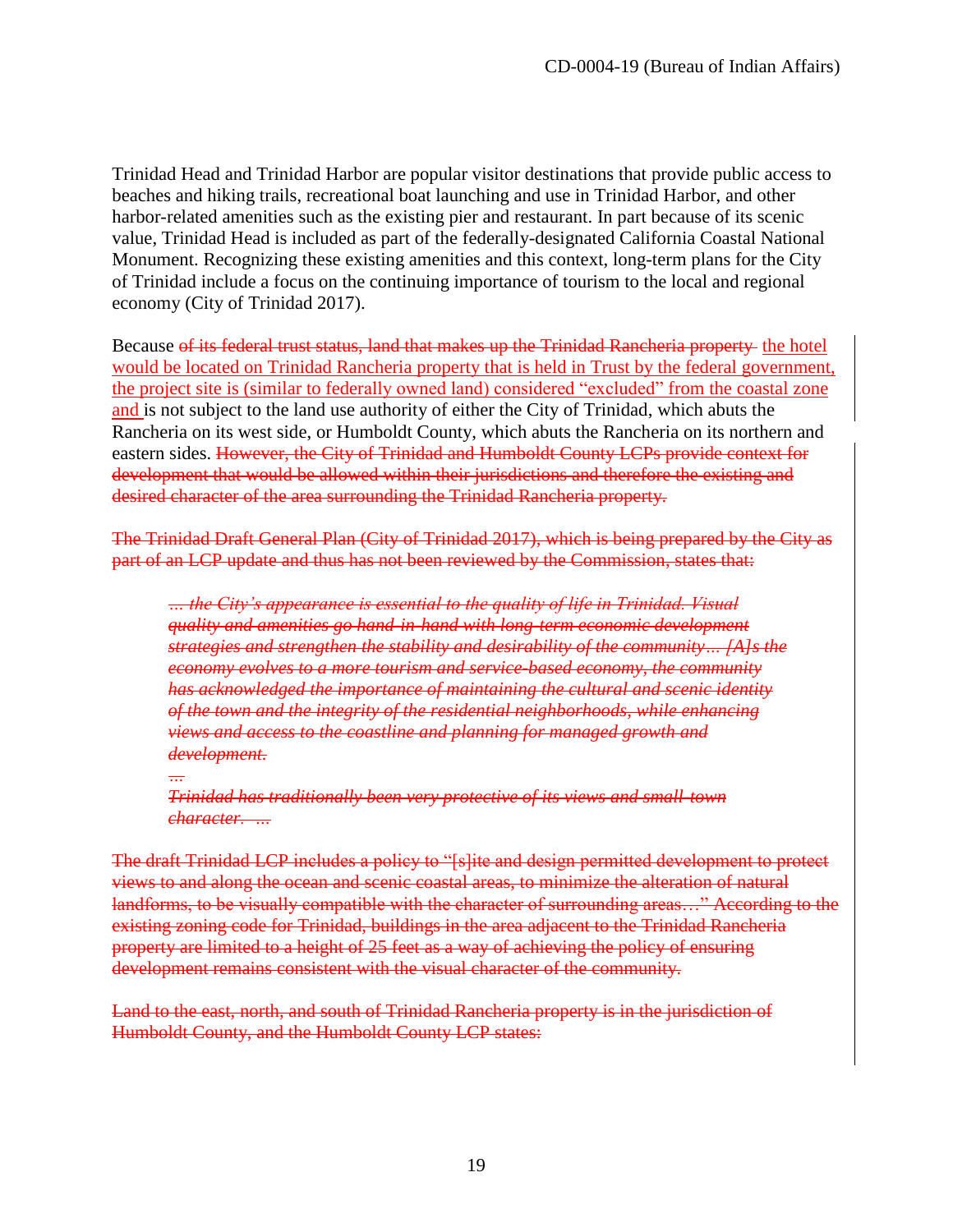*Within the Trinidad Planning Area, from Moonstone Beach to Patrick's Point, the scenic and visual qualities are indisputably exceptional. The majority of residents in this area take great pride in protecting and preserving these resources…*

*…Residents want new development to compliment (*sic*) the character of their neighborhood and community. The design of subdivisions, buildings, streetscapes and open spaces contributes to community character and, if done well, can lead to aesthetic new development that enhances communities and minimizes adverse neighborhood reactions during the permitting process.* 

Land along Scenic Drive and south and east of the Trinidad Rancheria property is under Humboldt County jurisdiction and is designated in the Humboldt County LCP as "Coastal View" and "Coastal Scenic" areas. The LCP's stated intent for areas with the Coastal View designation is that "…no development shall block coastal views to the detriment of the public" (Humboldt County 2007). Additionally, the LCP states that the intent in Coastal Scenic areas is for "…all development [to] be subordinate to the character of the designated area and to the scenic use and enjoyment of public recreational lands within these areas" (Humboldt County 2007). Implementing regulations for lands under these designations require commercial uses to maintain existing landforms, minimize grading and removal of native vegetation, and to be limited to a height of 30 feet (as measured from the highest point of the foundation) or 40 feet (as measured from the lowest point of the foundation). The Trinidad Rancheria property is not subject to County or City land use controls, so development on the Rancheria is not subject to these codes and policies. However, this information does provide context for the scale and character of development that currently exists and that would be allowable in the area, directly related to the Coastal Act Section 30251 requirement that development "be visually compatible with the character of surrounding areas.*"*

The proposed hotel is within property that is managed by the Trinidad Rancheria, which developed a 2011 Cher-Ae Heights Indian Community Comprehensive Community-Based Plan (Trinidad Rancheria Comprehensive Plan). The Trinidad Rancheria Comprehensive Plan, which is described as a:

… *blueprint for future development and provides the basis for growth that best serves the health, safety, and general welfare of the community. It provides a framework and policy direction for land use decisions. Implementation of this comprehensive plan occurs through the Integrated Development Standards…*

The Cher-Ae Heights Indian Community Integrated Development Standards (Integrated Development Standards), developed by the Trinidad Rancheria in 2011 as a companion to the Trinidad Rancheria Comprehensive Plan, are described as having a purpose as:

*… a set of development standards for the Cher-Ae Heights Community of the Trinidad Rancheria. These development standards can be utilized to conduct planning-level review of projects on Rancheria lands prior to their implementation and construction. Their use helps to ensure that future development patterns are in*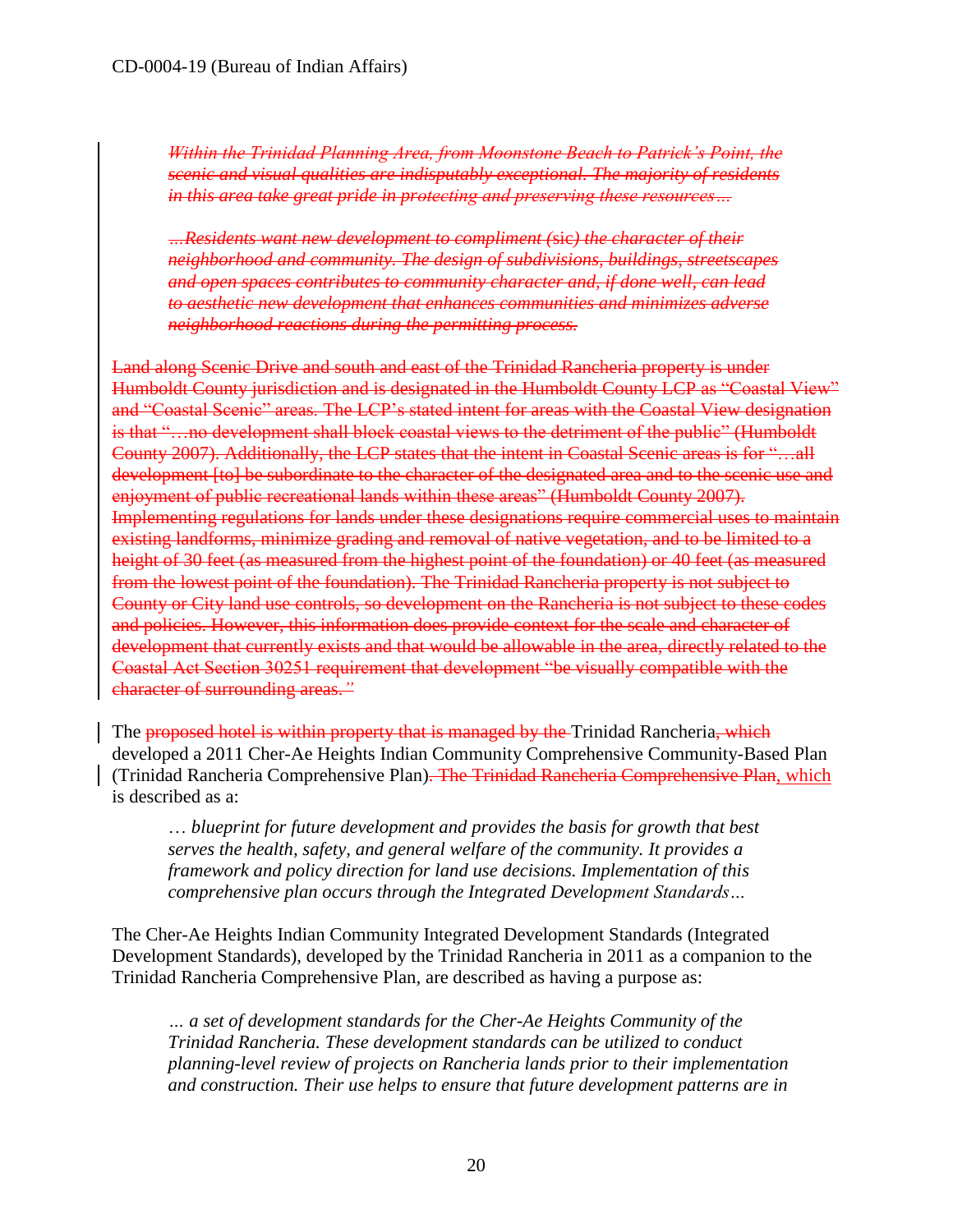*keeping with the community's long-term vision, as described in the Comprehensive Plan. More specifically, these standards help to ensure the following:*

- *1. Implementation of the Trinidad Rancheria Comprehensive Plan. These standards help to implement the goals and policies of the Comprehensive Plan, and to help carry out the vision for development that it describes….*
- *2. Well-Designed Environments that Promote and Reflect Quality and Character. These standards and guidelines promote building patterns and architectural elements that express the Rancheria's heritage and maintain a high-quality public realm for residents and visitors.*
- *3. Green and Sustainable Development. These standards help to promote green and sustainable development through carbon footprint reduction, water conservation and reuse, energy conservation, renewable energy use, recycling and waste reduction, vegetation, urban agriculture, and hazard-resilient development.*

*…*

The Integrated Development Standards state that their application will meet an overall purpose of ensuring connectivity and development patterns to support walking and bicycling, environments that promote healthy lifestyles, conservation and protection of natural resources, conservation and protection of cultural and historic resources, and safety from fire, flood, and other dangers. In its introduction, the Integrated Development Standards state that "[n]o lands shall be developed without full compliance of these standards and all other applicable federal standards." In the Trinidad Rancheria Comprehensive Plan, the land around the casino where the hotel would be located is designated as a "Recreation and Entertainment Area." The Integrated Development Standards state that within this designated area, which is identified as having the potential for "the future addition of a hotel and hospitality wing to the existing casino," buildings may be up to four six stories in height and shall have tall ground floors to accommodate commercial spaces, based on a Trinidad Rancheria Tribal Council motion adopted June 10, 2019.

Within the boundaries of the Trinidad Rancheria-managed land, existing development occupies much of the area, consists of one- and two-story structures including and includes the casino, parking lots ,Tribal Government offices, the wastewater treatment facility, and single family residences. Within the Rancheria community, therefore, the hotel would be clustered with other commercial development, much of which is already visible from Trinidad Head. In this context, although the hotel would be significantly taller, and more visible from surrounding public viewpoints, than existing development on the Rancheria, it would still be visually compatible with the character of the surrounding area (see **Exhibits 5 and 6**).

In the larger area including the community of Trinidad, commercial development mostly is located in the downtown area of Trinidad, along the streets that connect Highway 101 with Trinidad Harbor. Commercial establishments include restaurants, cafes, a gas station, grocery store, and other small shops. Most of these existing buildings are one- or two-story structures, and none are more than three stories in height, although there are a number of large buildings, and the developed area of downtown is clearly visible from Trinidad Head (see Exhibit 5). Also,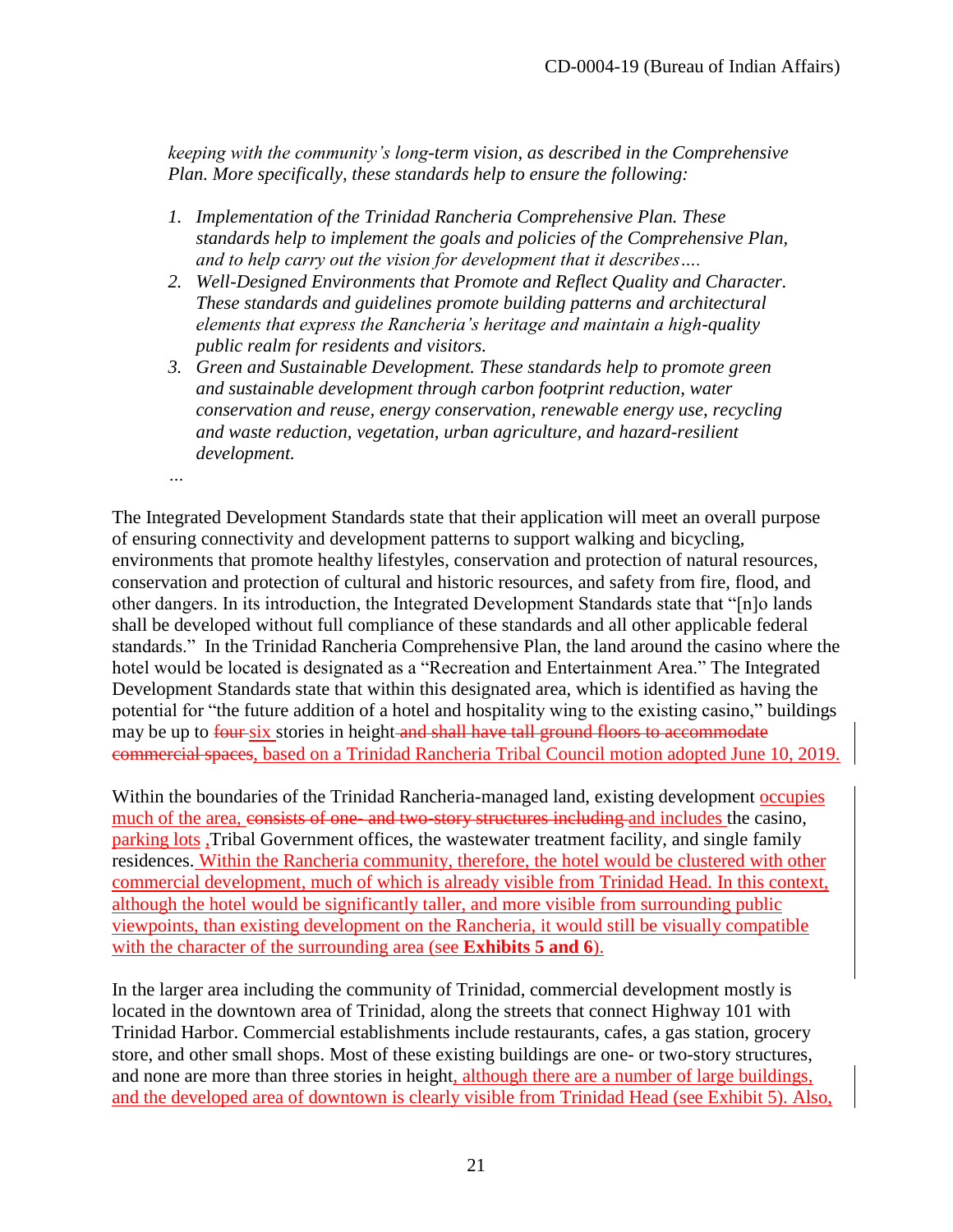although the hotel would be taller than other structures in the area, it will not block views to or along the ocean from surrounding public viewpoints. Rather, the hotel and its surroundings will be visible mainly from more distant public vantage points, and its prominence will thus be minimized, particularly considering its design elements. . Eureka, approximately 20 miles south of Trinidad, is the closest community with buildings similar to the height of the proposed hotel. Similarly, structures in the nearby areas under Humboldt County land use control consist of oneand two-story buildings.

The proposed hotel would be one story higher than would be allowed under the height limitations of the Trinidad Rancheria's Integrated Development Standards. As described above, no other structure of similar height or massing is located within 20 miles of this mostly rural, undeveloped section of coast. It also would be approximately 30 feet higher than a building that would be allowed in adjacent land under Humboldt County jurisdiction, and approximately 40- 45 feet higher than would be allowed within the City of Trinidad jurisdiction—significant heights above the one- or two-story structures that would be allowable.

Therefore, at its proposed height, the hotel would not be visually compatible with the character of Trinidad or nearby portions of Humboldt County.

As indicated in the view simulations provided in **Exhibit 6**, the hotel would not be entirely shielded by existing vegetation or tree cover and would be clearly visible from the public view areas of Trinidad Head and Trinidad Harbor. The existing views from Trinidad Head and Trinidad Harbor do not include any structures more than three stories in height. The coastal views in this area of mostly undeveloped or sparsely developed coast, as exemplified by the views from Trinidad Head provided in **Exhibit 5**.

In summary, several aspects of the hotel combine to protect views from Trinidad Head and Trinidad Harbor, and to protect scenic and visual qualities of the area. First, the hotel is located outside of the coastal zone, in an area that is mostly developed, and it is consistent with the Integrated Development Standards of the Trinidad Rancheria with respect to the height of the proposed building. Second, it is sited adjoining a large existing structure (the casino), and oriented in such a way to minimize its presence as viewed from Trinidad Head. The hotel also incorporates the exterior design elements described above, and the Rancheria has committed to improvements to the appearance of the existing casino (e.g., painting roof-top and visible elements, as described previously).

For these reasons, the Commission findsound that the hotel would not block any scenic views, would not be compatible with the visual character of its surroundings, would be is not sited ord designed to protect views from Trinidad Head and Trinidad Harbor to and along the ocean and scenic coastal areas, and does not would protect the unique characteristics of Trinidad Head or Trinidad Harbor, popular visitor destination points for recreational activities in the area. Therefore, the Commission concludesd that the proposed project is **inconsistent** with Sections 30251 and 30253(e) of the Coastal Act.

It appears that there are opportunities within the land area that is controlled by the Trinidad Rancheria for an alternative hotel site that would result in a structure that would be more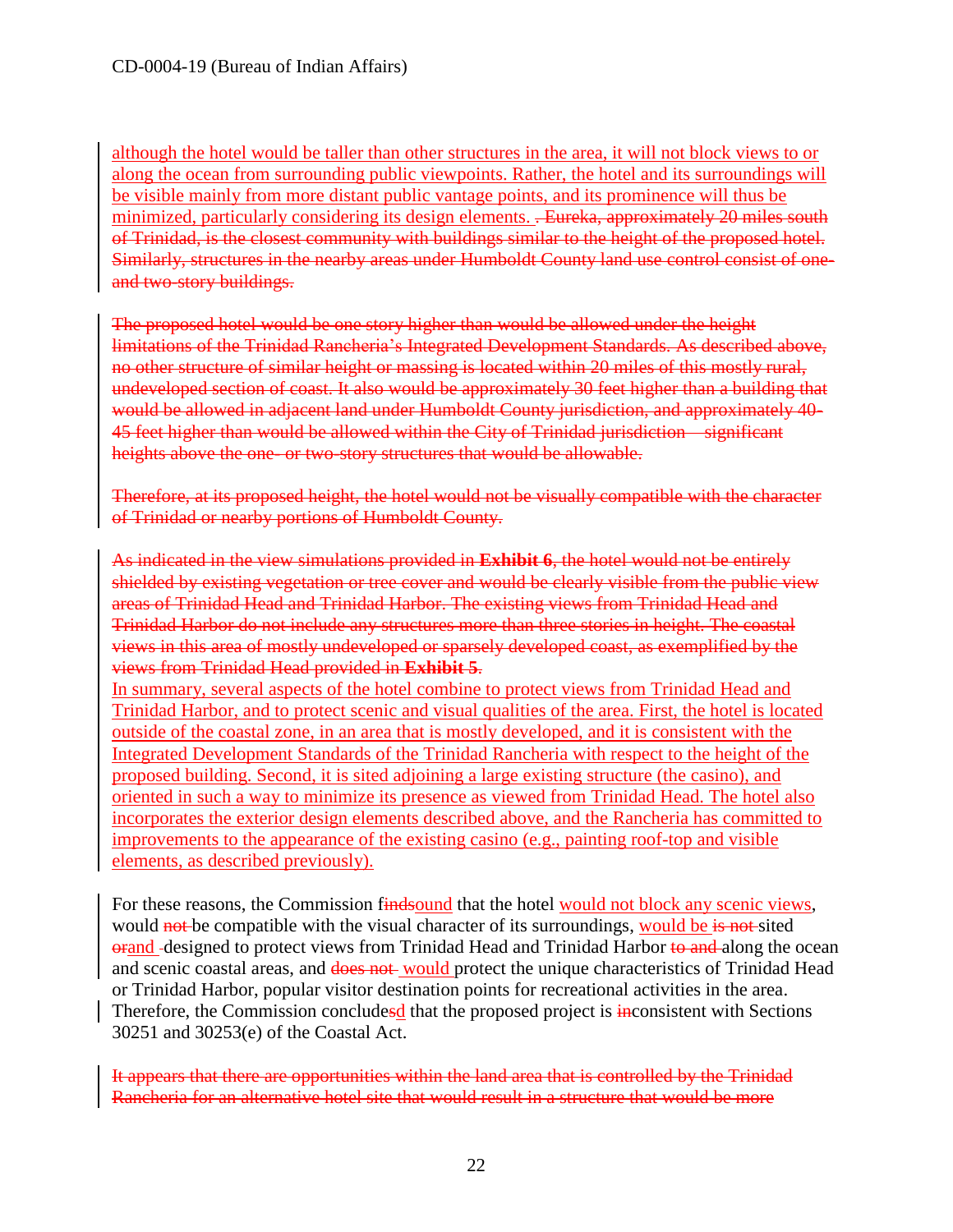compatible with the character of the surrounding community. For example, as illustrated in **Exhibit 3, there are relatively large portions of the Rancheria property that are presently** occupied by parking (some of which is proposed to be replaced by an expanded leach field for the hotel—see **Exhibit 8)**, and an approximately 1.5 acre area that is proposed for a new parking lot. The presence of these areas, and the proposed changes to their existing uses, suggest that there are alternative locations for proposed 100 room hotel on Rancheria land, even with the larger footprint that a shorter facility with the same capacity might require. A hotel at a reduced height that also incorporated the design improvements described previously (such as the materials for the exterior face, roof treatments, landscaping, and improvements to existing structures, for example) would be an alternative that potentially could be visually compatible with the character of the surrounding area. The Trinidad Rancheria Comprehensive Plan provided an example of one such alternative design at a conceptual level—see **Exhibit 9**.

For the Commission to find the proposed project consistent with Section 30251 and 30253(e) of the Coastal Act, the BIA would need to provide a revised consistency determination that would include a redesign of the hotel in the following manner:

1. Revise the hotel design by incorporating building heights or siting to ensure that the proposed hotel is visually compatible with the character of its surroundings and protects the views from Trinidad Head and Trinidad Harbor. This measure could be accomplished by designing a hotel with a height of no more than 40 feet, which could be achieved by reducing the number of rooms or relocating all or a portion of the hotel to other areas on land adjacent to or near the existing casino. Reducing heights to no more than 40 feet would result in a building height that is not out of character with the heights of existing buildings on the Rancheria and the surrounding areas of Trinidad and Humboldt County.

#### <span id="page-22-0"></span>**F. DEVELOPMENT**

Section 30250(a) of the Coastal Act states:

*(a) New residential, commercial, or industrial development, except as otherwise provided in this division, shall be located within, contiguous with, or in close proximity to, existing developed areas able to accommodate it or, where such areas are not able to accommodate it, in other areas with adequate public services and where it will not have significant adverse effects, either individually or cumulatively, on coastal resources.*

#### Section 30254 of the Coastal Act states in part:

*New or expanded public works facilities shall be designed and limited to accommodate needs generated by development or uses permitted consistent with the provisions of this division; …Where existing or planned public works facilities can accommodate only a limited amount of new development, services to coastal dependent land use, essential public services and basic industries vital to the economic health of the region, state, or nation, public recreation, commercial recreation, and visitor-serving land uses shall not be precluded by other development.*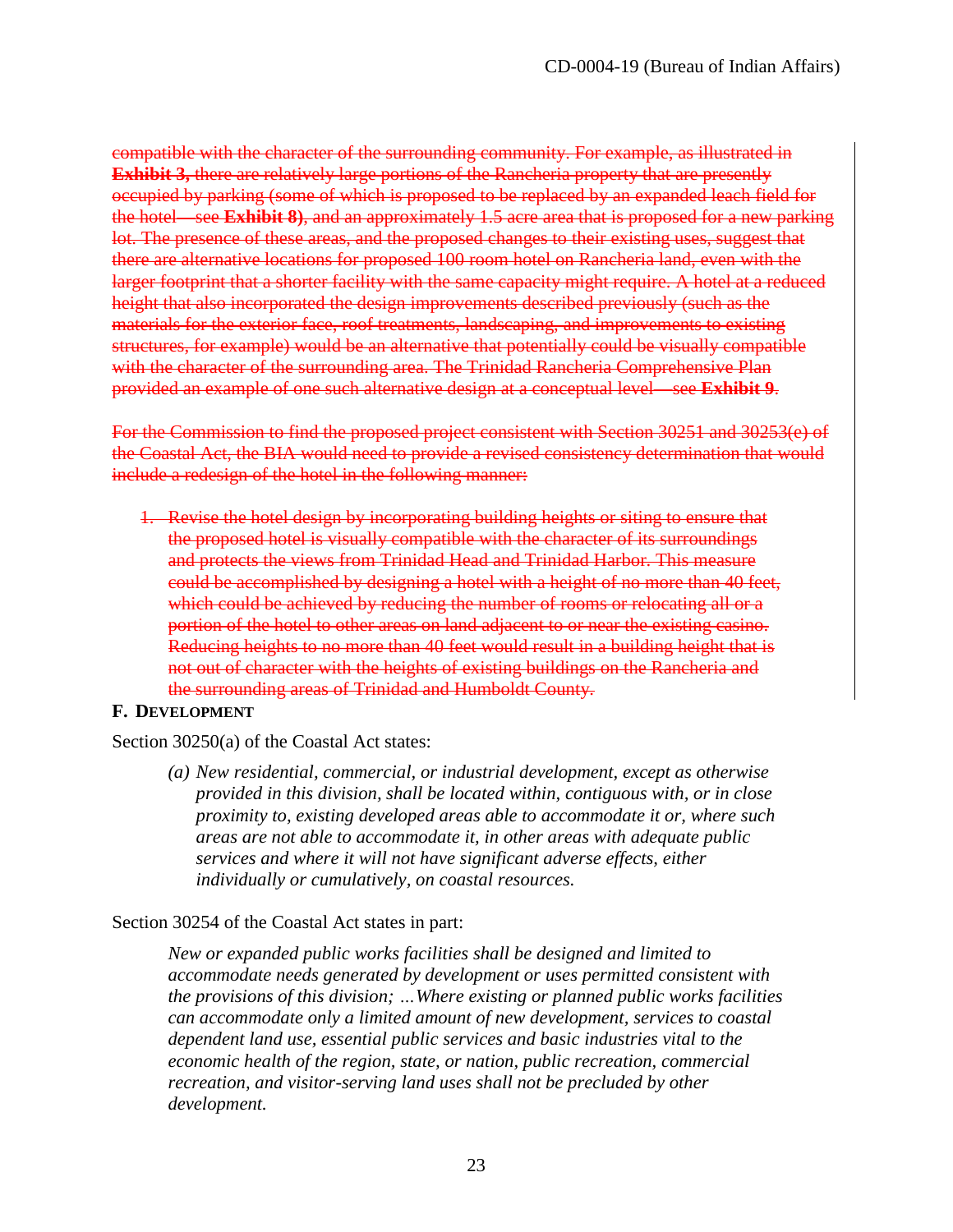The proposed project would be located immediately adjacent to the existing casino. Hotel parking would be provided by the existing spaces that currently serve the casino and through approximately 44 new spaces adjacent to the south face of the proposed hotel. Natural gas and electric utilities currently provide service to the casino and also would serve the proposed hotel. The water supply, wastewater treatment, and traffic-related elements of the proposed hotel project are discussed below.

#### *Water supply*

The draft EA for the proposed project states that water would be provided to the hotel by the City of Trinidad (City) water supply system through the existing water line that serves the casino, and that no additional water infrastructure is required; no other alternatives for providing water are assessed in that document. The draft EA for the proposed project estimates that approximately 18,860 gallons of water per day (gpd) would be required for the hotel.

In **Appendix C**, the Trinidad Rancheria states that:

*Based on information provided by TBE Architects, via FEA Consulting Engineers, and industry standards, the Rancheria's best available information to date is that the hotel will require approximately 14,184 gallons per day. This number reflects 100% occupancy. However, according to Wright, Inc., hotels average between 65% and 70% occupancy on an annual basis. As a result, this brings the average down to approximately 9,000 gallons per day. With off-site laundry, the recycling of water, and additional water saving techniques, the Rancheria can achieve [an] estimated daily consumption that is much lower. We will provide the Commission with the lowest consumption number once it is available to us.* 

At the Commission hearing on August 8, 2019, the Trinidad Rancheria provided an updated estimate of an average daily use of 6,200 gallons per day for full occupancy of the hotel.

On April 16, 2019, the Trinidad Rancheria sent a letter to the City requesting the expansion of water service to serve the proposed hotel (this letter is included in **Appendix C**). **Appendix C** also includes a summary of the water infrastructure-related projects that the Trinidad Rancheria has conducted or contributed to in recent years, related to its existing use of City water serving the casino.

The City's water supply is based on a maximum amount allowed to be withdrawn annually from its water source, Luffenholtz Creek. Water supply is an issue of significant concern for the City and surrounding areas, in part because a number of wells went dry during the summers of recent drought years (City of Trinidad 2017). As a result, in 2017 the City of Trinidad included a water supply assessment as one of the tasks in its LCP planning grant application to the Commission; the Commission awarded this grant in August of 2017. In its grant application, the City stated: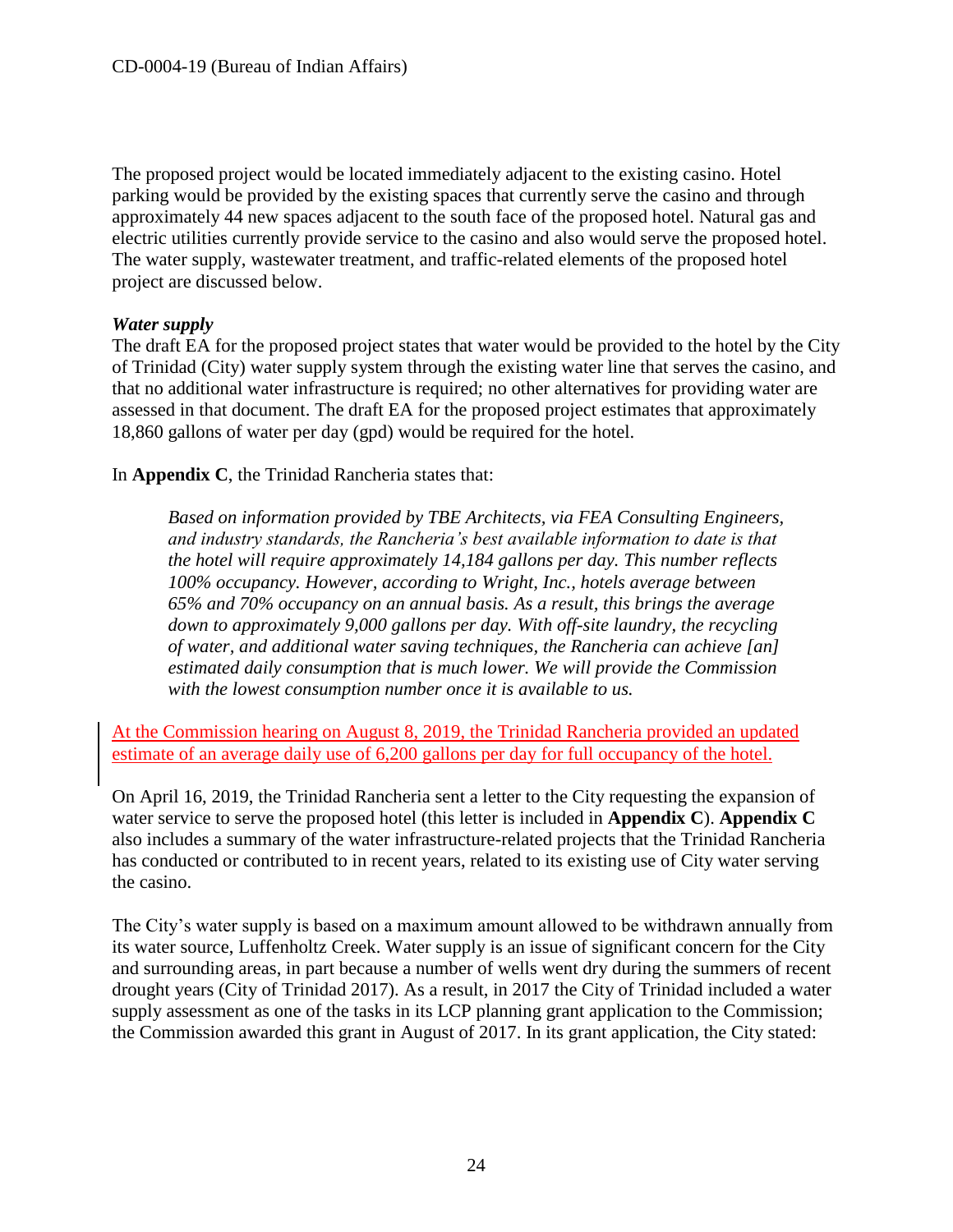*The City has recent but limited data regarding the City's watershed capacity and water rights. Data confirm that the Luffenholtz Creek watershed can support build-out within City limits under the current LCP. However, the data needs to be expanded to include portions of service area and various build-out scenarios, including Trinidad Rancheria's plans for increased development.* 

A May 1, 2019 report provides an assessment of the City's water treatment plant and its production rate (GHD 2019). The study purpose was to:

*Provide an analysis to determine the theoretical effective maximum water production capacity of Trinidad's drinking water production facility under current conditions.* 

*This analysis does not address policy issues related to providing additional connections or obligating the City to provide additional water. This analysis did not consider or address potential water storage needs, distribution network needs, nor any risk analysis of different system components... Additional evaluations are needed before making obligations for additional water...* 

The study concludes that there is a theoretical surplus of up to approximately 48,000 gallons per day of supply to meet future service needs, but recognizes that there would be additional costs to produce this type of increase that were not evaluated. The study then states:

*This analysis and recommendations were limited to considering the theoretical effective maximum water production capacity of Trinidad's drinking water production facility under current conditions. This memo does not address policy issues related to providing additional connections or obligating the City to provide additional water. This analysis did not consider or address potential water storage needs, distribution network needs, nor any risk analysis of different system components. It is recommended that the City evaluate their policy for considering additional service requests. Additional evaluations are needed before making obligations for additional water supply to meet future service requests.* 

The City is conducting additional water supply-related studies, including an assessment of water requirements if build-out in the City occurred according to the City's general plan and zoning restrictions and considering the needs of land within the City's water service area (which extends beyond current City boundaries). A draft of this build-out assessment was presented to the Trinidad Planning Commission in early July, 2019. Its purpose is described as follows:

*The City needs to develop policies by which they will evaluate and prioritize requests for water service from outside City limits and consider when annexation may be required or sought. In order to do that, the City also needs to understand how much water is available, and what the future demand for water may be, both inside the City and within the service area.*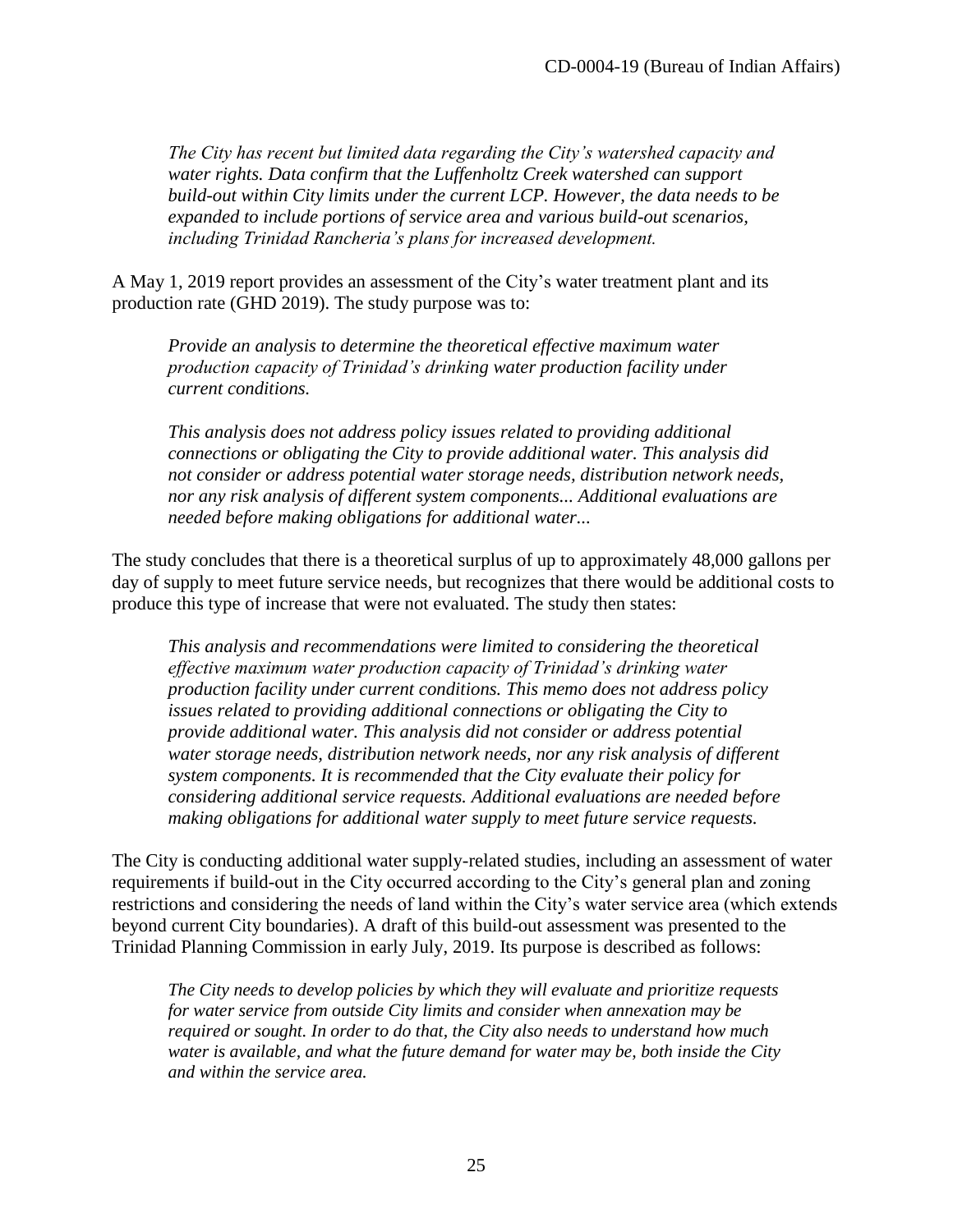The conclusion in the draft build-out report is:

*…the City only has about half the capacity needed to serve build-out in the City and the service area, not including the hotel. Therefore, the City is going to have to prioritize future service and should consider adjusting the service area boundaries.*

A final aspect of the City's plans to study its water supply includes consideration of potential factors related to changing precipitation scenarios resulting from climate change. While these studies are being planned and conducted, the City also is examining other water supply considerations, such as supplying the CALFIRE station one mile north of the City limits (which was the subject of an LCP amendment certified by the Commission at its February 2019 hearing).

It is within this overall context that the City is considering the possibility of increased water supply to the Trinidad Rancheria for the proposed hotel. In a July 23, 2019 letter to the Commission (**Exhibit 10**), the City provided an update on its studies, stating:

*The City has relatively short-term water storage capacity in the existing redwood tanks and relies upon a sufficient continuous source of supply from Luffenholtz Creek to meet year round requirements. The flow in the creek varies significantly throughout the year and multi-year droughts, other extractions from the creek, and long-term climate change can significantly reduce summer flows. It is possible that stream flows could diminish during dry periods to the point that the City's legal right to extract water is curtailed or drops to zero. The City may at some point wish to develop additional sources of supply to enhance long-term system reliability.* 

*Due to the complex nature of water supply for Trinidad, the question of supplying water to an additional customer is complex and requires the technical analysis underway at this time as well as the development of policy to guide the City over the long term. The City needs to address the conditions under which the City can supply water to customers given the potential supply challenges under some conditions. The development of policy needs to address existing water supply and water rights limitations, as well as prioritization of future potential water needs that may be served by the Trinidad system. The City is looking at setting water policy for the long-term future of the community, not simply evaluating water supply requests one at a time.* 

*Although the initial technical work underway is planned for completion within the next several months, this work will not tell the City whether a particular water supply request should be granted. Rather, it will inform policy development that will take some time to complete. The City will develop policy through an interactive public process, which will likely evolve over multiple meetings supported by the City's technical contractors.*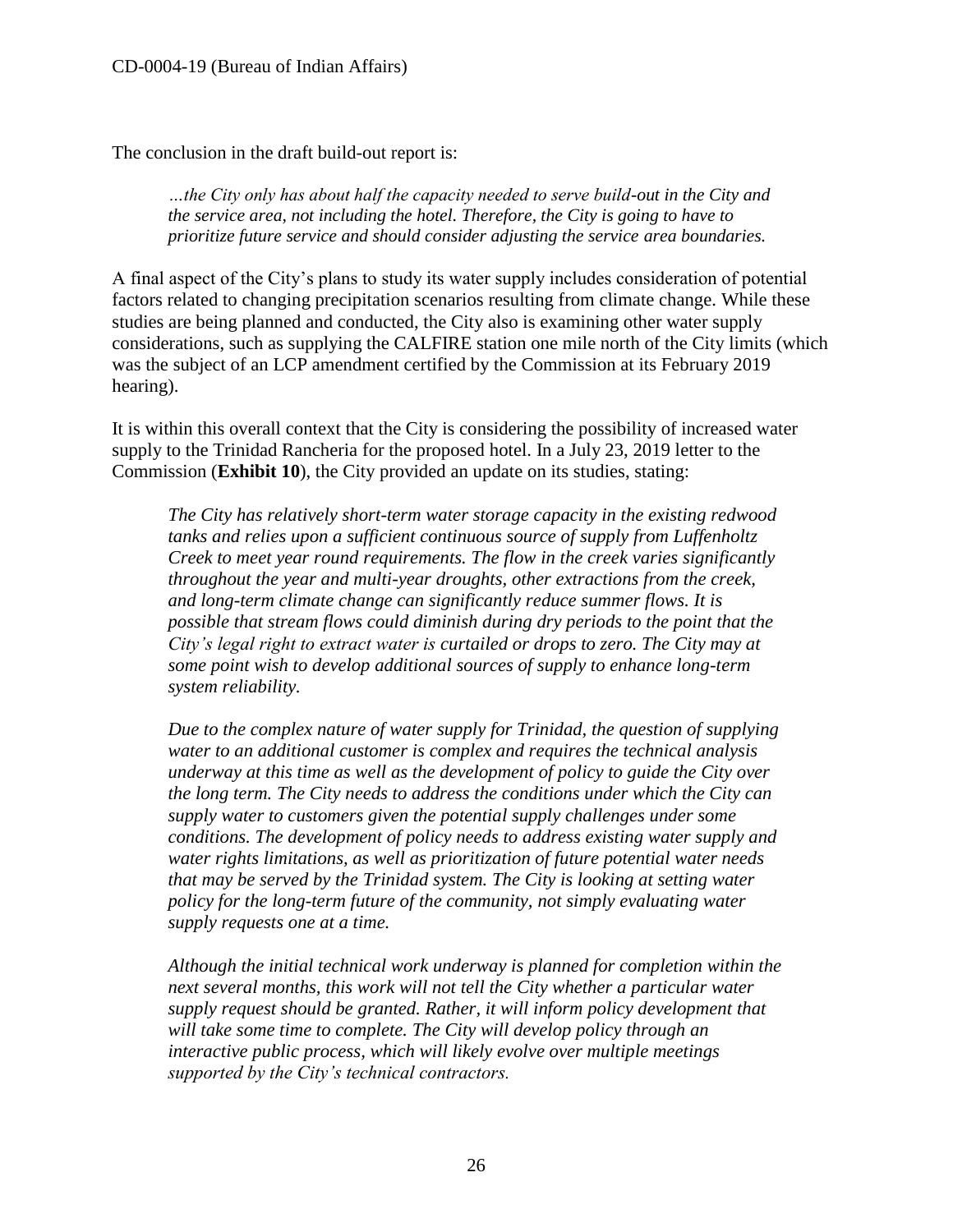*To that end, the City Council and Planning Commission will be having a joint meeting to address water policy and the general plan on July 31, 2019.* 

In Appendix C, the Trinidad Rancheria describes conversations with the City since March 2019 as follows:

*…the Rancheria has met with the City in two government-to-government meetings related to our water request. During the second meeting we were able to discuss the results of one of their commissioned water studies. The conclusion of the study indicated that the City does have a surplus of water and therefore could meet the Rancheria's need. The report stated initial evaluations would be needed as the study focused specifically on the treatment plant's production capacity and did not address the City's water policy issues. The Rancheria has sent the City a letter formally requesting water and will send a follow-up letter requesting an exact amount.* 

With respect to their intentions if the Trinidad Rancheria is not able to obtain water for the proposed hotel from the City, in **Appendix C**, the Trinidad Rancheria states:

*While using the City's water and infrastructure is our preferred alternative, in the event that they are unable to provide the necessary water, the Rancheria plans to seek water from outside sources. We have researched and plan to include in our mitigations the use of an atmospheric water generator.*

No other potential "outside sources" of water are described by the Trinidad Rancheria<sup>2</sup>, and tThe atmospheric water generator is described as follows:

*The Tribe is looking into the use of large-scale atmospheric water generators as a possible mitigation to address water consumption concerns during peak usage times and the impacts that the hotel could have on the local supply. A water generator would extract water from the ambient humidity in the air and through a series of filters, membranes, pumps, etc., and treat it to drinking water standards. The climate on the North Coast is quite literally the most ideal for maximizing the potential of this type of technology. This would mean a significant upfront investment as the large-scale generators are very costly. However, it could mean the Rancheria would be able to provide up to 5,000 liters (or a little over 1,000) gallons) per day. Again, while our first option is to purchase additional water from the City of Trinidad, we are exploring ways to reduce any impact the hotel development may have on water supply.* 

 $\overline{a}$ 

 $^{2}$  At the Commission hearing in June for CD-0001-19, brief mention was made by the representative of the Rancheria that the Tribe had existing water rights associated with the land that makes up the Trinidad Rancheria of the publication of this staff report, the Commission has not received any evidence supporting this claim.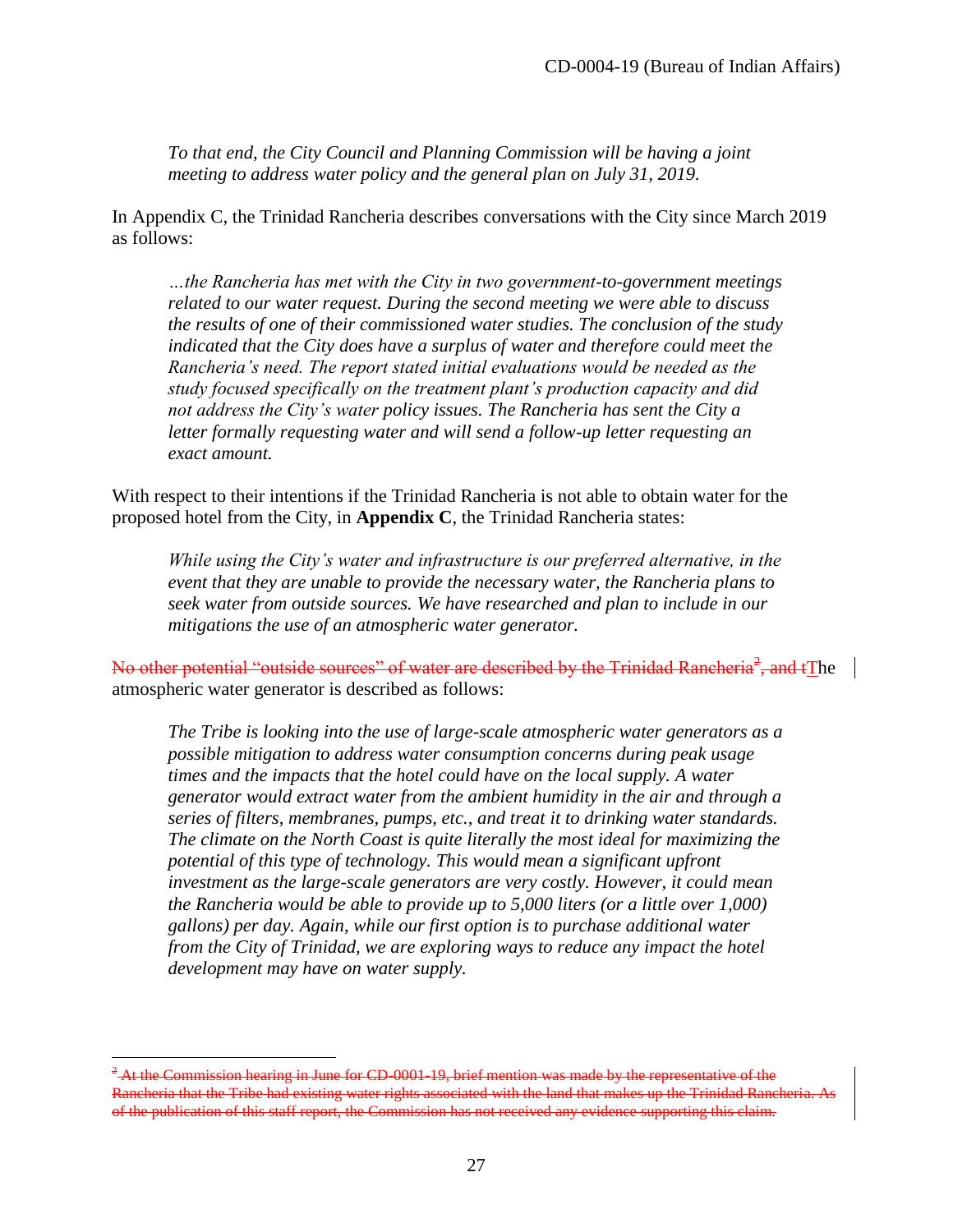On May 14, 2019, the Trinidad Rancheria sent a letter to the City to follow up on its April 16, 2019 letter summarizing its most up-to-date information related to its water request, including the estimate of water need for the proposed hotel.

In July 2019, the Trinidad Rancheria drilled a test well on its property and reached groundwater at an initial depth of 28 feet and additional water at a depth of 52 feet; as reported to the Commission, the test well produced approximately 5-6 gallons of water per minute for several hours. At the August 8<sup>th</sup> Commission hearing, the Rancheria expressed its intent to continue investigating this potential source of water.

In summary, as of the time of this staff report, the City is continuing to assess its water supply, and the Trinidad Rancheria has submitted a request for water to the City. It presently is not certain if the City is able to or will agree to provide water for the proposed hotel. If the City does not provide water, it is not certain how water needs for the proposed hotel would be met; however, the Rancheria explained that it is exploring the other options described above (groundwater and the potential use of an atmospheric water generator).

Section 30254 of the Coastal Act prioritizes visitor-serving land uses (among other types of land uses) in situations where existing or public works facilities can accommodate only a limited amount of new development. In this case, because the proposed hotel is a visitor-serving use, if the City has excess water available for new development, the hotel would have a higher priority for this water than general residential or other lower priority uses enumerated under Section 30254.

However, Section 30250(a) also is applicable and states that "new development shall be located within, contiguous with, or in close proximity to, existing developed areas able to accommodate it or, where such areas are not able to accommodate it, in other areas with adequate public services…" Providing water is an essential aspect of accommodating development, particularly for a use such as the proposed hotel. The proposed hotel does not have a certain water supply, since the City has not agreed to supply water and the atmospheric water generator described by the Trinidad Rancheria, if installed at the site, and/or groundwater option may would not be sufficient to meet the hotel's identified water need. Therefore, the Commission finds to bring the proposed project into consistency that is unable to find the proposed project consistent with Section 30250(a) of the Coastal Act, the Commission concluded that the BIA would need to modify the proposed project to include the following:  $\frac{1}{x}$  since it is not known whether adequate water is available to accommodate the hotel.

The Commission further finds that in order for it to be able to determine the proposed project consistent with Section 30250(a) related to the water supply aspect of the proposed project, the BIA would need to provide additional information and accompanying analysis to:

1. **Water.** Prior to construction, the BIA will pProvide evidence that the City of Trinidad is able to and is agreeing to provide water to the proposed hotel from the City's water supply, or other water supply acceptable to the Executive Director. This evidence could take the form of a contract from the City, a letter of intent to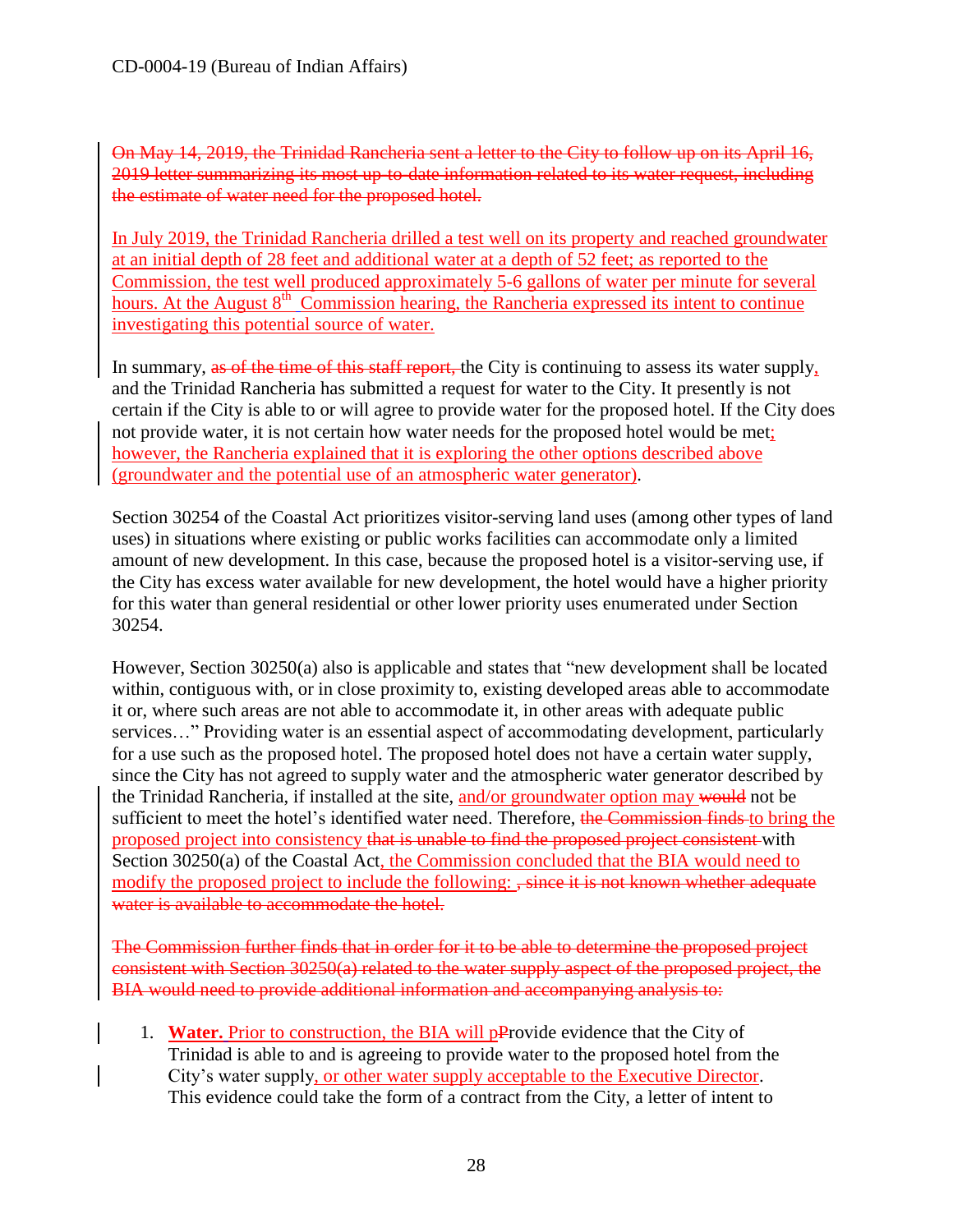complete a contract, or a similar expression of agreement from the City to provide water for the proposed hotel. Alternately, provide a description of how water would be provided from a water source that would be consistent with Section 30250(a) of the Coastal Act, accompanied by an analysis of effects to coastal resources (pursuant to Chapter 3 of the Coastal Act) that implementing such an alternative would entail.

#### *Wastewater treatment*

The proposed hotel would generate wastewater that would require treatment through the existing wastewater treatment plant on the Trinidad Rancheria land, including upgrades to that plant.

The existing wastewater treatment plant processes wastewater as described in the draft EA for the proposed project:

*Wastewater generated by the existing Casino, averaging 7,200 gallons per day (gpd), is currently treated by the Tribe's wastewater treatment plant (WWTP) and leach fields. The existing WWTP utilizes a combination of biological treatment and membrane separation and has an existing capacity of 15,000 gpd. The existing WWTP was designed to double in size with the addition of three filters, without resizing or excessive retrofitting. Wastewater generated by the existing Casino is pumped to a 15,000-gallon holding tank before being transferred to a concrete bioreactor….Approximately 40 percent (4,000 gpd) of the treated wastewater is dispersed via pumps into a leach field with a capacity of 10,000 gpd located south of the Tribal office.* 

Information provided by the Trinidad Rancheria in **Appendix D** indicates that:

*The Rancheria has worked with the developer, engineers, and a technical team, to analyze the operational capacity of the existing leach field, refine the estimate of project wastewater generated by the proposed project, and to conduct a sitespecific soils survey in order to verify the necessary size and location of a new leach field and the need for expansion of the existing WWTP.*

This analysis included an assessment of existing flows from the casino and projected wastewater flows resulting from the proposed hotel, including calculations of average daily flows, maximum month daily flow (assuming higher water usage rates in the summer months), and peak daily flows (SHN 2019a). The results of this assessment are summarized by the Trinidad Rancheria in Appendix D as follows:

*The projected peak day flow for the hotel…is 14,184 gpd. Wastewater recycling and landscape irrigation have been proposed as options to reduce wastewater discharge flow rates from the new hotel. The amount of recycling and irrigation to be implemented may be determined based on potential disposal shortfalls resulting from limited available disposal field capacity. FEA Consulting Engineers estimates that 15% wastewater recycling can be accommodated in the proposed hotel.*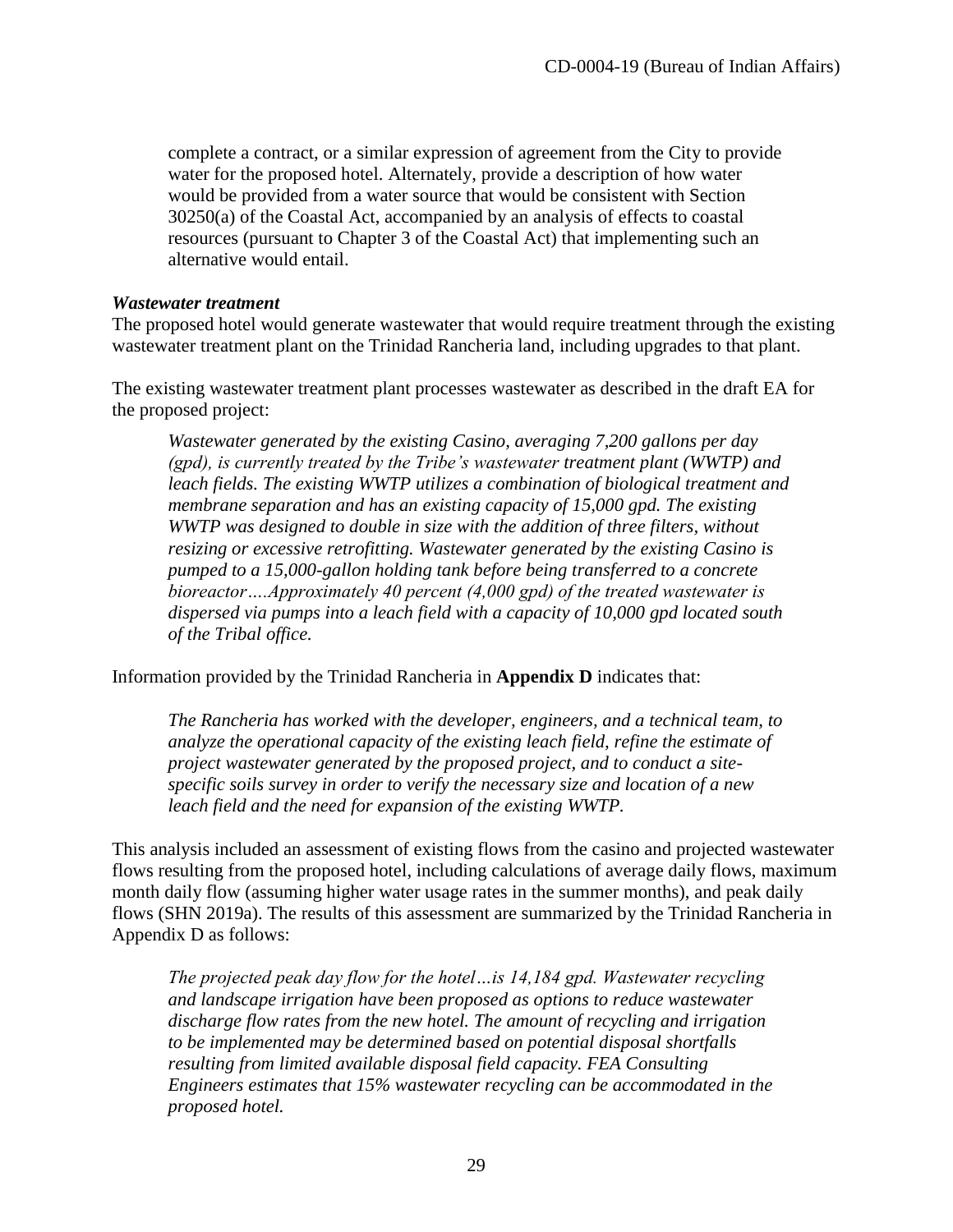As concluded in this assessment, "Actual discharge flow rates are anticipated to be equal to or lower than values presented in this report, such that disposal shortfalls are not expected to occur at all times. It is likely that typical disposal shortfalls will be less than…" the estimated values provided in the assessment (SHN 2019a).

In addition to this assessment of wastewater flows, the Trinidad Rancheria also completed soil studies to identify a suitable wastewater disposal field area by determining wastewater disposal capacity based on soil and groundwater conditions (SHN 2019b). Following an assessment of soil samples, bores, percolation tests, and observations at groundwater wells, this study indicated that an approximately 51,500 ft<sup>2</sup> area extending to the north and west around the existing leach field would be suitable for wastewater disposal and would be able to accommodate a maximum of 11,200 gpd of treated wastewater (SHN 2019b). **Exhibit 8** indicates the location of the proposed leach field.

To partially make up for the difference in the capacity of the leach field to handle peak flows generated by the hotel, the Trinidad Rancheria is proposing additional storage capacity (storage tanks) to expand the gray water system in the existing wastewater treatment plant (**Exhibit 3**). With the addition of this storage capacity and the recycling of wastewater from the casino and hotel, the assessment concludes that from the months of May through November, at times of peak discharge (assuming a maximum occupancy of the hotel and an increase in casino patronage) the amount of effluent would exceed the capacity of the new leach field. To address this issue, the Trinidad Rancheria states that it will dispose of excess effluent on adjacent tribal property as land irrigation and that there is sufficient, appropriate land under its management for such disposal. According to the Trinidad Rancheria, the wastewater treatment facility results in treated water that is suitable for disposal in such a manner and will meet state recycled water requirements for treatment for such disposal (Jacque Hostler-Carmesin, personal communication May 2019). **Appendix D** provides the analysis conducted in support of the design of the leach field and the wastewater system.

The Commission has reviewed the information related to wastewater treatment and concurs with the determination that the proposed wastewater treatment measures, including the expanded leach field, water conservation and recycling, additional storage, and landscape irrigation (including disposal of excess effluent), are sufficient to treat the wastewater generated by the proposed hotel. For these reasons, the Commission findsound that the proposed project is consistent with Section 30250(a) of the Coastal Act with respect to wastewater treatment.

#### *Traffic*

The draft EA for the proposed project, and an accompanying technical appendix describing the results of a related traffic study, assess the potential for traffic-related impacts that would result from the proposed hotel. The draft EA for the proposed project concludes that:

*…with the additional trips generated by the Hotel and ancillary facilities, intersections on the Main Street corridor and the project entrance on Scenic Drive are forecasted to operate at unacceptable [level of service]. Construction of a new*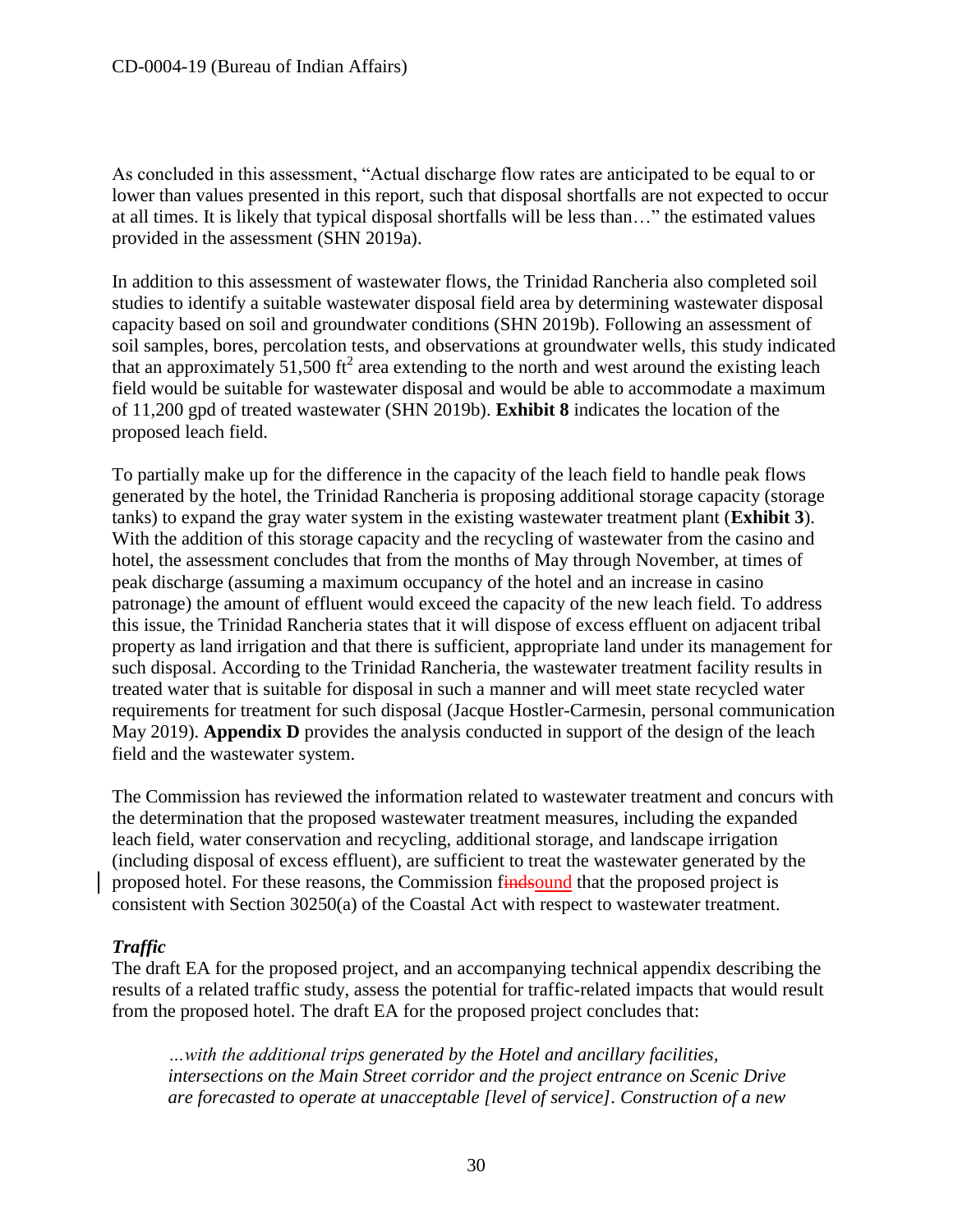*intersection off of HWY 101 would reduce adverse effects on transportation and circulation generated by construction of the Hotel. The BIA understands that the Tribe is currently undergoing consultation with Caltrans to complete this interchange. This new interchange may be located approximately 0.7 miles south of the Main Street interchange.*

The draft EA for the proposed project includes the construction of the new interchange off Highway 101 as the single mitigation measure for the traffic impacts identified in the technical appendix. As described previously, this interchange is in the environmental review and planning stage, with a related CEQA analysis presently anticipated for publication in 2021.

The traffic study summarized in the draft EA for the proposed project appears to combine the effects of the proposed hotel with a tripling of the size of the casino (to 150,000 square feet), as well as the addition of significant other commercial and recreational development in the nearby area, in its assessment of potential traffic impacts. This traffic study concludes that two local intersections would operate at an unacceptable level of service in the future if all of this development, plus general population growth, is added to existing development. The study does not assess the impact generated solely by the proposed hotel, and consequently, it is not clear the extent to which the hotel project itself will impact future traffic levels, much less whether Caltrans believes that a new interchange would be necessary to provide mitigation for trafficrelated impacts associated with the new hotel or to provide adequate transportation infrastructure to the hotel by itself. Additionally, if a new interchange was required to mitigate traffic caused solely by the hotel, then the Commission also would need information regarding the effects that such an interchange would have on coastal resources.

In **Appendix E**, the Trinidad Rancheria provided the results of a traffic impact study, which it conducted in early 2019, evaluating potential traffic impacts associated with the proposed hotel. This 2019 study included traffic counts at 14 locations in the area, including peak hour turning movement counts at seven locations, trip generations and traffic analysis, using the California Department of Transportation "Guide for the Preparation of Traffic Impact Studies." The traffic study included seasonal adjustments to traffic counts, since it was performed in the winter of 2019, to assess potential summer-time (i.e., higher volume) traffic currently and projecting 20 years into the future, modeling conditions both with and without the proposed hotel. The results of this analysis, summarized in the accompanying letter from the Trinidad Rancheria, note that there are two intersections (the intersection of Patrick's Point Drive/Scenic Drive and Main Street, and at the Northbound off-ramp from Highway 101) where 2039 conditions are modeled to have slightly lower levels of service as a result of the project, but would be at failing levels either with or without the proposed hotel. The report notes that Scenic Drive and other local roadways are currently in serviceable condition but will require upgrades over the coming decades with or without the project, simply to deal with existing traffic and projected population growth. It concludes that "the proposed 100-Room Hotel will have little to no impact on the current level of service and functionality of the supporting transportation network and existing traffic patterns." Thus, it can be anticipated that improvements to the intersections to address traffic congestion issues would occur regardless of the presence of the hotel. Additionally, as the hotel would be a visitor-serving land use, it would receive priority consideration under Section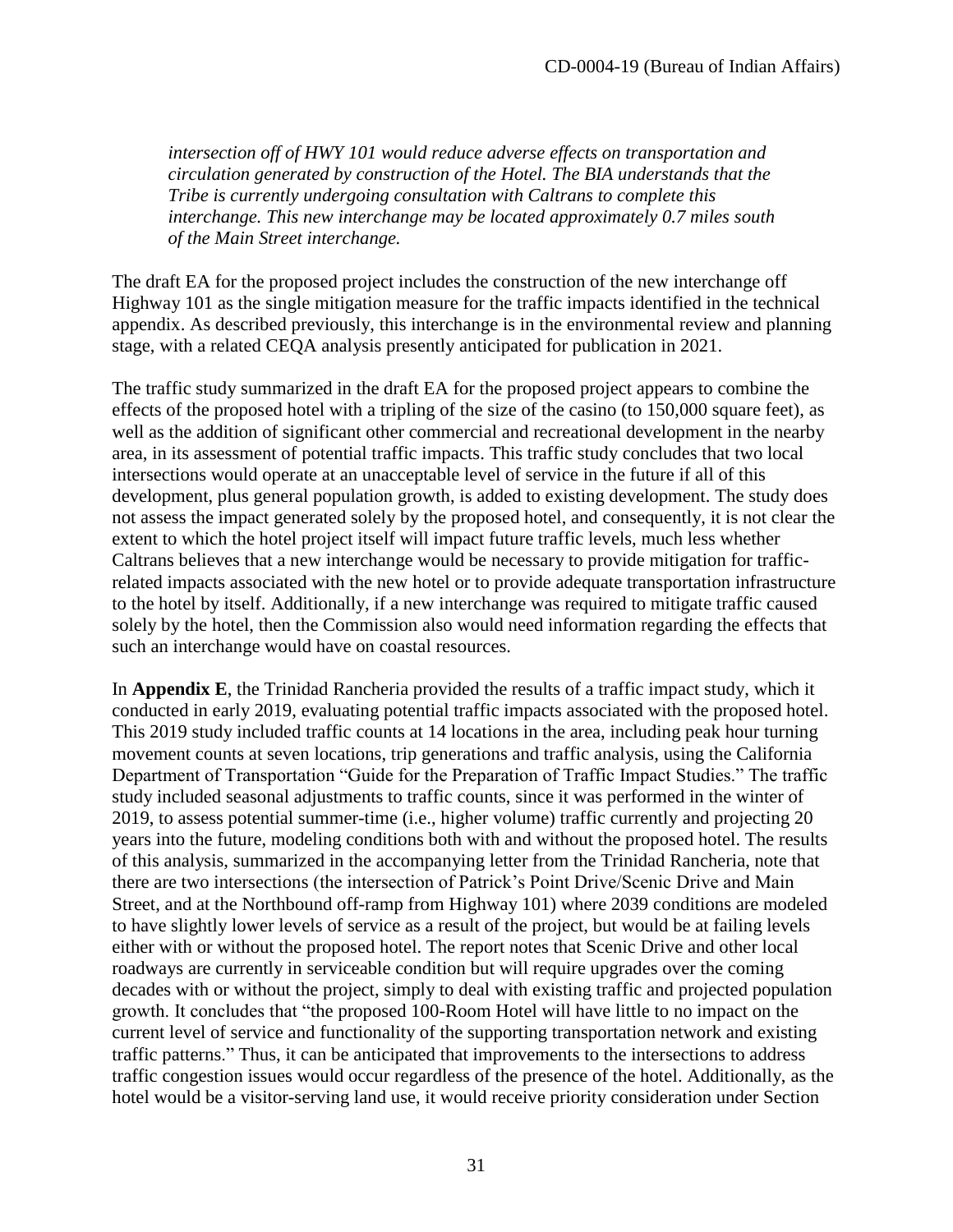30254 of the Coastal Act if the existing road network could only accommodate a limited amount of new development.

In **Appendix E**, the Trinidad Rancheria describes its long-standing efforts with respect to the existing road network in the area, including (for example) its efforts to maintain Scenic Drive and its long-term planning and goals for a new Highway 101 interchange. The Trinidad Rancheria also describes its intent to provide hotel visitor shuttle service to Trinidad Harbor and the visitor amenities in that part of the community such as Trinidad Head.

In summary, there is sufficient evidence that the hotel would be adequately served by public roads and that the nearby transportation network will be able to accommodate it. Although some studies have conclude that the hotel, either by itself or in combination with other development, may cause two intersections to operate at slightly lower levels of service than they otherwise would, the Coastal Act standard is whether the hotel is in the area where public services are able to accommodate it. Here, local roadways and intersections are able to accommodate the hotel. Based on this analysis and the information provided by the Trinidad Rancheria, the Commission findsound that the proposed project is consistent with Sections 30250(a) and 30254 of the Coastal Act with respect to the transportation-related aspects of the proposed project.

#### *Summary*

For the reasons described above, the Commission concluded that in order to is unable at this time to find the proposed project consistent with Section  $30250(a)$  of the Coastal Act, the BIA would need to modify the proposed activities to include the condition on pages 28-29 related to water supply for the proposed hotel. The Commission found that this condition was necessary to ensure that the proposed project meets the standards of Section 30250(a) with respect to water supply., because it is unclear whether adequate public services, specifically water, are available to accommodate the proposed project. The Commission further finds that in order for it to determine the proposed project consistent with Section 30250(a) related to the water supply aspect of the proposed project, the BIA would need to provide additional information and accompanying analysis related to water supply for the proposed project as described on page 26.

#### <span id="page-31-0"></span>**G. HAZARDS**

Sections 30253(a) and (b) of the Coastal Act state:

*Development shall do all of the following:*

- *(a) Minimize risks to life and property in areas of high geologic, flood, and fire hazard.*
- *(b) Assure stability and structural integrity, and neither create nor contribute significantly to erosion, geologic instability, or destruction of the site or surrounding area or in any way require the construction of protective devices that substantially alter natural landforms along bluffs and cliffs.*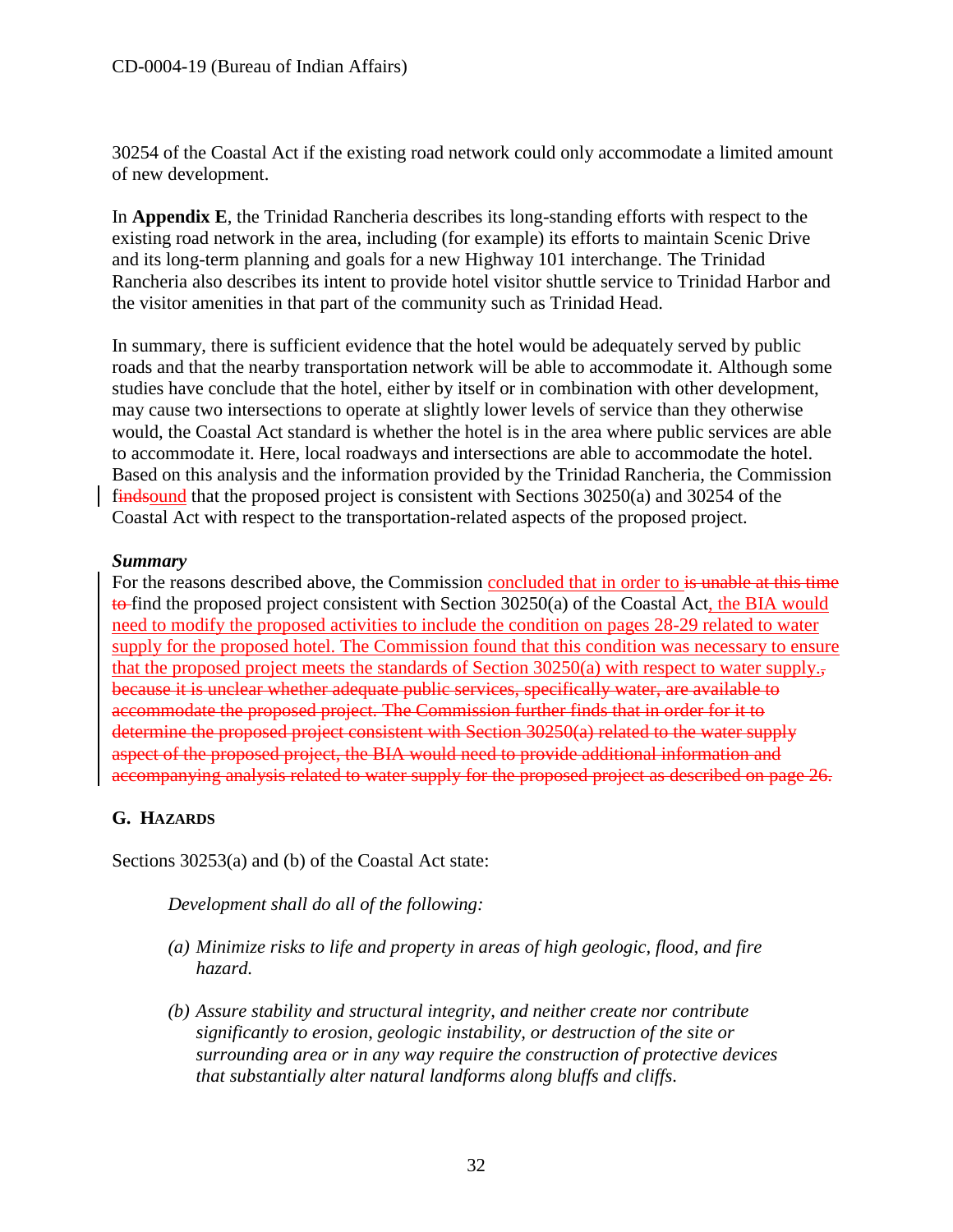The draft EA for the proposed project states that while Humboldt County is located in a seismically active region, the proposed hotel would not be located within or on an active fault and there is little chance of an active fault on the project site. The closest fault to the proposed project is the Trinidad Fault, near the shoreline, approximately 500 feet to the southwest of the proposed site (Crawford and Associates Inc. and Taber 2016). The geotechnical report completed for the proposed project states that "[w]hile we cannot say conclusively that an active fault is not present within this footprint, we consider the likelihood of an active fault through the site to be low and that the risk of fault rupture does not represent a 'fatal flaw' to the project" (Crawford and Associates Inc. and Taber 2016).

The draft EA for the proposed project also states:

*The active landslide that currently extends from the southwest corner of the proposed Hotel southwest toward Scenic Drive has the potential to affect the foundation of the proposed Hotel. However, the active landslide is relatively shallow in nature and may be readily stabilized utilizing measures such as retaining wall systems, slope reconstruction, and sub-drainage elements.* 

To address the potential geotechnical issues associated with the proposed project, the draft EA for the proposed project identifies the following mitigation measures:

• Prior to construction of the Hotel foundation, the contractor shall implement one of the slope stabilization options recommended by the soil engineers…options include soil nail walls, reconstructed embankment, solider pile, and welded wire walls.

The draft EA for the proposed project included a draft geotechnical feasibility and preliminary design report for the proposed hotel. **Appendix F** provides the final version of this geotechnical report (Crawford and Associates, Inc. and Taber 2016) and a May 2019 summary letter from the report's authors. The conclusion of the geotechnical report states:

*… we consider the site is suitable for construction of the proposed hotel and complementary facilities provided that appropriate mitigation of the geologic hazards is incorporated into project design.* 

The summary letter recommends the following measures to address the risks posed by the existing landslide and, in general, the landslide risk on the site:

1. A Mechanically Stabilized Earth (MSE) wall or welded wire wall retaining system to help provide slope stability. This wall would include imported backfill material with horizontal reinforcing elements (wire mats, fabric or geo-grid) at one foot-intervals, and subsurface drainage and surface runoff controls. See **Exhibit 4** for the proposed locations of this type of wall, which would serve as slope stabilization and as retaining walls for the new parking on the southwest (ocean-facing) edge of the hotel.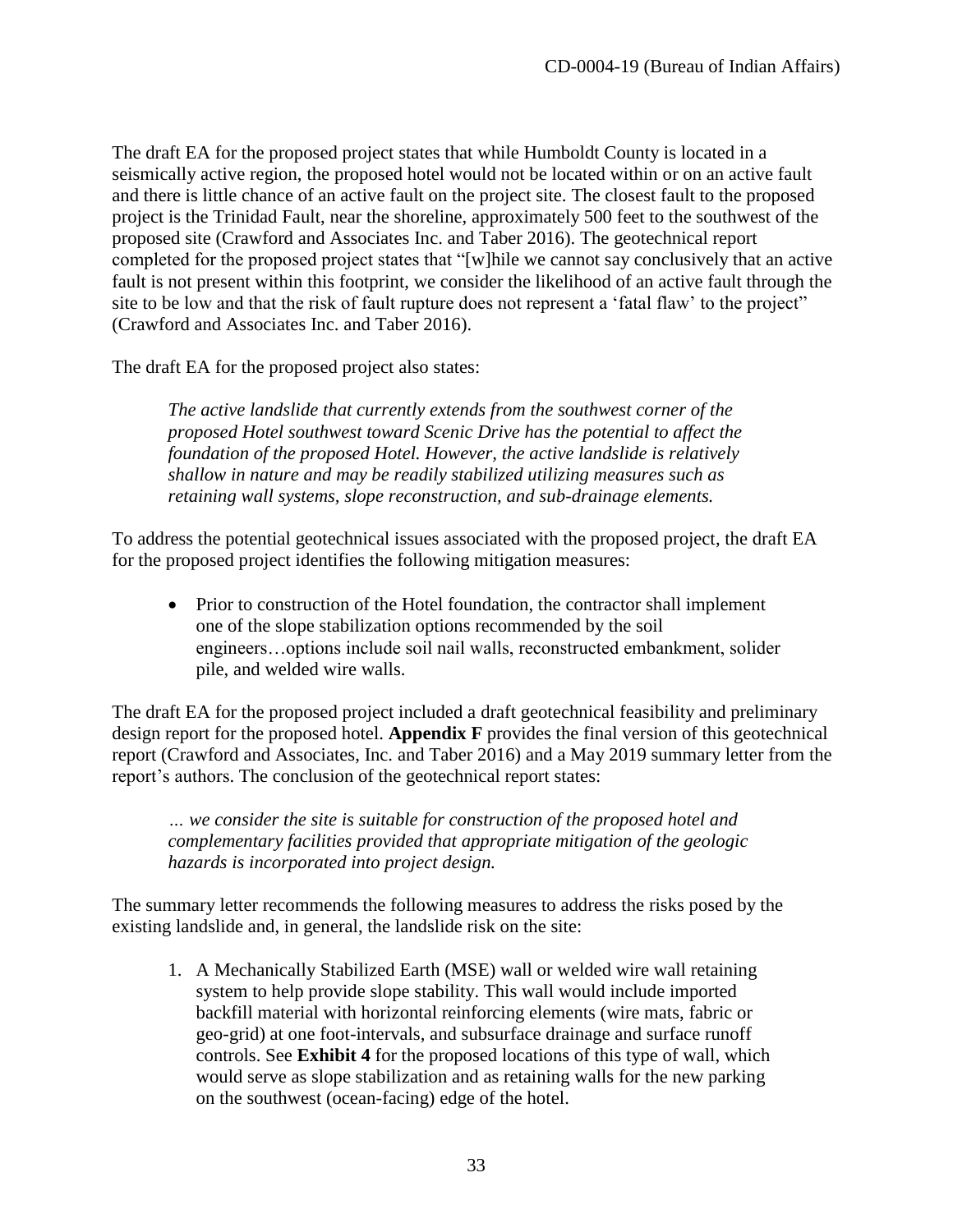2. Cast-in-drilled-hole piles with minimum penetration of ten feet into the underlying bedrock to provide foundation support for the anticipated structure loads associated with the hotel.

An independent engineering review of the proposed approach to the hotel foundation resulted in agreement with that approach (Karren 2019); the letter summarizing this review is provided in **Appendix F**. In Appendix **F** the Trinidad Rancheria also states that it would include these measures in the proposed hotel. According to the Trinidad Rancheria, visual effects of such the emplaced wall systems would be addressed through landscaping; such walls along Scenic Drive are almost completely obscured by native vegetation.

With the incorporation of these measures, the proposed project has been designed to minimize risk from landslides in the area and to assure stability and structural integrity of the proposed hotel. Therefore, the Commission findsound that the proposed project is consistent with Sections 30253(a) and (b) of the Coastal Act.

#### <span id="page-33-0"></span>**H. BIOLOGICAL RESOURCES AND HABITAT**

Section 30231 of the Coastal Act states:

*The biological productivity and the quality of coastal waters, streams, wetlands, estuaries, and lakes appropriate to maintain optimum populations of marine organisms and for the protection of human health shall be maintained and, where feasible, restored through, among other means, minimizing adverse effects of waste water discharges and entrainment, controlling runoff, preventing depletion of ground water supplies and substantial interference with surface water flow, encouraging waste water reclamation, maintaining natural vegetation buffer areas that protect riparian habitats, and minimizing alteration of natural streams.*

Section 30240 of the Coastal Act states:

- *(a) Environmentally sensitive habitat areas shall be protected against any significant disruption of habitat values, and only uses dependent on those resources shall be allowed within those areas.*
- (b) *Development in areas adjacent to environmentally sensitive habitat areas and parks and recreation areas shall be sited and designed to prevent impacts which would significantly degrade those areas, and shall be compatible with the continuance of those habitat and recreation areas.*

#### **Biological resources and habitat**

As described in the draft EA for the proposed project, the existing hotel would be located on a paved area with no vegetation within the area to be disturbed. Habitats and vegetation for the proposed leach field alternative locations are not described in the draft EA or the BIA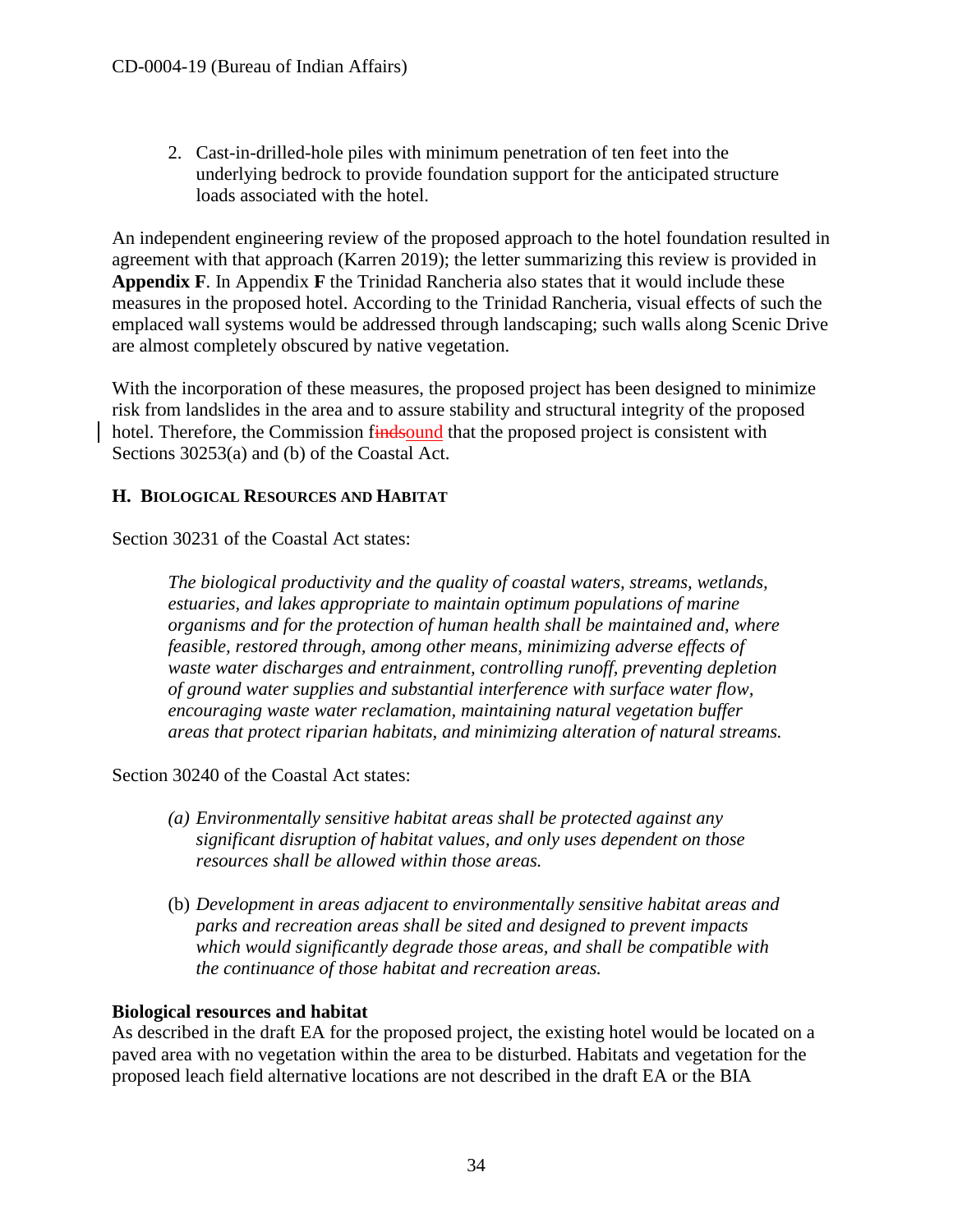consistency determination; in general, the draft EA for the proposed project describes most of the undeveloped area adjacent to the proposed project site as:

*.... [c]haracterized by northern coastal scrub, consisting of low shrubs in dense patches that usually occur on windy, exposed sites with shallow and rocky soils. No wildlife occurs on or within the project site due to the high level of foot and vehicle traffic associated with the operation of the existing Casino back of the house. Surrounding the project site and on the adjacent properties, the following wildlife have been observed: turkey vulture (Cathartes aura), mourning dove (Zenaida macroura), California gull (Larus californicus), and American robin (Turdus migratorius).* 

*Although the project site does not contain suitable habitat for nesting birds, there is potential for migratory birds that are accustomed to high levels of human activity to nest adjacent to the project site within the mature trees. The trees are located adjacent to the edge of the asphalt surface.* 

The draft EA for the proposed project states that there are no surface water features or wetlands within the boundaries of the project site. Consultants for the BIA performed a reconnaissancelevel site assessment, queried the California Natural Diversity Data Base, and conducted an informal consultation with the US Fish and Wildlife Service (USFWS) to determine the potential for special-status plant and animal species to be affected by the proposed project. While no habitat identified by the USFWS as critical to the survival of a protected species occurs within or immediately adjacent to the project site, potentially suitable habitat for the marbled murrelet (*Brachyramphus marmoratus*) and the northern spotted owl (*Strix Occidentalis Caurina*) are present in the project vicinity.

Marbled murrelets forage in shallow shoreline and tidal pools and nest in old growth forests. Foraging habitat for marbled murrelet is approximately 500 feet from the project site on shoreline west of the proposed hotel. Potential nesting habitat exists within approximately 25 feet of the project site to the west, south, and east, although the species has not been documented at the site. Similarly, while northern spotted owls live primarily in old growth (150 to 200 year-old) mixed-conifer forests characterized by dense canopies, the species can also be found in previously logged lands if larger trees or snags are present; foraging habitat includes any forested areas with sufficient prey (mice and voles, e.g.). Potentially suitable habitat for the species is located adjacent to the project site, although the species has not been documented at this location, according to the draft EA for the proposed project.

Given the suitability of existing habitats for marbled murrelet and northern spotted owl, these two species could be affected by the proposed project. Additionally, the draft EA states:

*… [a]lthough the project site does not contain suitable habitat for nesting birds, there is a potential for migratory birds to nest directly adjacent to the project site within the mature trees. However, the birds would have to be accustomed to areas of intense human activity. Construction activities could result in disturbance of*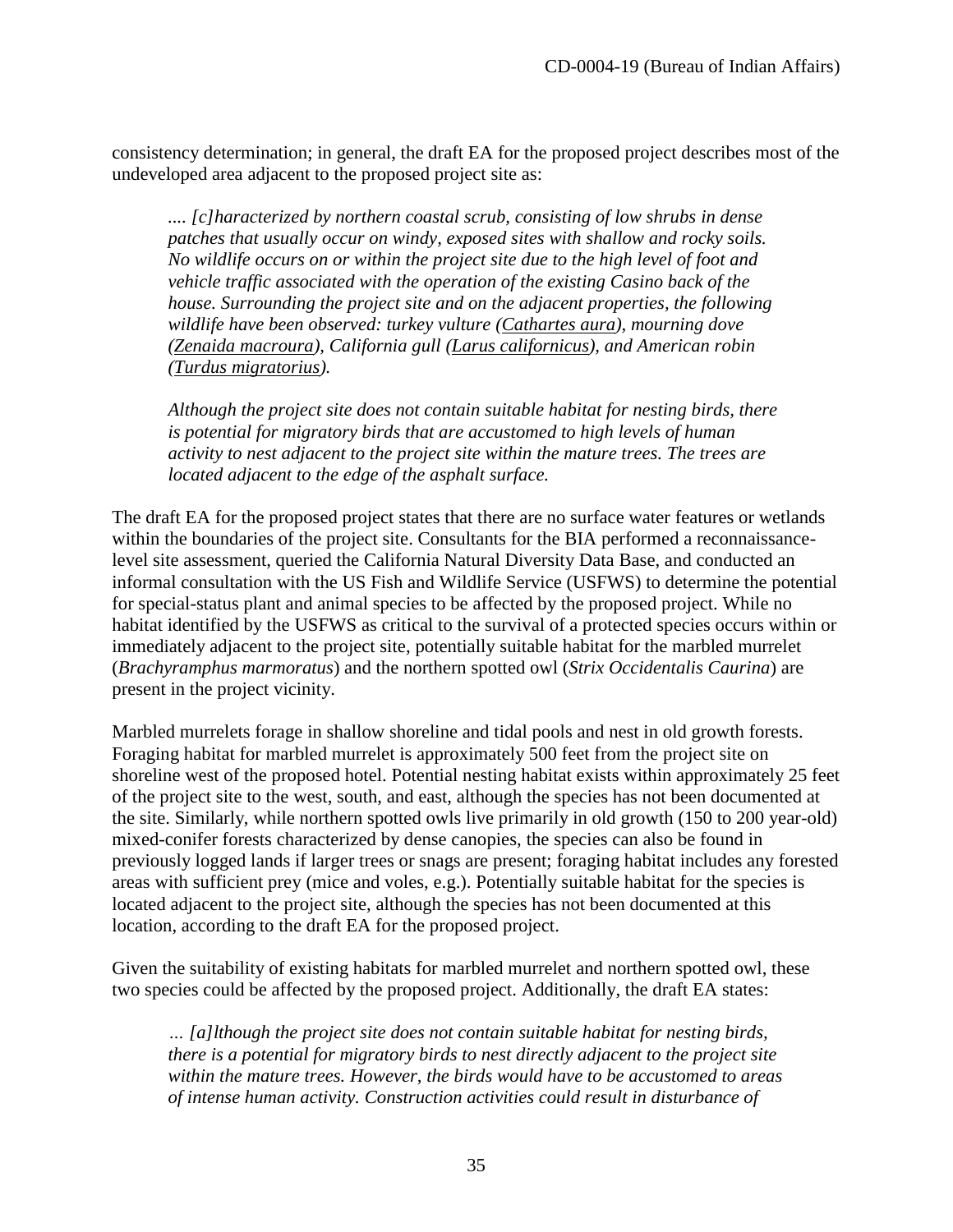*nearby nest sites for migratory birds and other birds of prey through temporary increases in ambient noise levels and increased human activity within the Proposed Project area. Such disruptions could result in the abandonment of active nests. This would be a temporary effect and would not result in take of nesting migratory species.* 

As a result of the potential for marbled murrelet, northern spotted owl, birds of prey, and migratory birds to be present in the vicinity of the project site, the draft EA for the proposed project includes the following mitigation measure:

 A qualified biologist shall conduct a preconstruction survey within 100 feet of the project site during marbled murrelet, northern spotted owl, bird-of-prey, and migratory bird nesting seasons. If any active nests are located within the vicinity of the project site, a no-disturbance buffer zone shall be established to avoid disturbance or destruction of the nest(s). The distance around the no-disturbance buffer shall be determined by the biologist in coordination with USFWS and will depend on the level of noise or construction activity, the level of ambient noise in the vicinity of the nest, and the line-of-sight between the nest and disturbance. The biologist shall delineate the buffer zone with construction tape or pin flags. The no-disturbance buffer will remain in place until after the nesting season or until the biologist determines that the young birds have fledged. A report shall be prepared and submitted to the Tribe and the USFWS following the fledging of the nestlings to document the results.

The Trinidad Rancheria has agreed to provide the Executive Director with copies of any reports prepared as part of the implementation of this mitigation measure for review and approval.

## **Water quality**

No surface water features are found on the proposed site; McConnahas Mill Creek is near the western boundary of the Trinidad Rancheria approximately 1,500 feet west of the Casino site. Public comment on the project suggested that the parking lot for the casino was developed over an unnamed drainage. As described in the draft EA for the proposed project:

*The project site has slopes which range from approximately zero to five percent. Runoff within the surface parking lot occurs as sheet flow and follows the topography southwest towards on-site detention basins and swales constructed during the development of the existing Casino. The project site and surrounding lands…[has] overland flow [that] drains via stormwater outlets into the Pacific Ocean.* 

Existing creeks and drainages in the area flow into Trinidad Harbor, which is a state-designated Area of Special Biological Significance.

Construction of the hotel and leach field could affect water quality through soil grading, excavation, and stockpiling; construction activities may also include use of potentially hazardous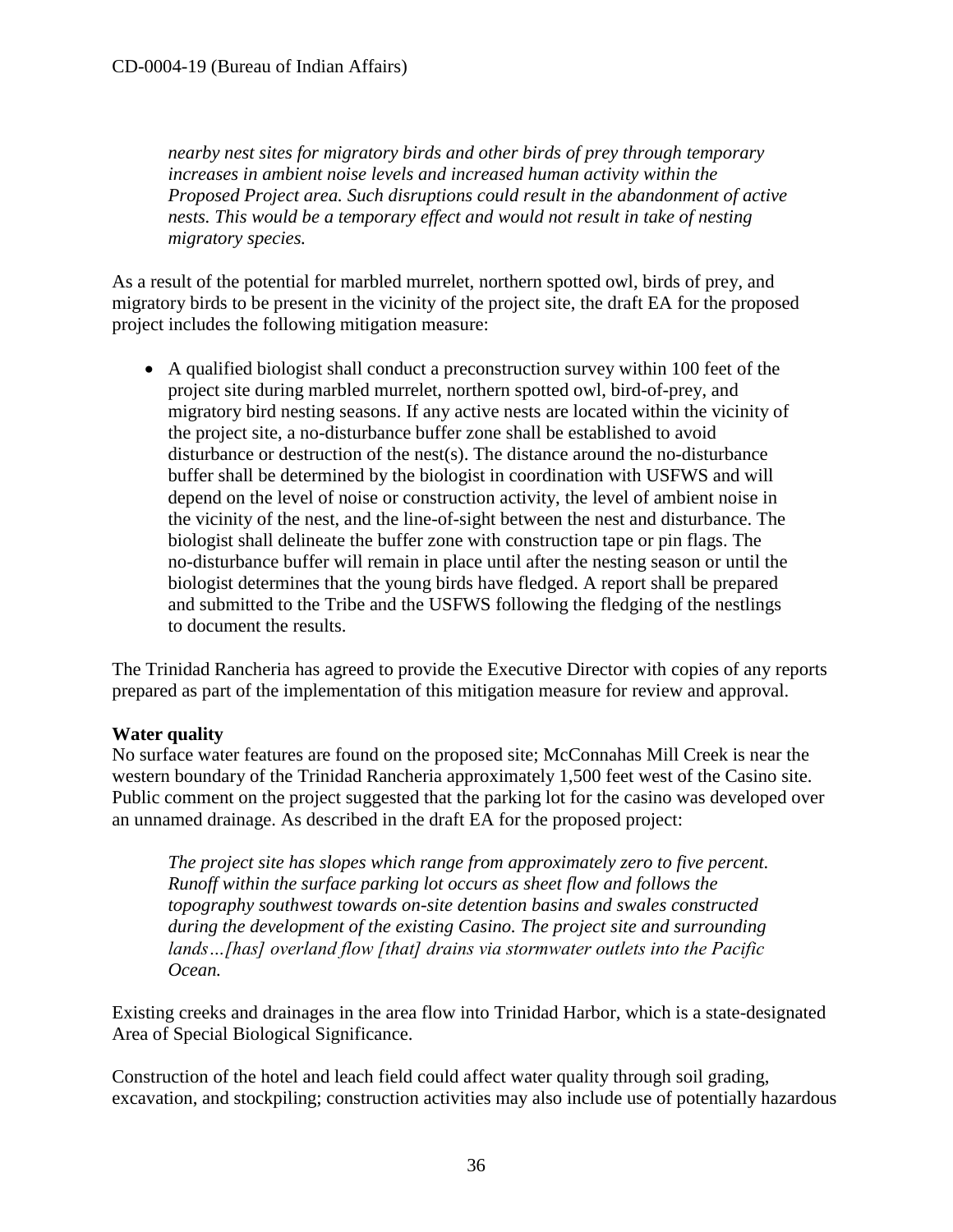materials such as concrete washings, oil, and grease, which could be spilled and/or combine with stormwater runoff. The proposed hotel location, in the existing parking lot, would result in no net increase in impervious surfaces, and according to the draft EA for the proposed project, roof drains installed on the proposed hotel would route water into the existing storm drainage system. As described previously, the hotel design also incorporates low impact development features such as rain gardens.

To address potential construction-related water quality impacts, the draft EA for the proposed project describes the following construction best management practices:

- Stripped areas shall be stabilized through temporary seeding using dryland grasses.
- Exposed stockpiled soils shall be covered with plastic covering to prevent wind and rain erosion.
- The construction entrance shall be stabilized by the use of rip-rap, crushed gravel, or other such material to prevent the track-out of dirt and mud.
- Construction roadways shall be stabilized using frequent watering, stabilizing chemical application, or physical covering of gravel or rip-rap.
- Filter fences shall be erected at all onsite stormwater exit points and along the edge of graded areas to stabilize [*sic*] non-graded areas and control siltation of onsite stormwater.
- Prior to land-disturbing activities, the clearing and grading limits shall be marked clearly, both in the field and on the plans. This can be done using construction fences or by creating buffer zones.
- Concentrated flows create high potential for erosion; therefore, any slopes shall be protected from concentration flow. This can be done by using gradient terraces, interceptor dikes, and swales, and by installing pipe slope drains or level spreaders. Inlets need to be protected to provide an initial filtering of stormwater runoff; however, any sediment buildup shall be removed so the inlet does not become blocked.
- If construction occurs during wet periods, sub-grade stabilization shall be required. Mulching or netting may be needed for wet-weather construction.
- Temporary erosion control measures (such as silt fence, gravel filter berms, straw wattles, sediment/grease traps, mulching of disturbed soil, construction stormwater chemical treatment, and construction stormwater filtration) shall be employed for disturbed areas.
- Exposed and unworked soils shall be stabilized by the application of effective BMPs. These include, but are not limited to, temporary or permanent seeding, mulching, nets and blankets, plastic covering, sodding, and gradient terraces.
- Temporary erosion control measures (such as silt fences, staked straw bales, and temporary vegetation) shall be employed for disturbed areas and stockpiled soil.
- Potentially hazardous materials shall be stored away from drainages and containment berms shall be constructed to prevent spilled materials from reaching water bodies.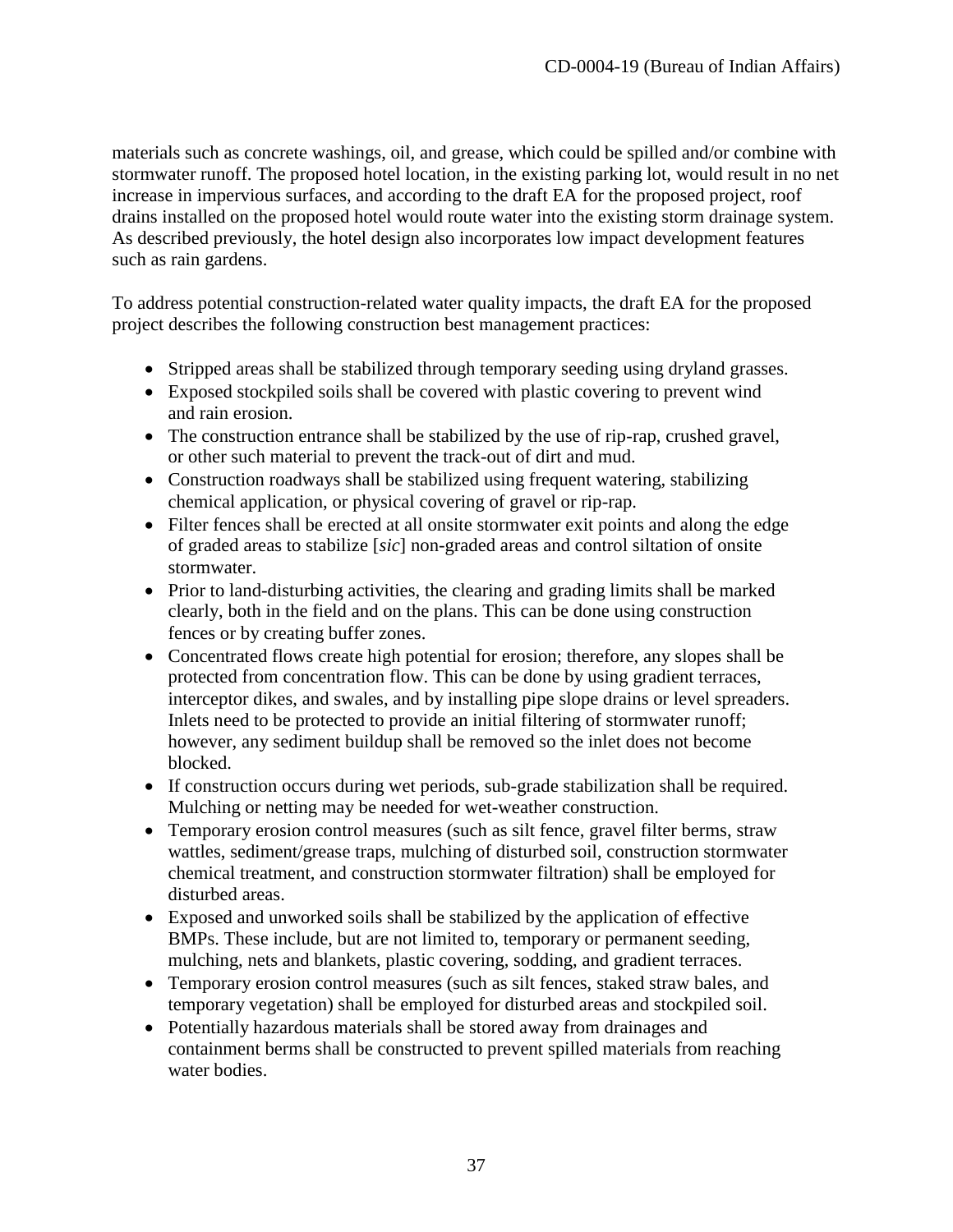- Vehicles and equipment used during construction shall be provided proper and timely maintenance to reduce potential for mechanical breakdowns leading to a spill of materials into water bodies. Maintenance and fueling shall be conducted in an area that meets the criteria set forth in the spill prevention plan.
- Personnel shall follow BMPs for filling and servicing construction equipment and vehicles. To reduce the potential for accidental release, fuel, oil, and hydraulic fluids shall be transferred directly from a service truck to construction equipment and shall not be stored on site.
- Catch pans shall be placed under equipment to catch potential spills during servicing.
- Refueling shall be conducted only with approved pumps, hoses, and nozzles.
- Vehicle engines shall be shut down during refueling and idling shall be kept to a minimum.
- No smoking, open flames, or welding shall be allowed in refueling or service areas.
- Refueling shall be performed away from bodies of water to prevent contamination of water in the event of a leak or spill.
- Service trucks shall be provided with fire extinguishers and spill containment equipment, such as absorbents.
- Should a spill contaminate soil, the soil shall be put into containers and disposed of in accordance with local, state, and federal regulations.
- All containers used to store hazardous materials shall be inspected at least once per week for signs of leaking or failure. All maintenance, refueling, and storage areas shall be inspected monthly.
- Hazardous materials must be stored in appropriate and approved containers in accordance with applicable regulatory agency protocols.
- Potentially hazardous materials, including fuels, shall be stored away from drainages and secondary containment shall be provided for all hazardous materials stored during construction and operation.
- In the event that contaminated soil and/or groundwater are encountered during construction-related earth-moving activities, all work shall be halted until a professional hazardous materials specialist or other qualified individual assesses the extent of contamination. If contamination is determined to be hazardous, representatives of the Tribe shall consult with the BIA and EPA to determine the appropriate course of action, including development of a Sampling and Remediation Plan, if necessary. Any contaminated soils that are determined to be hazardous shall be disposed of in accordance with federal regulations.

## **Summary**

With the inclusion of the measures described above to address potential impacts to habitat, biological resources and water quality, the Commission findsound that the proposed project would protect adjacent habitat areas and water quality and would sustain the biological productivity of coastal waters and that the proposed project would be consistent with Sections 30231 and 30240 of the Coastal Act.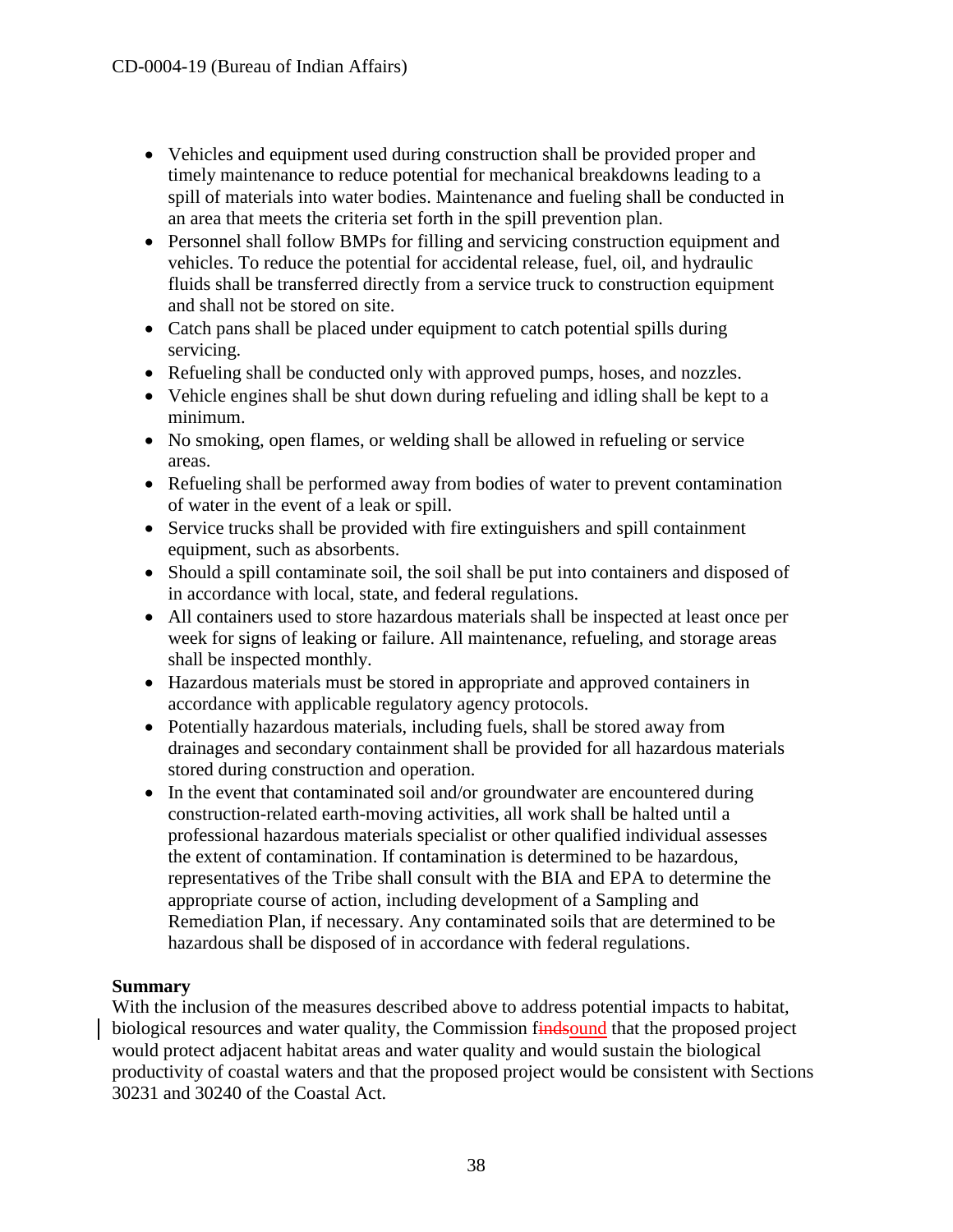#### <span id="page-38-0"></span>**I. CULTURAL RESOURCES**

Section 30244 of the Coastal Act states, in part:

*Where development would adversely impact archaeological or paleontological resources as identified by the State Historic Preservation Officer, reasonable mitigation measures shall be required.*

The draft EA for the proposed project states that the proposed hotel and supporting staging areas would be located on a site that was previously excavated to bedrock as part of the construction of the existing Casino. The leach fields associated with the proposed project are in an area of the Trinidad Rancheria that is not characterized in the draft EA for the proposed project but appear to include previously un-disturbed ground.

The draft EA for the proposed project states that:

*… [a] record search was conducted at the Northwest Information Center (NWIC) of the California Historical Resources Information System by AES staff on January 26, 2017 (NWIC File No. 16-1090). Sources reviewed included: the National Register of Historic Places; the California Register of Historical Resources; California Points of Historical Interest; California Inventory of Historic Resources; California Historical Landmarks; Directory of Properties in the Historic Property Data Files for Trinidad County; and Archaeological Determinations of Eligibility. No resources have been noted within 0.25-miles of the Proposed Project in spite of the fact that six cultural resources studies included the [footprint of the proposed Hotel and any construction staging areas] and 0.25 mile buffer.* 

*…*

*Geotechnical studies have shown that the Proposed Project site is located on Pleistocene marine terrace sediments deposited on wave-cut bench in rock of the Jura-Cretaceous Franciscan Complex…Mollusks found in this formation, like those found near Trinidad Head approximately 2.5 miles to the west of the [project site] are among the most common Pleistocene fossils…the presence of fossils nearby indicates the potential for fossils to be encountered during construction.* 

Additionally, as described in the staff report for the relocation of the Trinidad Memorial lighthouse (CDP 1-18-0630), the proposed project site is approximately 0.75 miles from culturally sensitive and significant lands associated with the southernmost village (known as Tsurai Village) within the aboriginal territory of the Yurok People. Village inhabitants used a broad part of the landscape in and around Trinidad for many purposes.

Therefore, soil disturbance activities could result in effects to undiscovered historic or cultural resources. Accordingly, the draft EA includes the following mitigation measures: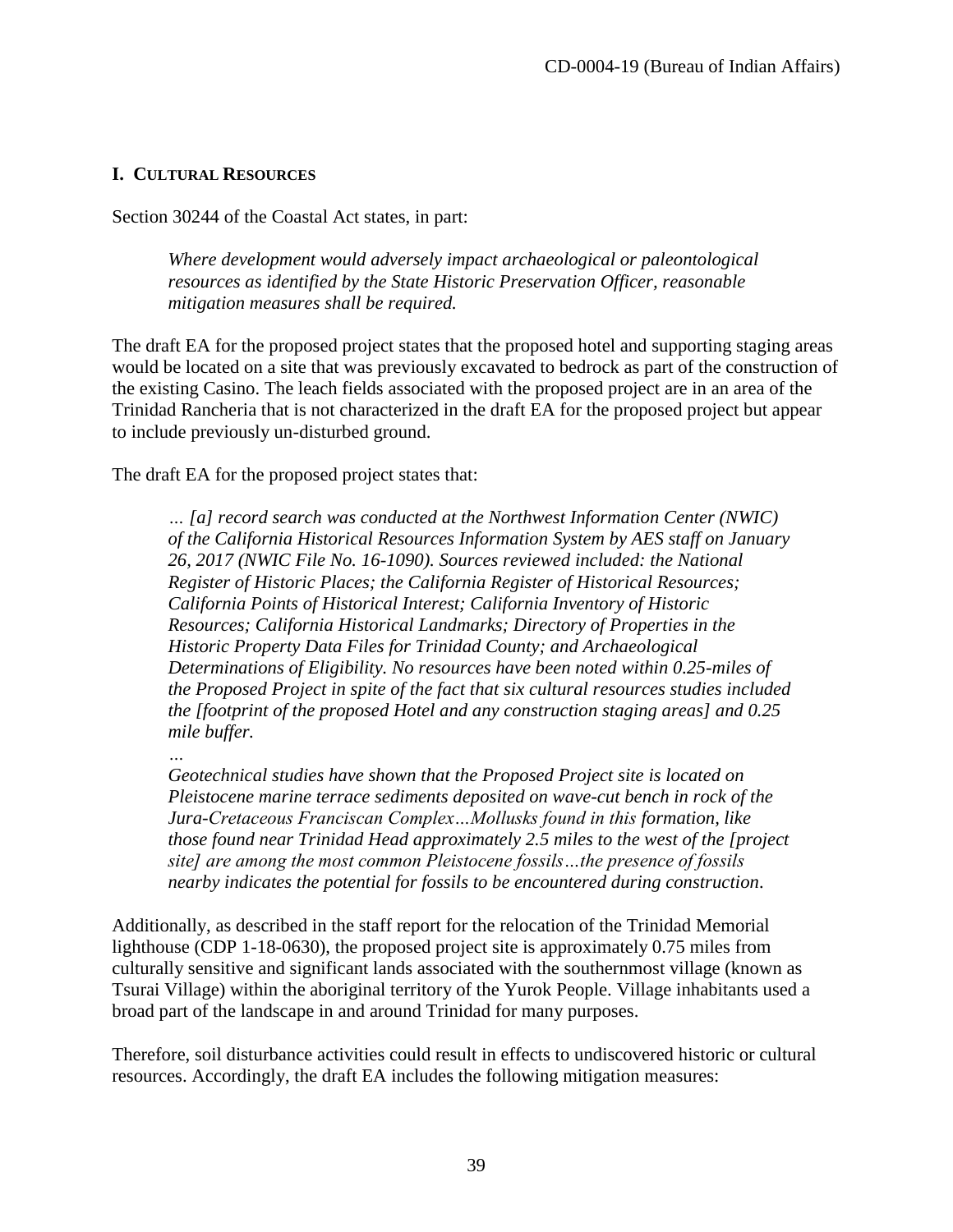• Halt work within 50 feet of the find, retain a qualified paleontologist to assess significance. If the find is determined to be significant, determine the appropriate course of action, including recovery, analysis, curation, and reporting according to current professional standards.

With the incorporation of these measures, the Commission findsound that the project will include reasonable mitigation measures to address potential effects of the proposed project on archeological or paleontological resources, and that the proposed project is consistent with Section 30244 of the Coastal Act.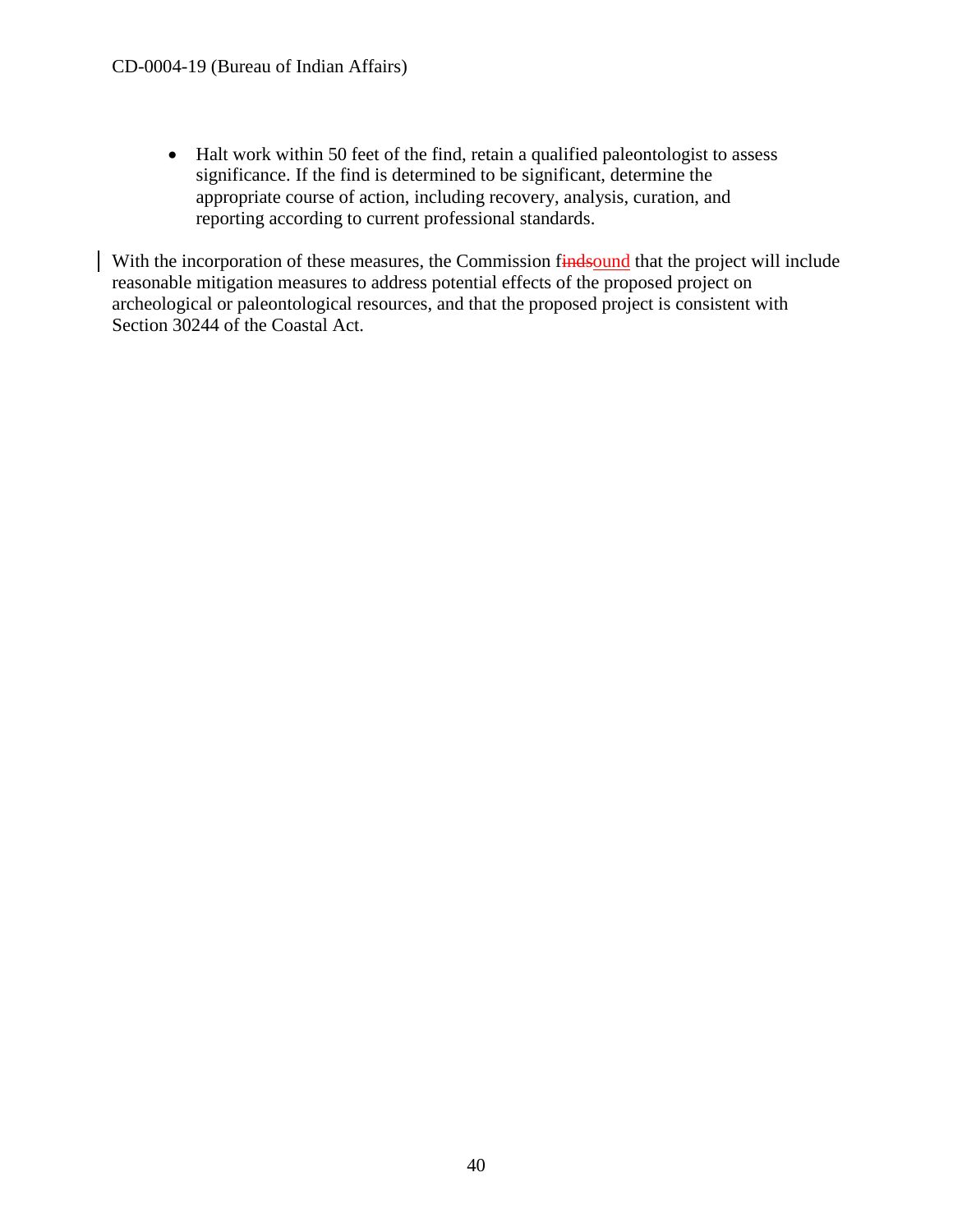### **SUBSTANTIVE FILE DOCUMENTS**

#### <span id="page-40-0"></span>**Federal Consistency Determination documents**

- 1. Consistency Determination CD-0004-19, Bureau of Indian Affairs, Trinidad Rancheria Hotel Project Loan Guarantee and Management Contract, July 8, 2019.
- 2. Consistency Determination CD-0001-19, Bureau of Indian Affairs, Trinidad Rancheria Hotel Project Loan Guarantee and Management Contract, February 14, 2019.
- 3. Staff Report for CD-0004-19, heard at the August 8, 2019 Commission meeting.
- 4. Staff Report for CD-0001-19, adopted at the June 12, 2019 Commission meeting.
- 3.5.Correspondence from the Cher-Ae Heights Indian Community of the Trinidad Rancheria, received by the Commission on August 2, 2019, in response to the staff report for CD-0004-19.
- 4.6.Correspondence from the Cher-Ae Heights Indian Community of the Trinidad Rancheria (Trinidad Rancheria) received by the Commission on May 13, 2019 regarding the proposed hotel project. Includes a cover letter and specific information regarding hazards, traffic, viewshed, wastewater, and water supply aspects of the proposed hotel.
- 5.7.Electronic correspondence on May 22, 2019 from Jacque Hostler-Carmesin, Trinidad Rancheria, to John Weber, Coastal Commission staff, regarding proposed project geohazards, wastewater, and design.
- 6.8.Crawford & Associates, Inc. and Taber. 2016. Geotechnical Feasibility and Preliminary Design Report Trinidad Rancheria Cher-Ae Heights Hotel. November 2016.
- 7.9.Karren, Kenneth W. 2019. Letter to David Nejelski, Thalden Boyd Emery Architects, regarding Cher Ae Heights Casino Hotel. May 10, 2019.
- 8.10. SHN 2019a. May 13, 2019 letter to Travis Olson, Wright Group, regarding Cher-Ae Heights Hotel, Wastewater Treatment System Basis of Design, Revision 1.
- 9.11. SHN 2019b. May 10, 2019 letter to Travis Olson, Wright Group, regarding Geologic Feasibility Assessment for the Subsurface Disposal of Treated Wastewater; Proposed Cher-Ae Heights Hotel, Trinidad Rancheria, Humboldt County, CA; APNs 515-311-012, -013, 014, & -015.

#### **Other Documents**

1. Bureau of Indian Affairs. Draft Environmental Assessment, Trinidad Rancheria Economic Development Corporation Hotel Development Project, September 2018.